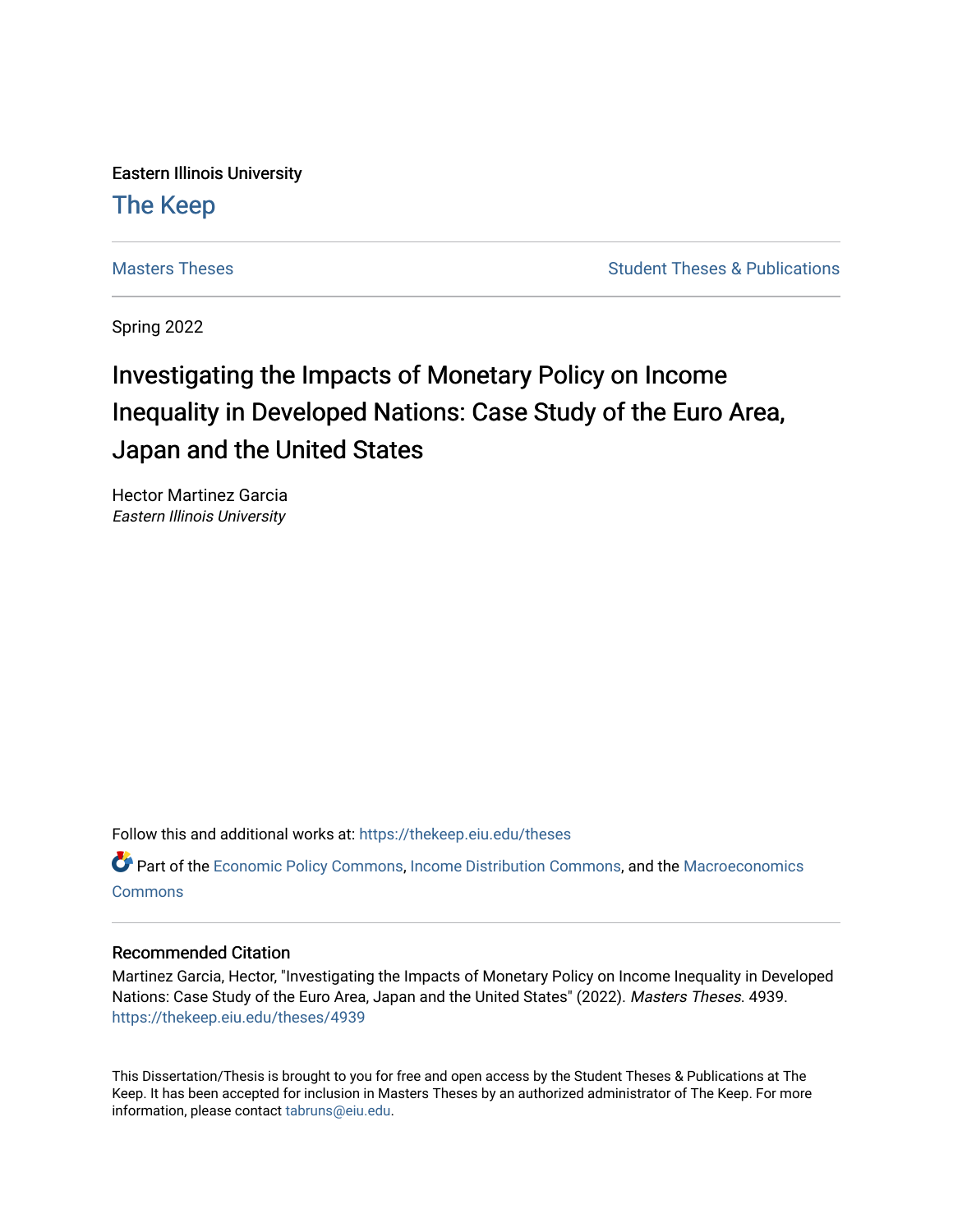# Eastern Illinois University Department of Economics

Master´s thesis

# **Investigating the Impacts of Monetary Policy on Income Inequality in Developed Nations: Case Study of the Euro Area, Japan and the United States**

Author: Hector Martinez Garcia

**Thesis Committee Chair:** Dr. Assandé Des' Adom

**Committee Members:** Dr. Ali R. Moshtagh

Dr. James R Bruehler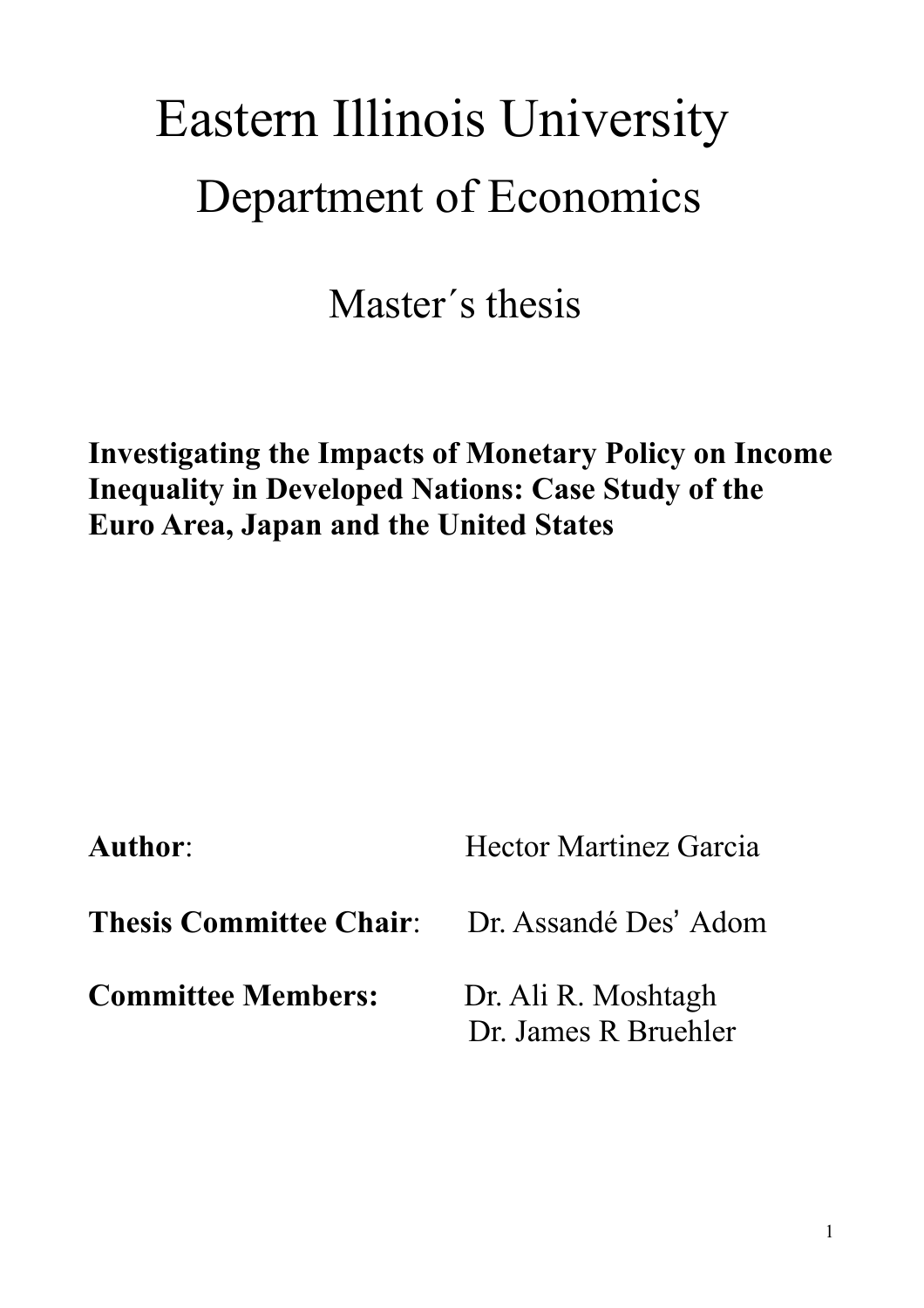#### **Acknowledgments**

I would like to personally express my sincere thanks to Dr. Désiré Adom for being my tutor for this thesis and for all the evenings we spent working together. Thank you for your permanent availability as well as for the good advice you have given me. I cannot fail to thank all my professors that I have had at Eastern Illinois University since day one: Dr. Ali Moshtagh, Dr. Abou-Zaid, Dr. James Bruehler, Dr. Ingyu Chiou; Dr. Kristin E. Brown and soccer coach Ronnie Bouemboue, thank you all very much. Finally, I would like to thank my parents for all their love, encouragement and support they sent me from Spain and God for guiding me to complete this thesis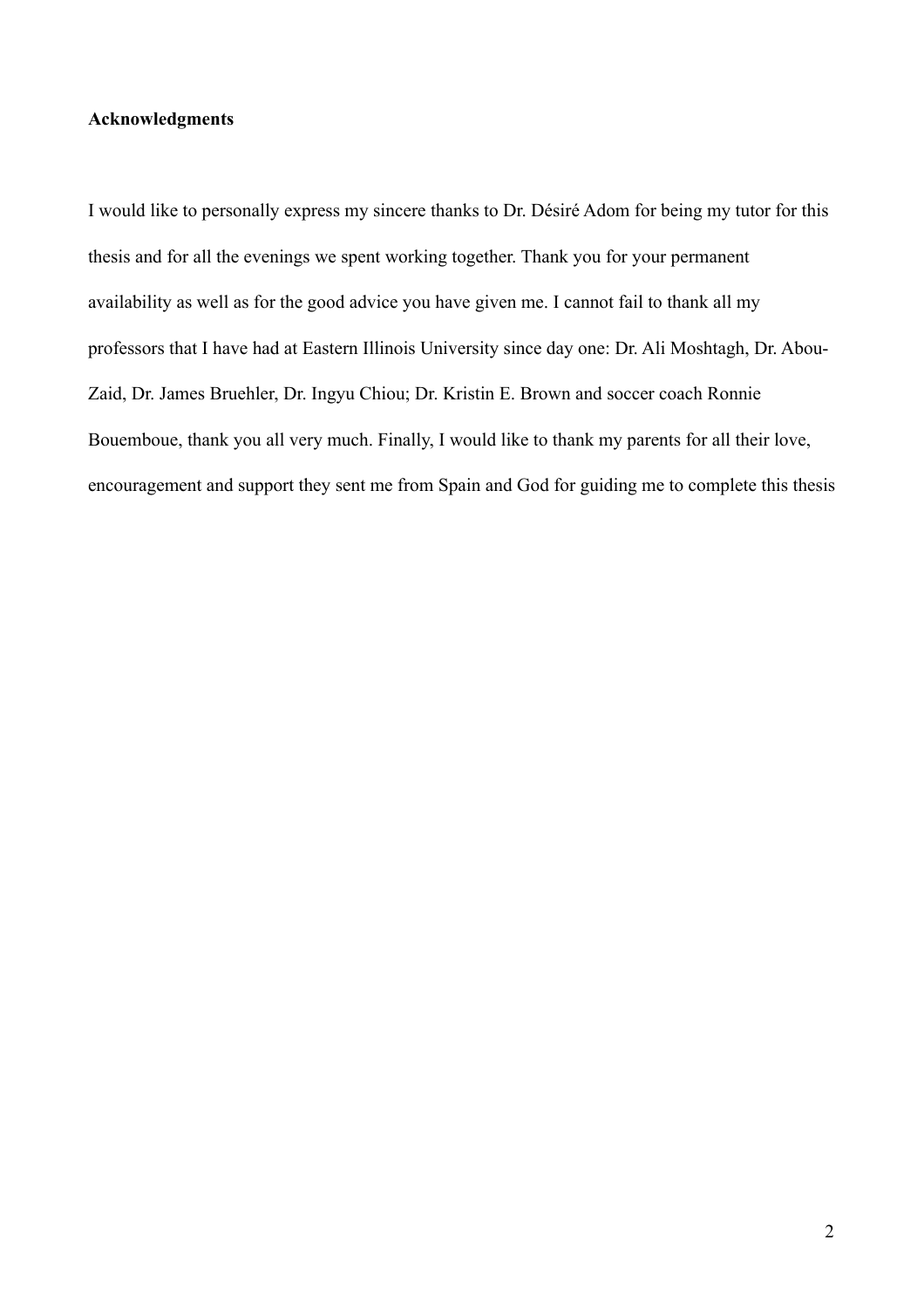#### **Abstract**

This paper tries to evaluate the effect that unconventional monetary policy has had on income inequality for the set of Eurozone countries, the United States and Japan using an unbalanced panel data model over the period from 1980 to 2021, first jointly and then individually, using different regressions for each case. Based on the regression model analyzed, the study attempts to analyze the relationship between money supply and income inequality as measured by the Gini index using fixed effects and random effects for our panel data model. The study reveals the importance of the money supply variable in reducing inequality when all countries are analyzed as a whole. For Eurozone countries, the common monetary policy created from 1999 onwards led to an increase in inequality, however the implementation of the unconventional monetary policy used from 2015 onwards had a beneficial effect on inequality reduction. The same result is found for the European Monetary Union countries. However, for the United States and Japan it is significantly concluded that the conventional monetary policies carried out since 1980 and, subsequently, the unconventional monetary policies have not only failed to reduce inequality, but have contributed to increase it for the aforementioned countries.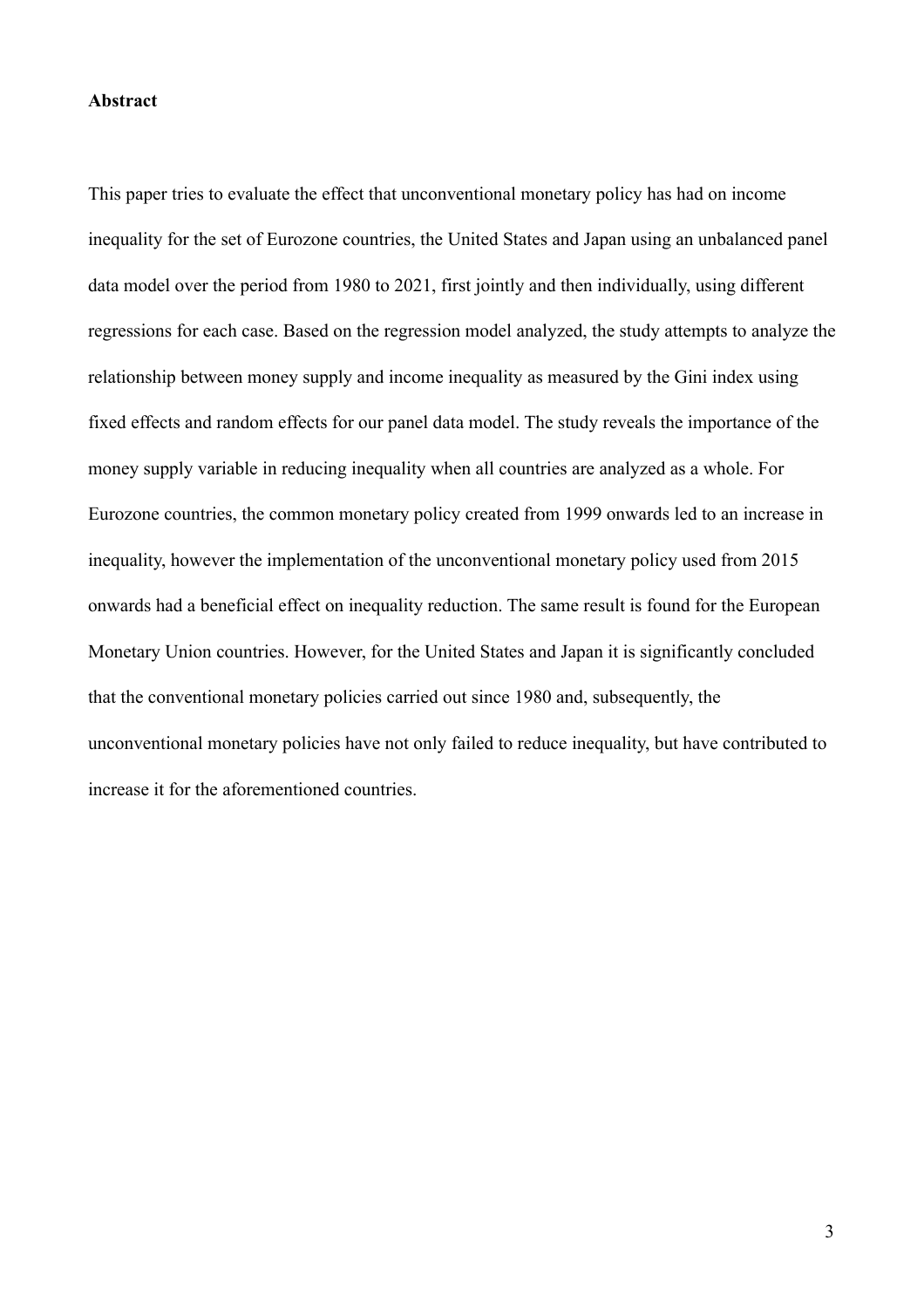### **List of Tables**

| Table 1. Im–Pesaran–Shin unit root test for models 1 and 2  28   |
|------------------------------------------------------------------|
|                                                                  |
| Table 3. Augmented Dickey-Fuller unit root test for model 2.2 29 |
|                                                                  |
| Table 5. Augmented Dickey-Fuller unit root test for model 2.3 30 |
|                                                                  |
|                                                                  |
| Table 8. Arellano–Bond estimator for model 2.247                 |
| Table 9. Arellano–Bond estimator for model 2.347                 |
| Table 10. Results Model 1. with random effects35                 |
|                                                                  |
|                                                                  |
| Table 13. Results Model 2.1. Euro Zone extension39               |
|                                                                  |
| Table 15. Results Model 2.2. specification for United States 41  |
|                                                                  |
|                                                                  |
|                                                                  |
|                                                                  |
|                                                                  |
|                                                                  |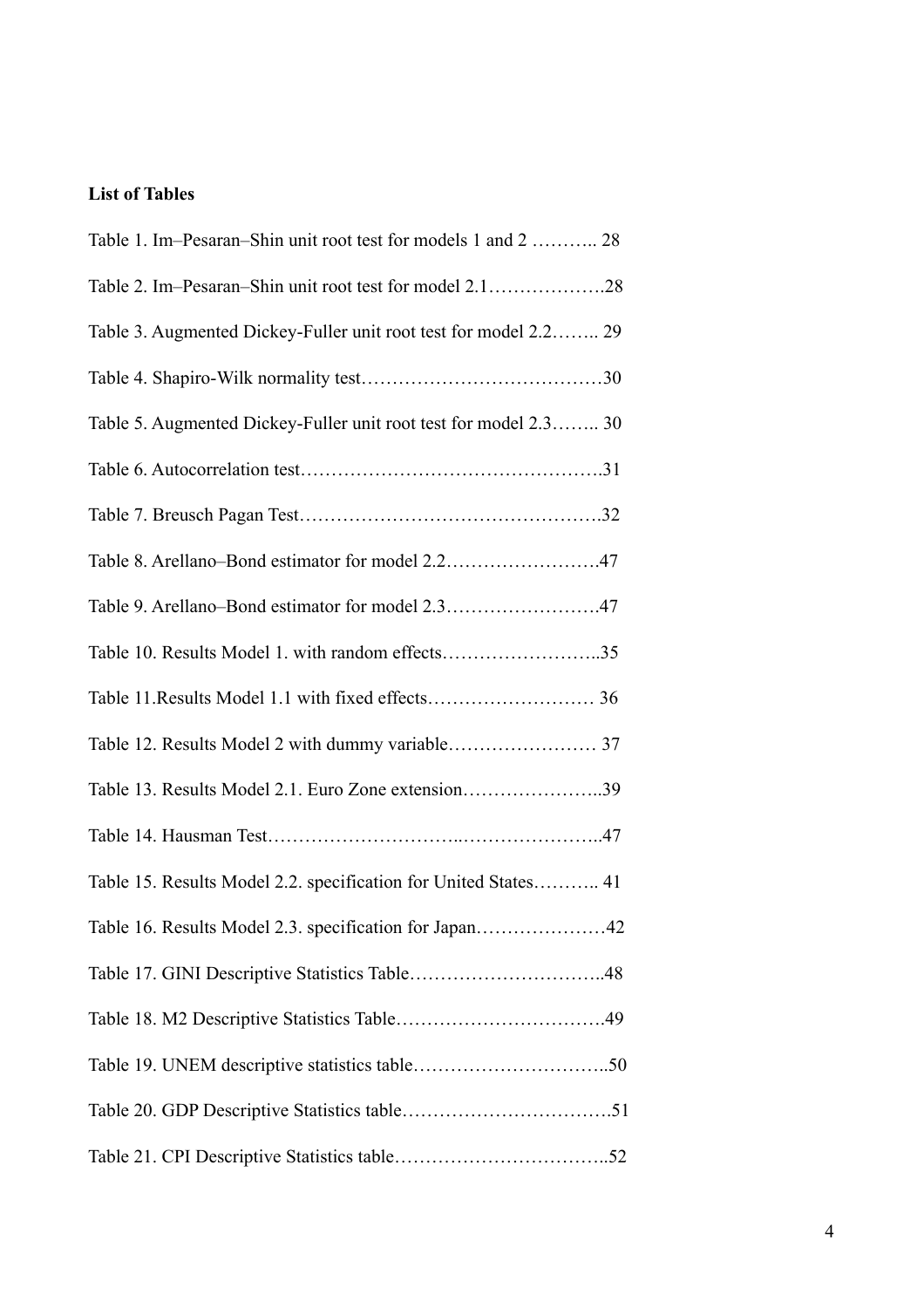# Contents

| 3. Data and Methodology17 |  |
|---------------------------|--|
|                           |  |
|                           |  |
|                           |  |
|                           |  |
|                           |  |
|                           |  |
|                           |  |
|                           |  |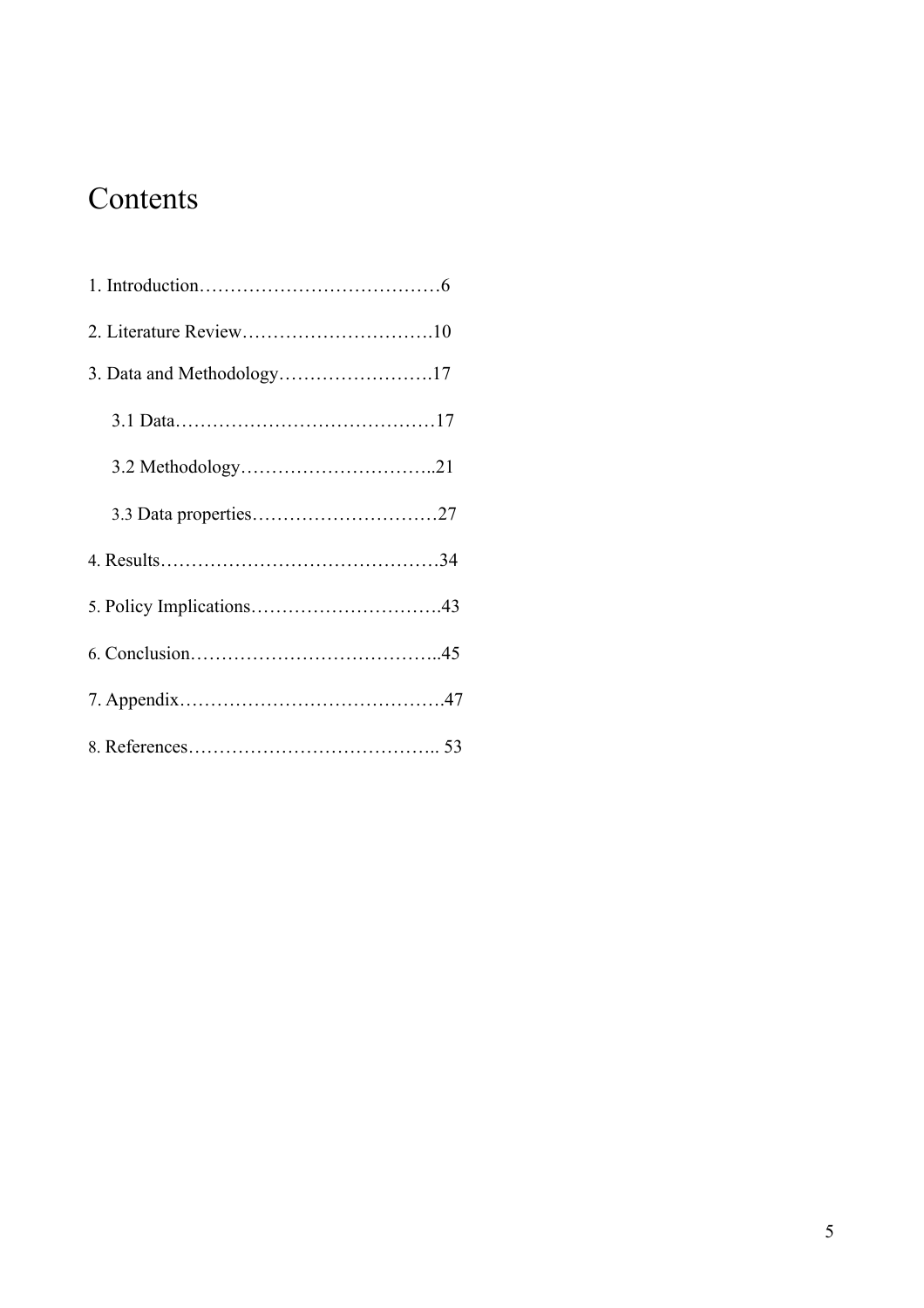#### **1. Introduction**

The latest report on global inequality by a leading group of economists from around the world shows that inequality over the last 40 years (1980-2020) has risen to early 20th century levels. The share of global income going to the top 10% of the world's income earners was 50% in 1820 and 55% in 2020, peaking at 60% in 2000, while the share going to the bottom 50% of income earners has fallen from 14% in 1820 to 7% in 2020. This 14% has never been exceeded since data has been available (Chancel and Piketty, 2021). Global inequality is as high today as it was at the beginning of the 20th century. In other words, and as quoted in the "World Inequality Report 2022", there is still a long way to go to correct the global economic imbalances left by the extremely unequal structure of world production during the mid-19th and mid-20th centuries.

This inequality of wealth and income in developed countries in the last three decades, and since the global financial crisis becomes particularly relevant not only because inequality does not have positive effects on society, but also because it has important consequences for economic and financial stability (OECD, 2013; Piketty, 2014). Because of this concern about inequality, numerous studies have documented the negative effects of inequality on macroeconomic outcomes (Ostry et al., 2014; Stiglitz, 2015; Rajan, 2011; Perugini et al. 2015). It is clear that current inequality can harm economic outcomes and social cohesion across social strata, indeed some studies point out that this relationship between inequality and financial instability may have been particularly significant in the debt-driven housing boom in the pre-crisis period in the United States (Rajan, 2011). Although as Ayako Saiki and Jon Frost point out the relationship of this link between inequality and credit booms depends largely on country-specific factors and institutions, however, Gu and Huang (2014) find the relationship exists for the case of economies with more market-based financial systems. Since the Great Financial Crisis (GFC) of 2008, central bank policies have been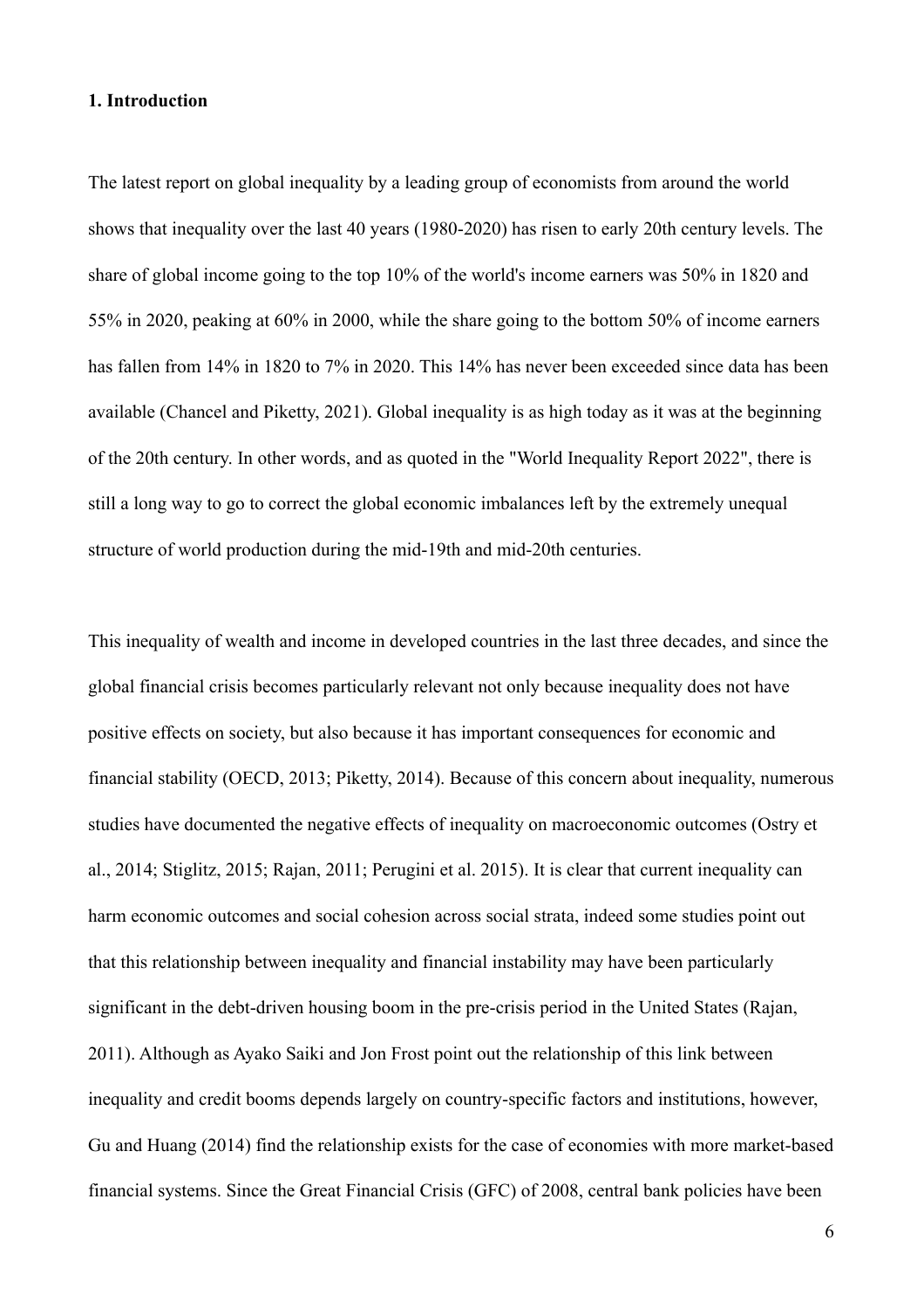aimed at fighting low growth and inflation that appeared to turn into deflation if central banks did not act. They have done so by using aggressive and highly expansionary monetary policy and have even changed the way central banks dealt with these situations in the past from conventional to unconventional measures.

The intensive use of unconventional monetary policies (UMP) has led economists to question whether these policies have had a potential impact on inequality in recent years. Despite its importance, the distributional impact of monetary policy has been ignored in recent years by economists and top central bankers. It was not until 2014 that empirical studies analyzing the impact of unconventional monetary policies on income distribution began to be conducted (Ayako &Frost, 2014). The distributional impact of UMPs is starting to gain more importance in the public debate due to the long period of time in which they are being applied, even more so knowing that UMPs have been implemented for a long time.

The distributional impact of UMPs is starting to gain more prominence in the public debate due to the long period of time over which they are being implemented, even more so knowing that UMPs have been in place for a long time. This change in the way central banks act may be totally different from the impact of the monetary policy they used conventionally. To stabilize the economy, when central banks carry out conventional tools, they do their policy based on a variant of the Taylor rule or inflation targeting. That is, central banks should adopt a countercyclical policy in general. However, after the outbreak of the global financial crisis in 2008, the main objectives of central banks have changed, placing much more importance on financial stability and restoring the monetary transmission mechanism (Ayako &Frost, 2014). As a result, central banks conducted a wide variety of unconventional policies not conducted before, and that is why the economic analysis of these policies is still in its infancy to draw conclusions. Although each central bank may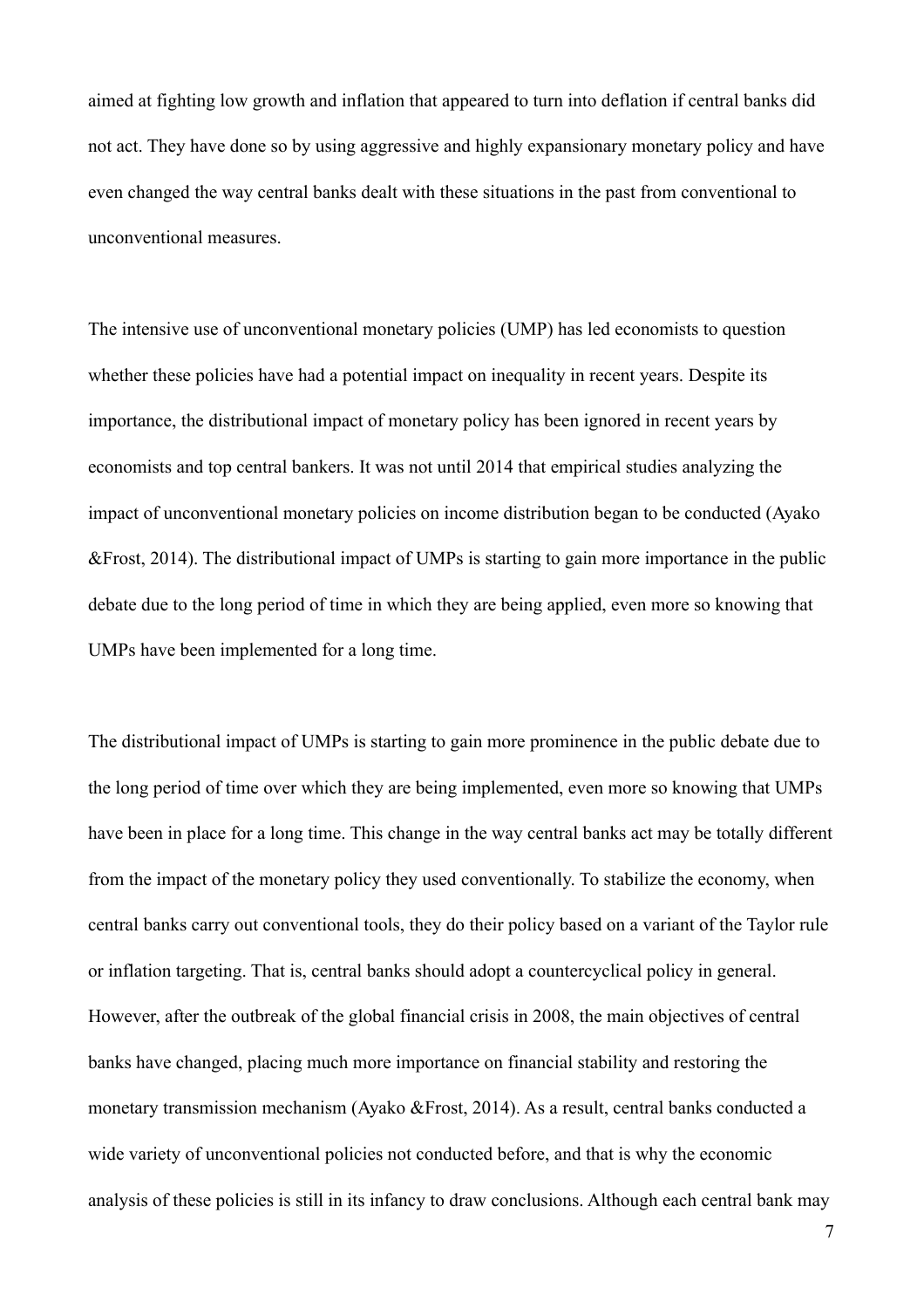act differently, in fact the processes by which each country started to use unconventional tools vary, the objectives of stabilizing the financial market and ensuring monetary policy transmission mechanisms remain fundamental (Borio and Disyatat, 2009; De Haan et al., 2013). To achieve the objective of monetary transmission the buffers of commercial banks, which is determined by the value of assets, play a determining role. During this process, and this is where unconventional monetary policy takes place, central banks try to keep financial markets afloat by putting more liquidity into financial markets to support asset prices by directly buying private financial assets. As a result, asset prices may become overvalued while the PMU is in place (Ayako &Frost, 2014). The increase in asset prices when the overall economy is in a stagnation process will end up benefiting households with larger holdings of financial assets, which tend to have a high income, the most, which will see their incomes rise. On the other hand, lower-income households with fewer financial assets will not see an impact on wages and may even be negatively affected by lower interest rate gains on savings accounts. This disparity can lead to greater inequality (Ayako &Frost, 2014). If the use of these new monetary transmission mechanisms have a detrimental effect by increasing income and wealth inequality, this could cause future financial instability.

This study aims to show that central banks' monetary transmission changes to address inflation and growth objectives have had an effect on the increase in inequality in the sample of countries analyzed. Using macroeconomic variables, we analyze the impact of monetary policies of the European Central Bank, the Federal Reserve and the Bank of Japan on income inequality over the period from 1980 to 2021. Using an unbalanced panel data model we present evidence that monetary policy has increased inequality for the U.S. and Japanese countries but has succeeded in decreasing it when the countries are analyzed jointly and for the case of the Eurozone.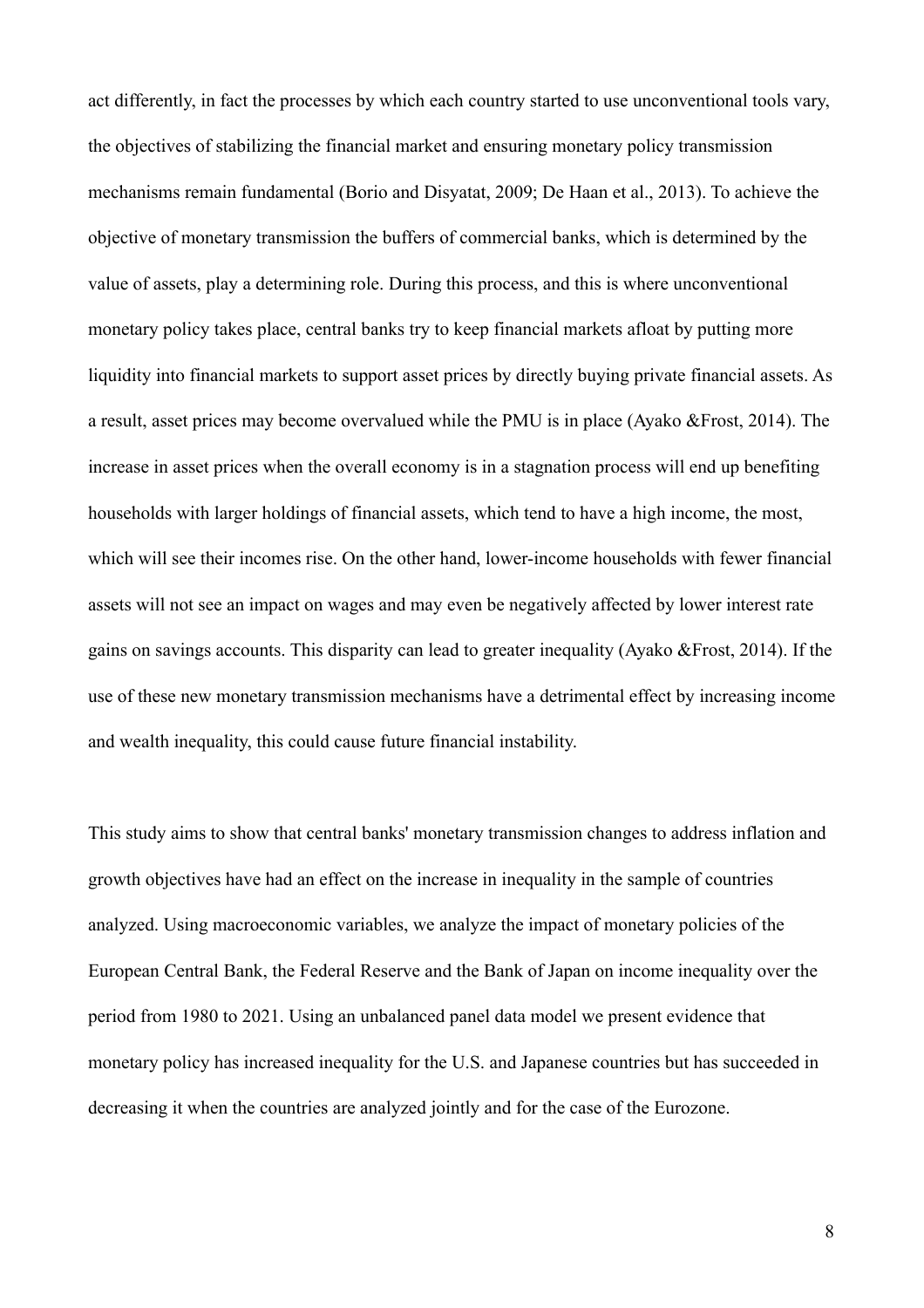The rest of the paper is structured as follows. Section 2 reviews the existing literature on this issue, making an international comparison. Section 3 explains our data and our empirical model. Section 4 shows the results of this research work. Section 5 presents the policy implications and Section 6 presents the conclusions.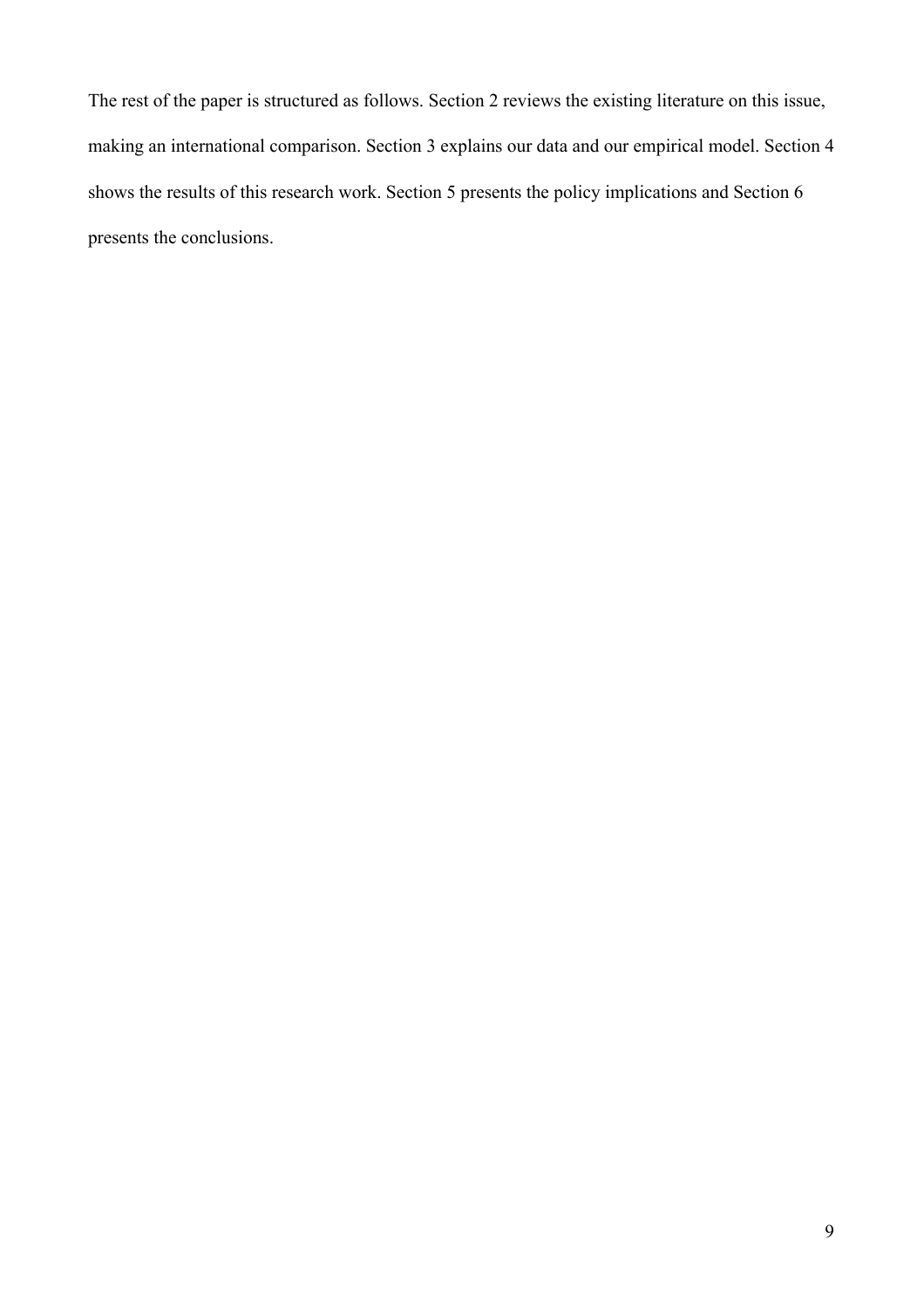#### **2. Literature Review**

Due to the recent popularity of central bank monetary policies, many recent studies have been published on the impact of so-called "quantitative easing" on the economy, especially when negative interest rates have been introduced for the first time in many countries. However, the novelty of this research paper is the use of the econometric model and the selected data, as Eurozone countries, Japan and the United States have been considered together and analyzed separately, thus performing an international comparative analysis among the main developed economies.

On these effects in the Eurozone, Lenza and Slacalek (2018) investigate the effect that quantitative easing has had on Eurozone household wealth and income. To do so, they use aggregate time series data to assess the effects of quantitative easing on asset prices and the macroeconomy, they use the Bayesian VAR method that includes euro area variables as well as country-specific variables (for France, Germany, Italy and Spain). They argue that the choice of this approach is since it takes into account both the monetary policy of the euro area as a whole and the heterogeneity of the transmission mechanism across countries. The paper concludes that QE in the euro area has reduced income inequality, through a reduction in the unemployment rate for the poorest part of the population and, on the other hand, through wage increases for the employed. This result is demonstrated by the decline in the Gini coefficient of gross household income from 43.1 to 42.9, one year after the announcement of QE. They also show that the ECB's asset purchases have had a positive impact on reducing net wealth inequality, albeit almost insignificantly. The reason is that QE has a positive impact on real estate wealth, a component of net wealth, which is evenly distributed across the distribution.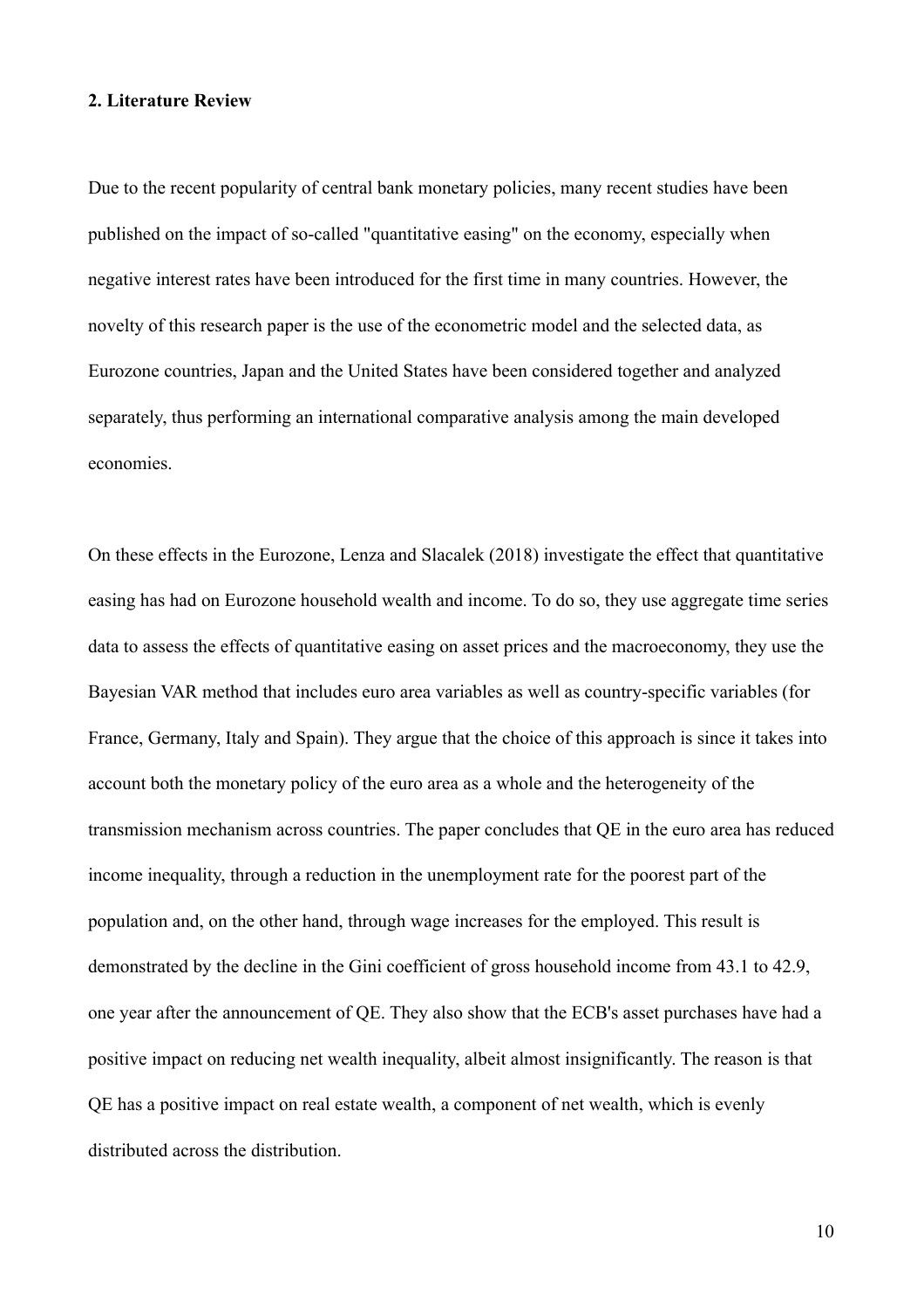Analyses also encompass studies comparing countries on both sides of the Atlantic. Domanski, Scatigna, and Zabai (2016) explore the recent evolution of household wealth inequality in the advanced economies of France, Germany, Italy, Spain, the United Kingdom, and the United States. To do so, they create a simulation based on survey data to construct household balances from the first to the fifth quintile of the wealth distribution in each country to then calculate the growth rate of assets and liabilities and, as a final step, calculate the measure of wealth inequality as the ratio of the fifth quintile of the wealth distribution to the second quintile. The results of the study show that wealth inequality has generally increased in a sample of countries since the GFC. This is because rising stock prices have been a key driver of inequality and rising house prices have only partially offset this effect. This suggests that monetary policy may have increased inequality to the extent that it has boosted stock prices.

For the OECD countries, opinions are mixed. Contrary to the belief that quantitative easing increases inequality, given its apparent strong effects on asset prices, O'Farrell and Rawdanowicz (2017) analyze using different financial channels. Using simulations based on surveys in different selected countries of the variation of different assets in different European and North American countries, the authors conclude that the impact of monetary policy on inequality across asset and interest rate channels is weak and uncertain. It is not only central banks and international agencies that are wondering about the effects of the unconventional monetary policies that have taken place in recent years. The McKinsey Global Institute (MGI) examines the distributional effects of these ultra-low rates from 2007 to 2012 by governments in the Eurozone, the United Kingdom and the United States. The authors use a counterfactual model to analyze the impact of monetary policy. In addition, they perform a microeconomic analysis considering the direct impact on specific sectors. The results are positive for tackling inequality as the authors find that household incomes have been jointly boosted by the increased consumption they have been able to enjoy. But there are studies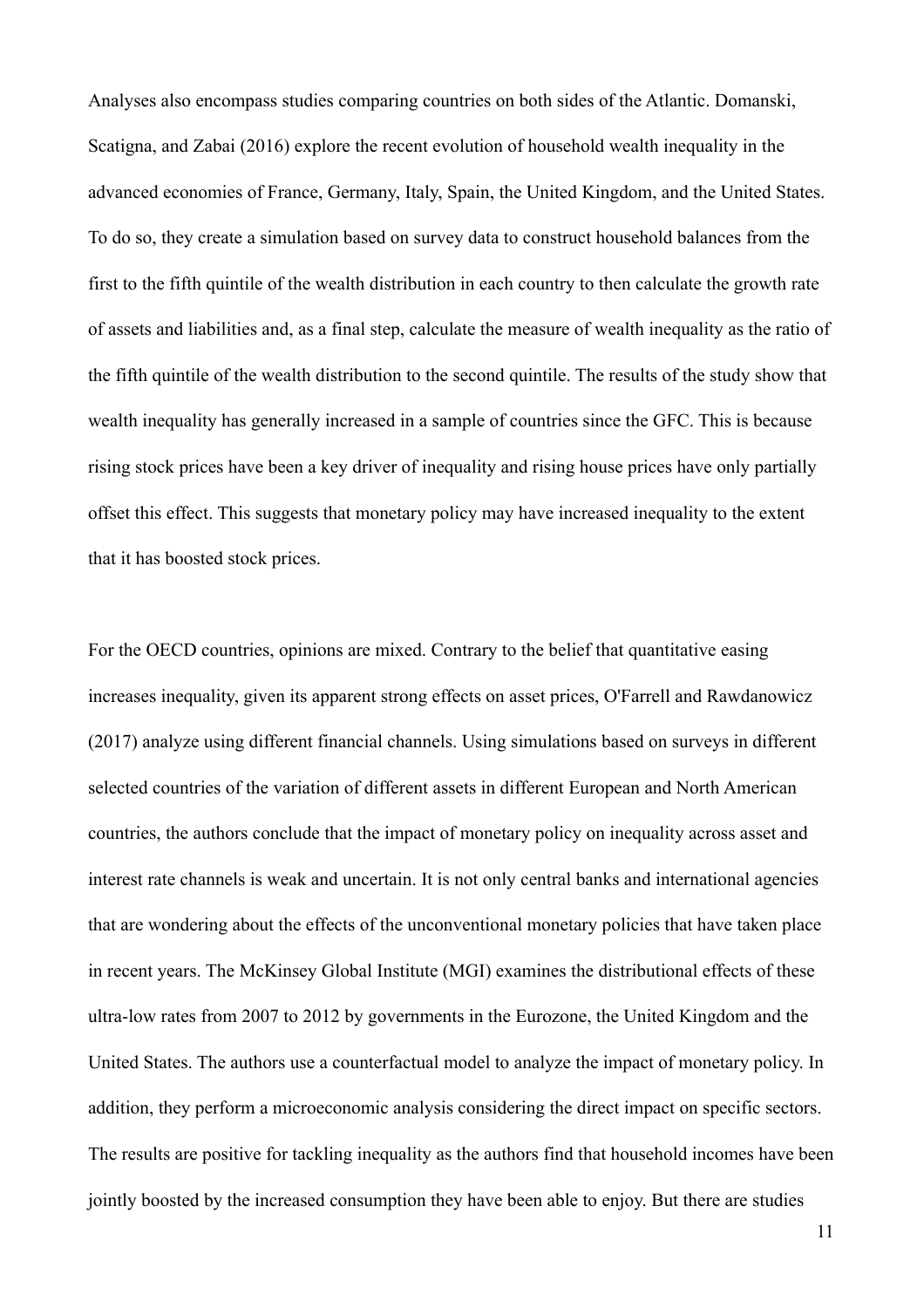that do not analyze the cause of low interest rates but the consequence of low interest rates that they may have over time. Greenwald et al (2021) argue that a persistent decline in real interest rates naturally leads to an increase in financial wealth inequality. To do so, they show how a standard Bewley incomplete markets model predicts that a decline in rates increases financial wealth inequality. They find that the model with falling interest rates explains all of the increase in financial wealth inequality.

In the United States, where the debate on inequality has gained prominence since inequality has continued to increase since 1980, numerous studies analyze whether monetary policy has been a driver of inequality. Albert, Peñalver and Pérez-Bernabeu (2020) evaluate the effects of monetary policy shocks on income and wealth inequality in the United States in recent years using two additional channels, the housing channel and the fiscal channel, by means of a Bayesian proxy structural vector autoregression (Bayesian proxy structural vector autoregression (Bayesian proxy SVAR). The results show that an expansionary monetary policy shock increases wealth inequality, which could be explained by the portfolio channel. Other academic studies take into account other variables, such as Coibion et al. (2012) who analyze the effect of monetary policy on consumption and income inequality in the United States since 1980.

They find that contractionary monetary policies lead to higher inequality in the US in the pre-crisis period, specifically before 1990. They point out that this is due to the different responses of labor incomes to monetary policy shocks for incomes in the high and low percentiles of society, in addition to the fact that savers gain and borrowers lose from the unexpected decline in inflation following a rise in interest rates. In the case of the United States, these effects prevail over the portfolio channel, defined as the larger impact of rising asset prices on high-income households, which own stocks. This study only takes into account the period prior to 1990, when the main focus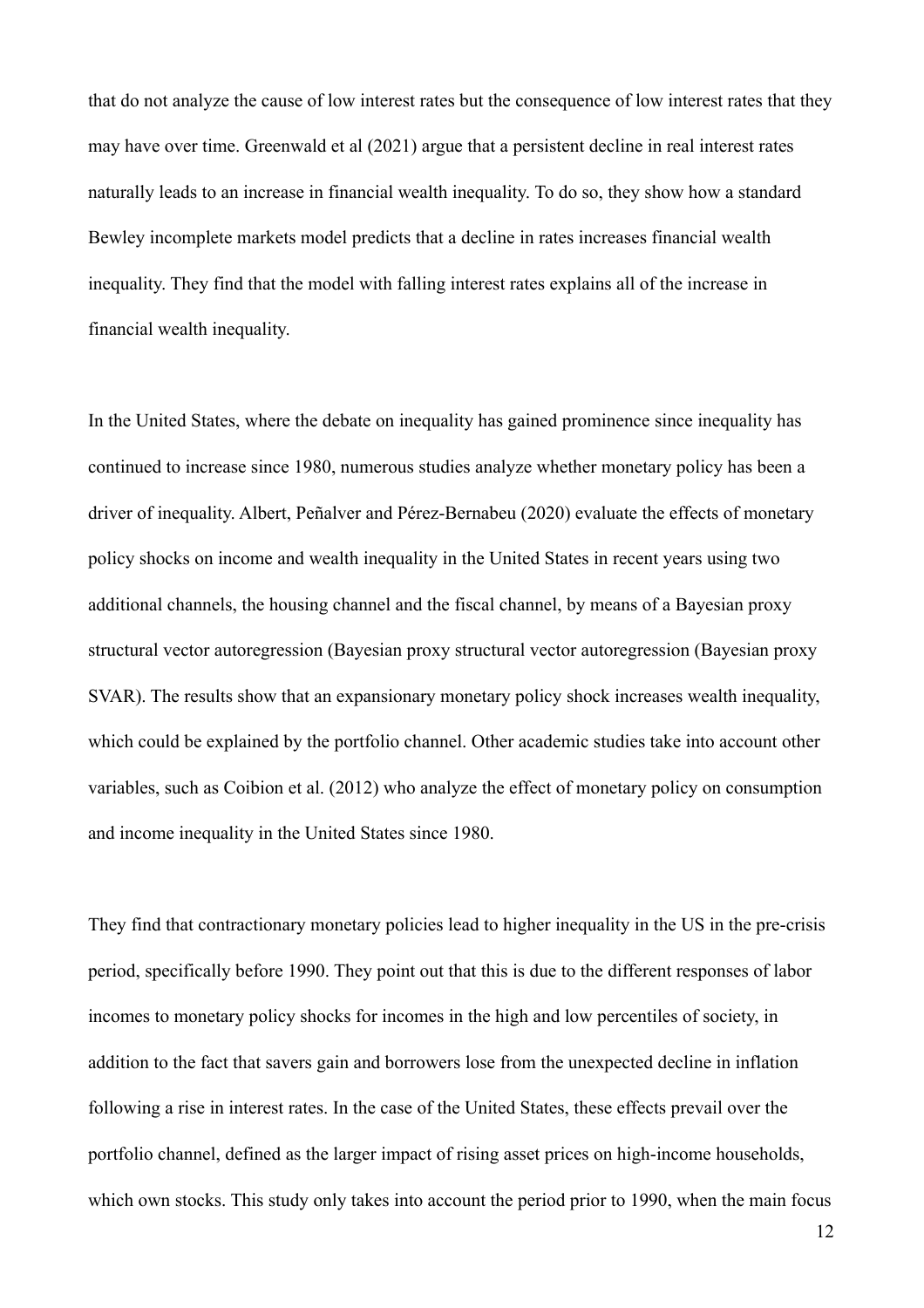of monetary policy was to respond to high levels of inflation, i.e., their study does not include the period of quantitative easing after 2008. Other more recent studies, such as the narrative paper by Watkins (2014), argue how income and wealth inequality has increased with the Fed's quantitative easing program.

It is pertinent to add to the empirical evidence studies with different perspectives, such as Vincent and Silvana (2018) who study the redistributive and aggregate effects of monetary policy in an economy where the government is a large net debtor as is the case in the U.S. economy. They conclude that an expansionary open market operation causes a downward revaluation of government debt and a negative wealth effect in the private sector, as household revaluation losses are not fully offset by tax cuts, this causes households to respond to the fall in wealth by increasing their saving rate. As the real interest rate naturally falls, this generates a substitution towards durable goods, leading to a boom in the durable goods sector. Countries such as the UK with central banks that have developed such policies due to concerns about the large increase in inequality following the great financial crisis has led authors Mumtaz and Theophilopoulou (2019) to study the effect that monetary policy has had on wealth inequality in the UK. As in previous work, the authors rely on wealth and asset surveys to build their database from 2005 to 2016.

They use this method as, they argue, it is the only data source that allows them to construct measures of wealth inequality in the UK at a frequency relevant to monetary policy. They employ a factor augmented vector autoregression (FAVAR) model as a benchmark model to observe the estimated impulse responses. The authors suggest that shocks to expansionary monetary policy led to an increase in wealth inequality and contribute significantly to its fluctuations. With different results but analyzing the same country, Bunn, Pugh, and Yeates (2018) conduct the first study in the United Kingdom to investigate the impact of monetary policy at a household-level detail that was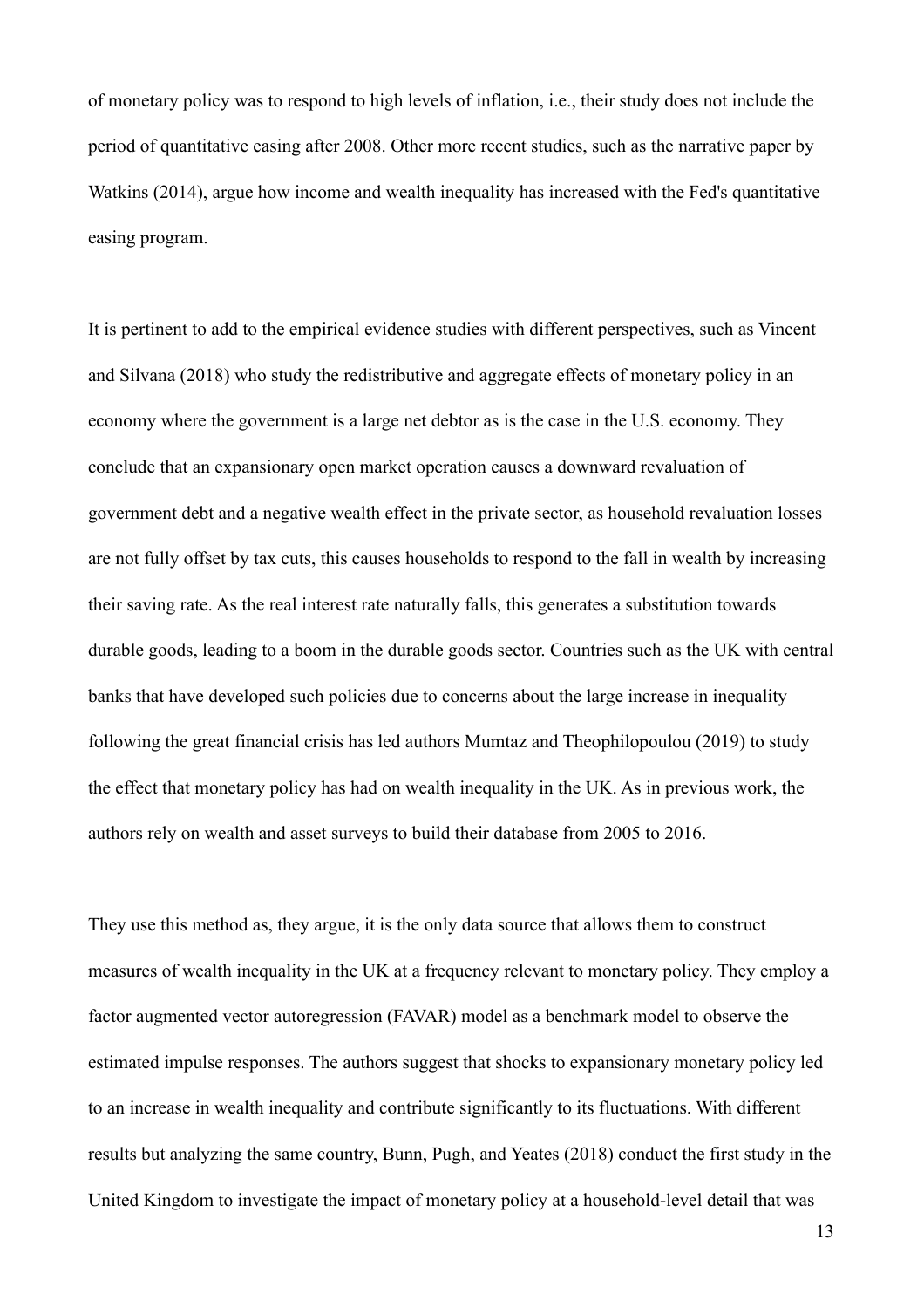not previously available. They conduct a panel with microdata from the UK National Survey of Wealth and Income over the years 2008 and 2014. They find that QE policy has small but positive effects on inequality reduction.

Although it does not have a separate monetary policy, Casiraghi et al (2017) analyzing for Italian households, consider that the main contribution of their work is precisely to analyze the asset price channel, the remuneration of savings and the income composition channel through which monetary policy affects inequality and compare them quantitatively perform for this purpose a quantitative empirical evaluation based on data from Italian household income and wealth surveys. The main finding is that the largest benefits accrue to households at the bottom of the income scale, as the effects through stimulating economic activity and employment outweigh those through financial markets, as for the net wealth response this has a moderate U shape: less wealthy households leverage their leveraged positions, wealthier ones their higher share of financial assets.

Studies such as Colciago, Samarina and de Haan (2019) conduct descriptive research analyzing the relationship between central bank monetary policies and income and wealth inequality in previous work. The authors clarify that to date the empirical evidence on the effect of conventional monetary policy on income and wealth inequality yields mixed results, this may be reflected in that these policies may reduce income inequality by stimulating economic activity but may increase income inequality by boosting financial asset prices. They also highlight the limitations faced in conducting this type of research. They point out that the main limitation of empirical studies on the distributional effects of monetary policy is that they cannot simultaneously identify all the distributional channels described in the theoretical literature. The authors conclude that future research should focus on estimating general equilibrium models with heterogeneous agents, as this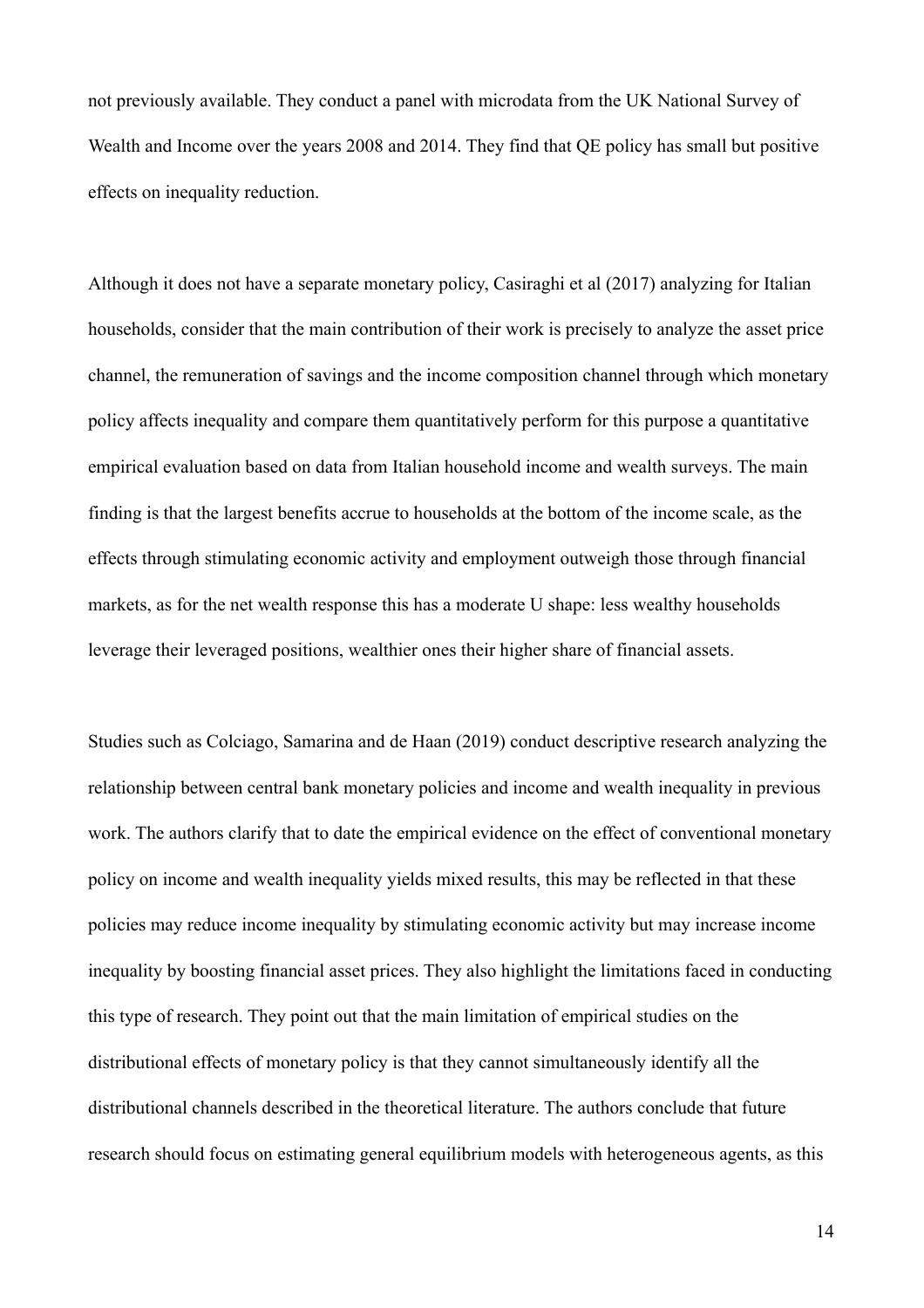would allow distinguishing between competing theories and provide a quantitative assessment of the effects of monetary policy on income and wealth inequality.

It is not only the United States and eurozone countries that have pursued unconventional monetary policies. The case of Japan may be less well known, as it has been using these techniques since 2001. In their analysis, Saiki and Frost (2014) conduct the first study that empirically analyzes the distributional impact of unconventional monetary policy on income inequality. To test how monetary policy affects income inequality more formally, they use a vector auto regression (VAR) framework. They find strong evidence that the Bank of Japan's PMU has increased income inequality during the sample period because asset prices rise disproportionately compared to economic fundamentals (especially wages and employment).

Rising asset prices mostly benefit high-income households, which have a higher amount and share of overall savings in securities, and thus benefit from higher capital inflows. The authors determine that, in addition to the relevance for Japan, the study also points to possible lessons for other countries undertaking a UMP. While avoiding deflation and repairing the monetary transmission mechanism at the zero lower bound is an inherently difficult undertaking, Japan's experience provides a cautionary tale about the side effects of the PMU. The portfolio channel is likely to be even larger in the United States, the United Kingdom, and many Eurozone economies, where households hold a higher proportion of their savings in stocks and bonds.

Another Asian country such as Korea, Park (2018) conducts the first paper on the effects of monetary policies on income inequality in Korea. The results show that after an expansionary monetary policy shock the Gini coefficient of market income decreases significantly after one year, peaking at 0.14%, while GDP and CPI decrease significantly by 0.48% and 0.15%, respectively.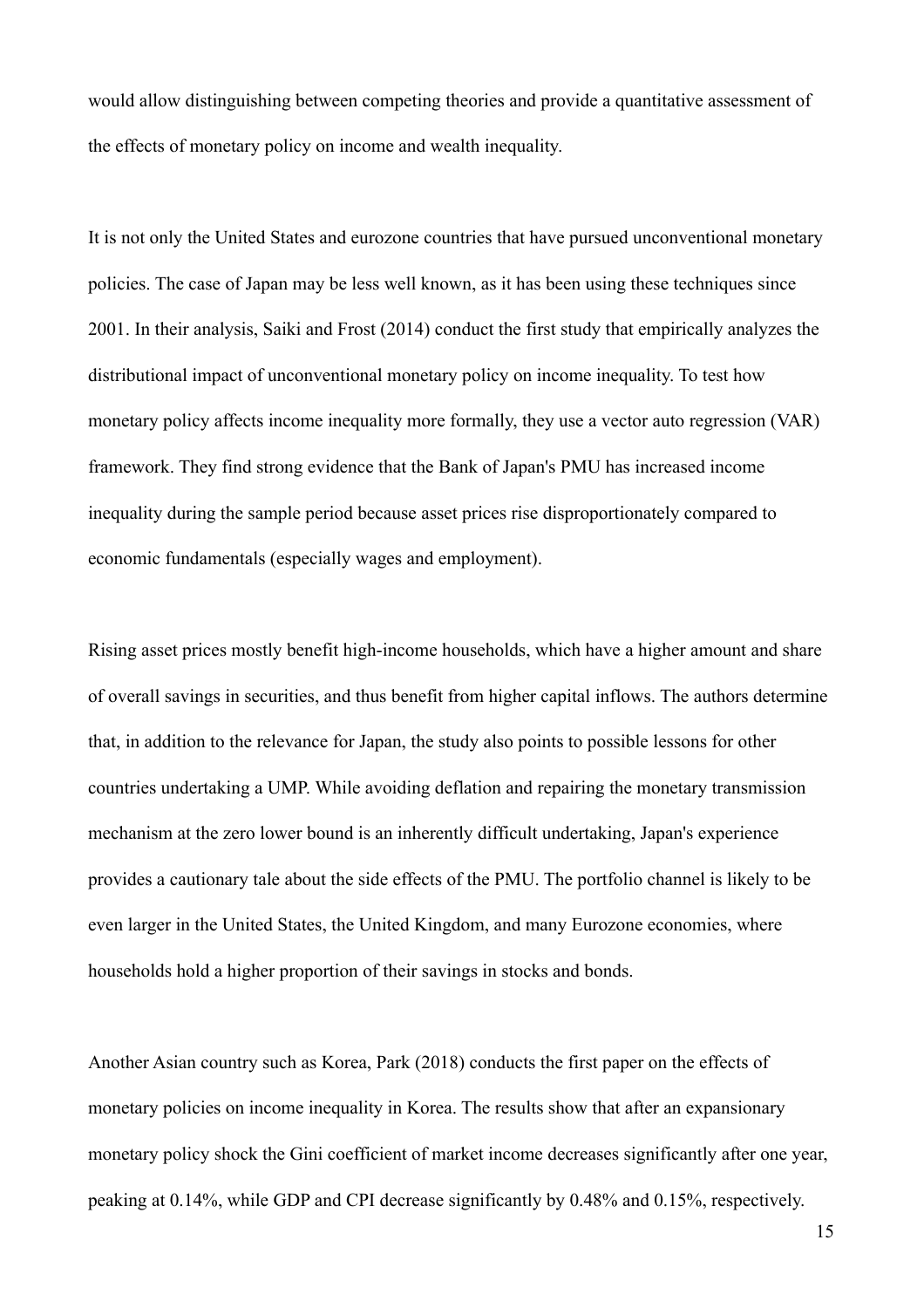Nhan et al (2019) in their paper have revealed the relationship between monetary policy and income inequality in Vietnam from 2001 to 2014 and found that monetary policy has a small and lagged effect on income inequality

Another place where research has been conducted and is worth noting is Africa. Due to the scarce literature on the effects of monetary policy on inequality on the African continent, Ahiadorme (2020) connects to research on monetary transmission in emerging economies by assessing the redistributive effects of monetary policy in sub-Saharan Africa (SSA). They identify the monetary policy shock in a sign-restricted VAR and investigate its propagation to income inequality using impulse response analysis. They find that the expansionary monetary policy shock (both standard and non-standard) exerts upward pressure on income inequality. They further conclude that monetary policy shocks can explain the long-run evolution of income inequality.Also for the case of Africa, Goodness et al (2020) examine the effects of monetary policy on wealth inequality in South Africa with newly available fiscal administrative panel data on wealthy individuals. This study uses fixed and random effects panel regression models to examine the effect of monetary policy on wealth inequality. The results show that monetary policy increases Gini wealth inequality and decreases the 90-10th percentile wealth differential.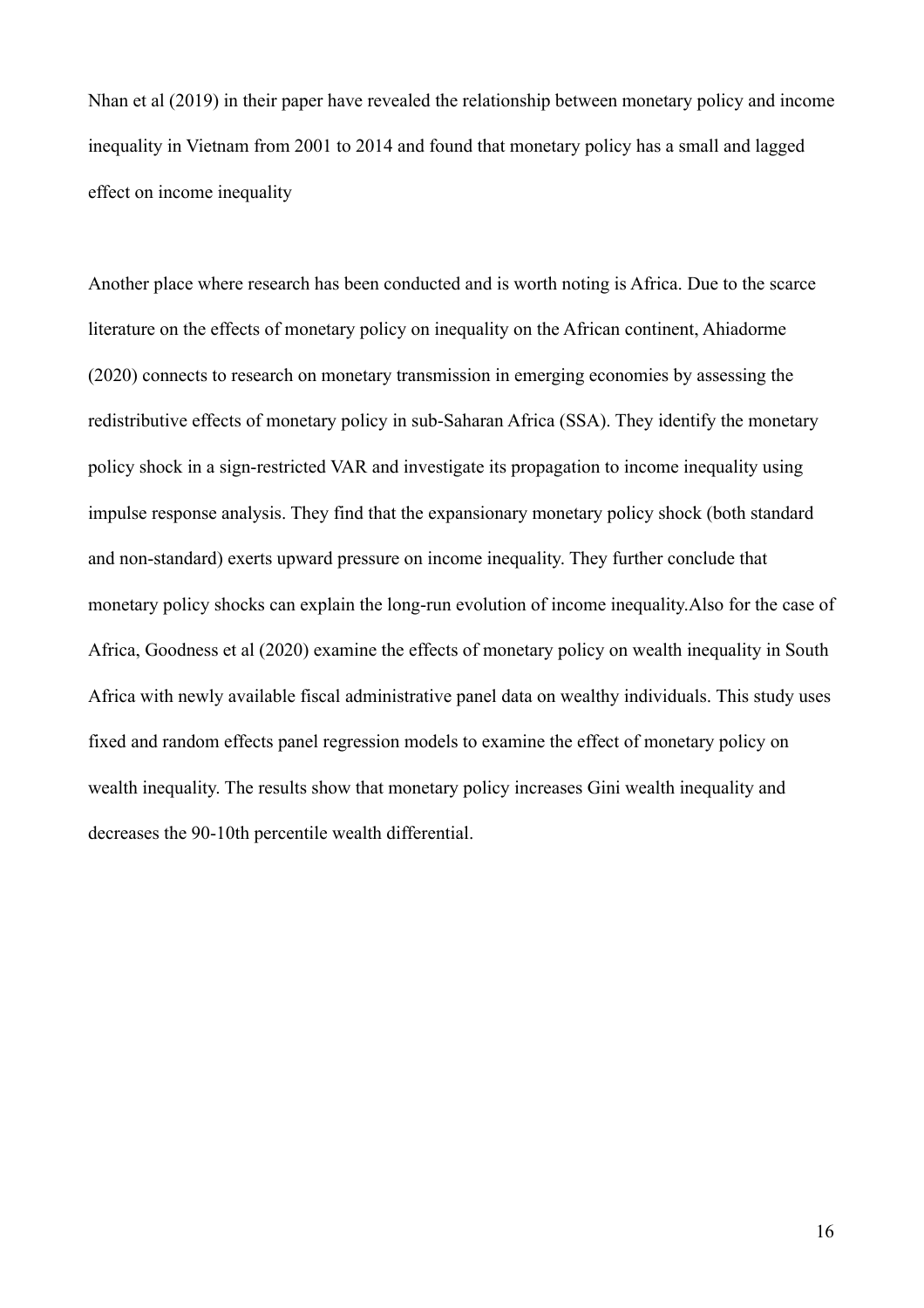#### **3. Data and Methodology**

The aim of this paper is to find out whether the unconventional monetary policies developed by the central banks of developed countries after the 2008 crisis served to alleviate the increase in inequality that was occurring or, on the contrary, had an impact and failed to reverse the trend of growing inequality. To do so, we use a base model in which we choose the Gini variable as the response variable, and we add different variables and techniques depending on the different situations we want to analyze.

#### **3.1 Data**

Data on the effect of monetary policy on income inequality are from the World Bank National Accounts Data and OECD National Accounts Data Files, Global Inequality Database, International Monetary Fund, World Economic Outlook Database, October 2021 and CEICdata.com database. The dataset contains annual data for GINI, CPI, M2, GDP and UNEM variables for 20 countries. The countries included are Austria, Belgium, Cyprus, Estonia, Finland, France, Germany, Greece, Ireland, Italy, Japan, Latvia, Lithuania, Luxembourg, the Netherlands, Portugal, Slovakia, Slovenia, Spain and the United States. The observation period is from 1980 to 2021, collected on an annual basis.

Data on income inequality are from the World Inequality Database (WID). WID provides estimates of income distribution for at least four major income concepts: pre-tax factor income, after-tax income (which we will generally abbreviate as pre-tax income), after-tax disposable income and after-tax national income. It incorporates data from several sources (United Nations University's World Income Inequality Database, OECD Income Distribution Database, World Bank, Eurostat,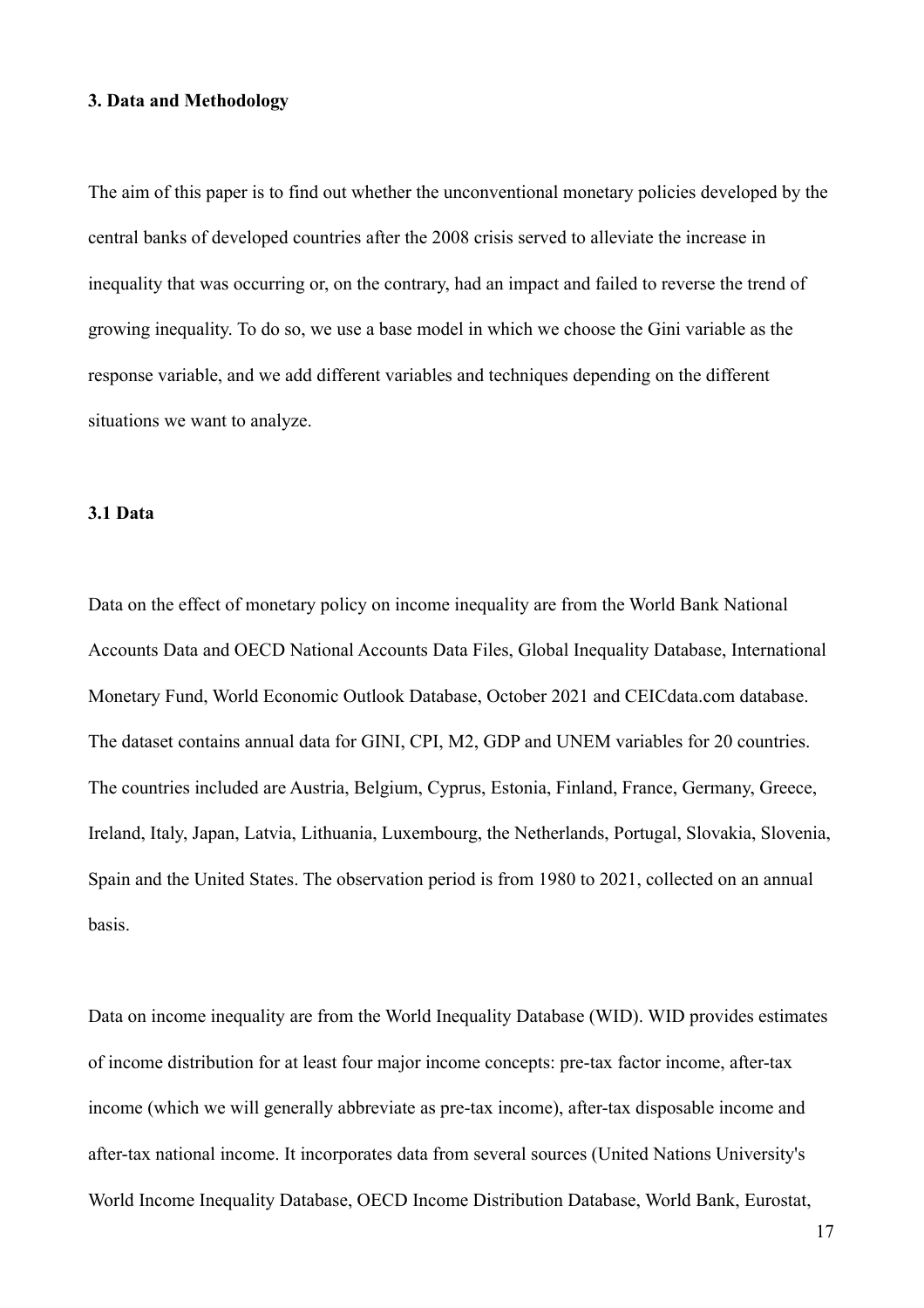Luxembourg Income Study) and standardizes them (see WIL 2020 for more details on the methodology).

The Gini coefficient has been used to measure income inequality. Gini coefficients are theoretically bounded between 0 (each reference unit receives an equal share of income) and 1 (a single reference unit receives all income). In our sample, they range between 0.36 and 0.54 for the mean measure and between 0.37 and 0.55 for the median measures (Table 1).

In this section we turn to an analysis of the provenance and nature of the data after a careful review of the literature reviewed. The data on the effect of monetary policy on income inequality come from the World Bank and OECD national accounts data files, the International Monetary Fund's World Inequality Database, the World Economic Outlook database, October 2021, and the CEICdata.com database. The dataset contains annual data for GINI, CPI, M2, GDP and UNEM variables for 20 countries. The countries included are Austria, Belgium, Cyprus, Estonia, Finland, France, Germany, Greece, Ireland, Italy, Japan, Latvia, Lithuania, Luxembourg, the Netherlands, Portugal, Slovakia, Slovenia, Spain, Finland, France, Greece, Ireland, Italy, Latvia, Lithuania, the Netherlands and the United States. The observation period is from 1980 to 2021 and is collected annually. Cyprus is not included in the sample due to the lack of money supply data available for the country.

Data on income inequality are from the World Inequality Database (WIL), which incorporates data from several sources (the United Nations University World Income Inequality Database, the OECD Income Distribution Database, the World Bank, Eurostat, the Luxembourg Income Study) and standardizes them (see WIL 2020 for details on the methodology).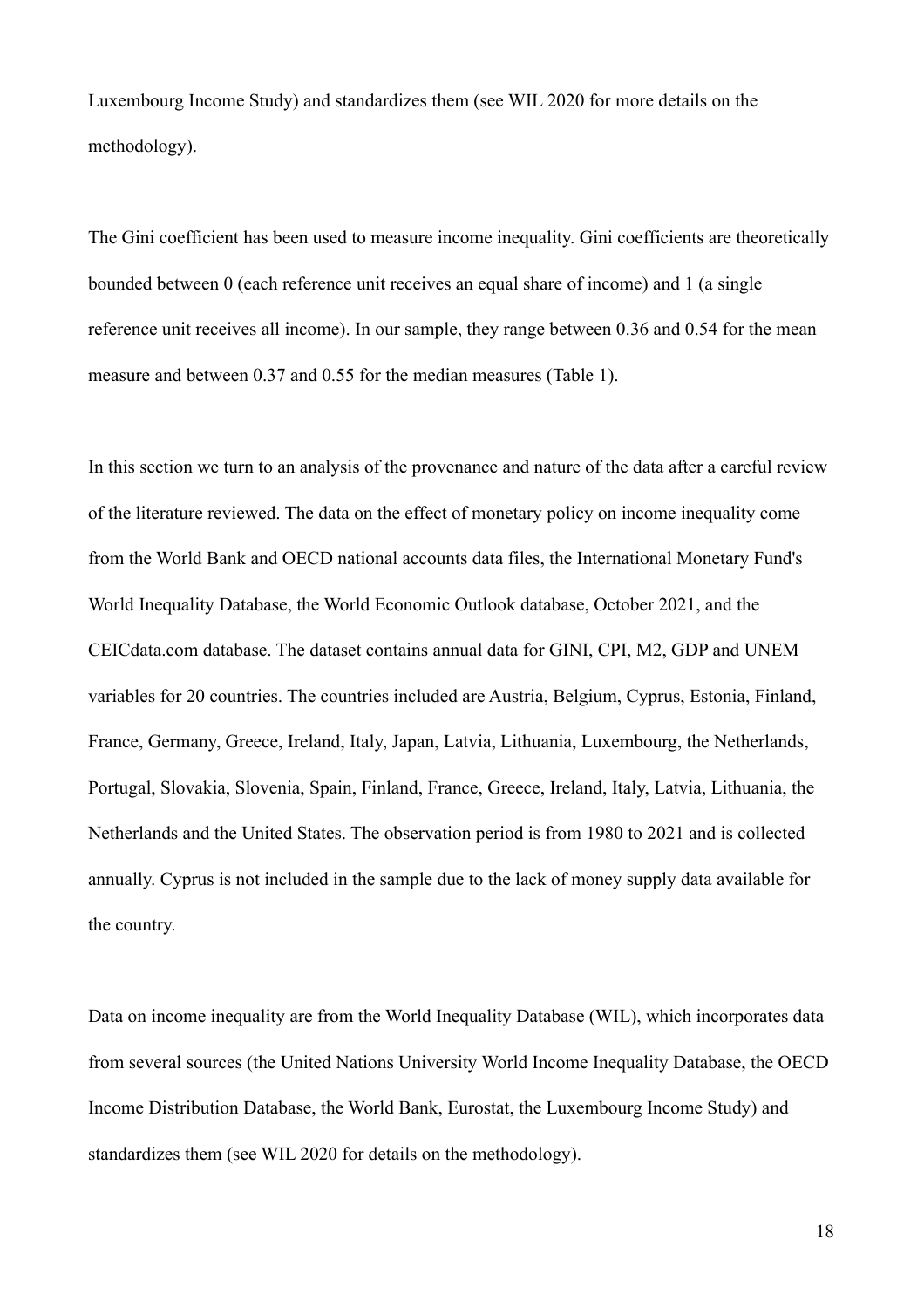To measure income inequality, the Gini coefficient has been used. Gini coefficients are theoretically bounded between 0 (each reference unit receives an equal share of income) and 1 (a single reference unit receives all income). In our sample, they range between 0.36 and 0.54 for the mean measure and between 0.37 and 0.55 for the median measures (Table 1).

In reference to the impact of monetary policy, we used the M2 variable that measures a country's money supply. It includes M1 (currency and coin held by the non-bank public, check and traveler's check deposits) plus savings deposits (including money market deposit accounts), small time deposits of less than \$100,000, and retail money market mutual fund shares. It is important to describe the nature of the data for the different countries used, as a specific model has been chosen to treat the data. In the case of Austria, the Oesterreichische Nationalbank, Austria's central bank, provides data on M2 money supply growth from September 1980 to January 2022.

However, as I mentioned above, the data for the M2 variable were obtained from the CEICdata database, which is only available from 1998 onwards. This is because the Austrian central bank and the other central banks named below provide the money supply in euros, but there are no annual reports on the euro/dollar exchange rate, which is the currency we use for the other variables, until the European currency came into circulation in 1999. For Belgium, Belgian M2 money supply growth data are available from December 1997 to January 2022. For Estonia, CEIC calculates the monthly M2 growth rate from 1993 to 2021, for Greece from 2001 to 2021, for Ireland from January 2000 through January 2022 and for Latvia from 2004 through 2021. M2 money supply growth data are available for Lithuania from December 1994 through March 2021, for Luxembourg from January 2000 through February 2022, for Malta from January 1992 through January 2022 and for Slovakia from December 2001 through January 2022. At last, Money supply growth data for Slovenia are available from January 1994 through January 2022.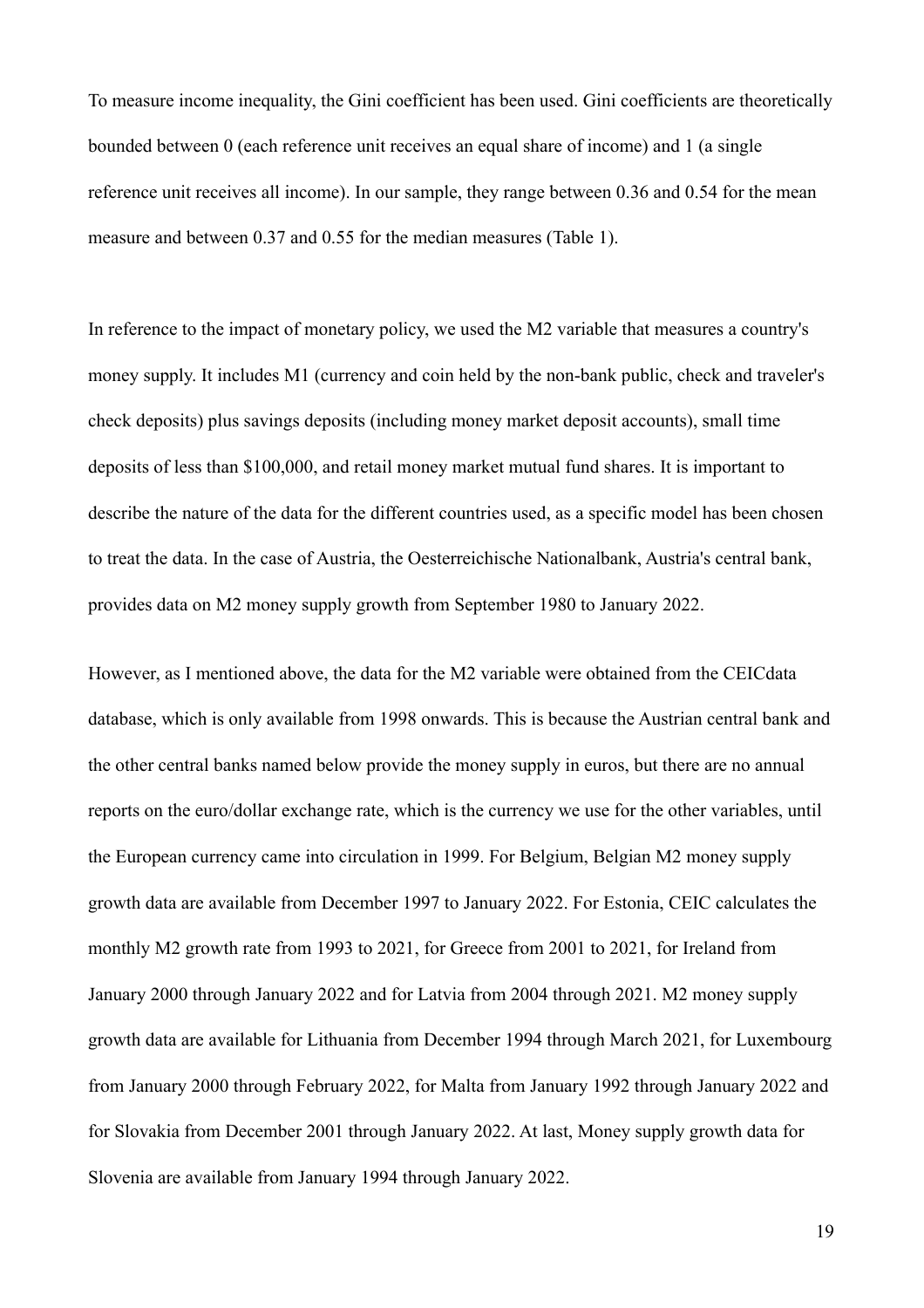To measure the Consumer Price Index (CPI) we include a proxy for inflation in our model to observe its effect on inequality. We choose this variable because, as evidenced by the literature, high inflation can have a significant impact on income inequality (Galli et al 2001). Another variable that makes sense to add to observe its relationship with inequality is Gross Domestic Product (GDP). Previous authors have evidenced that increases in inequality lead to reductions in GDP (Causa et al 2014). For our study the World Bank provides data from 1980 to 2020 for the countries used.

The last variable we incorporate into our model, and which is another large measure of inequality is the unemployment rate (UNEM). The inclusion of this variable in relation to income inequality has been amply demonstrated in other studies as unemployment causes a change in the shape of the income distribution and the effect of unemployment on the deterioration of the income distribution is very significant (Cysne, 2009). The data provided by the International Monetary Fund database show differences between countries. For Estonia and Slovakia, data are available from 1993. For Ireland, unemployment data are only available from 1985 onwards. For Latvia and Slovenia from 1992 onwards. For Lithuania, from 1999 onwards. Table 1 provides descriptive statistics.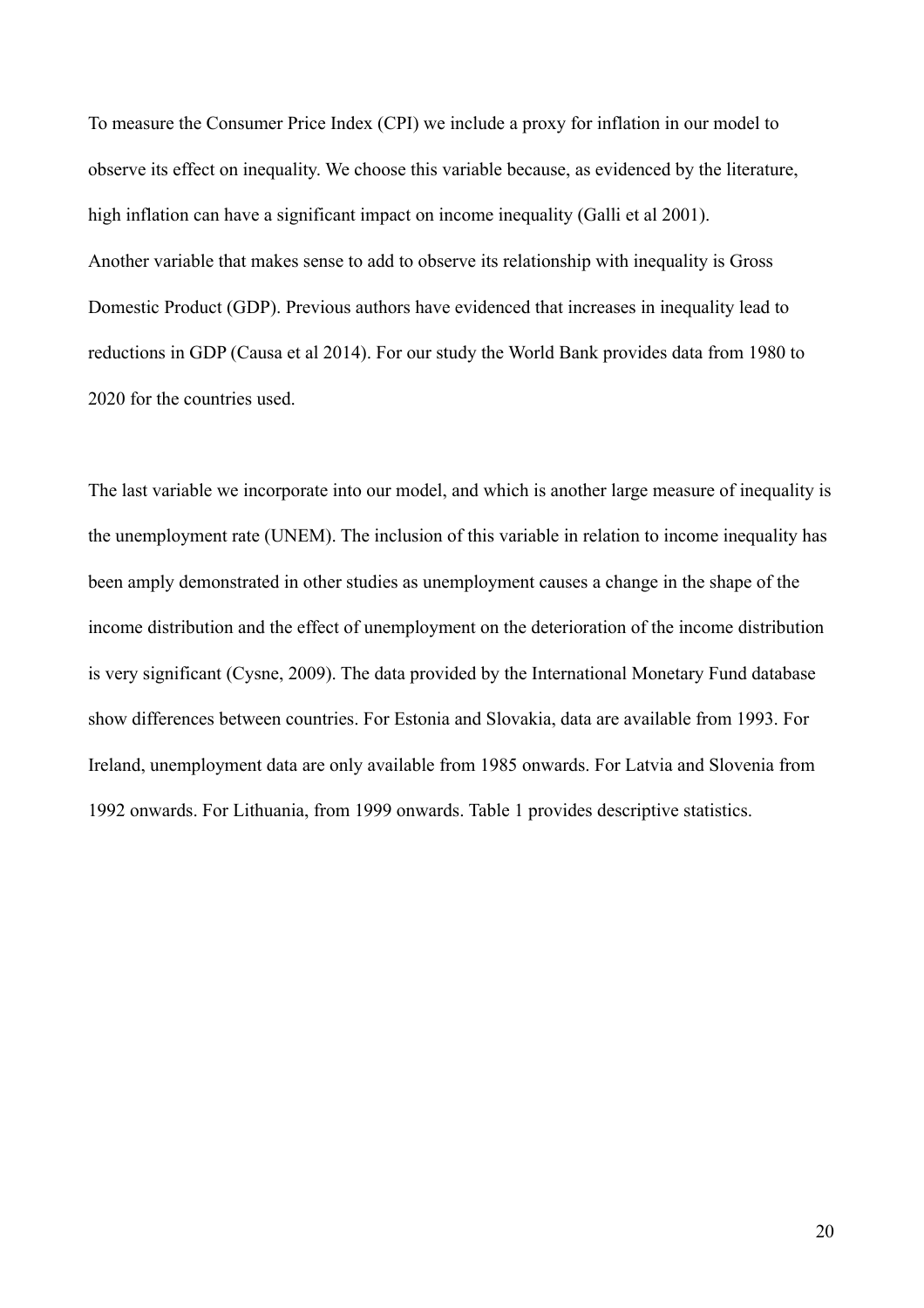#### **3.2 Methodology**

For the choice of the model, the characteristics of the data in the different variables selected have been considered. On the one hand, given that the different countries that make up the Euro Zone offered different dates for the first observation of the Money Supply variable and that the European Central Bank does not offer the data individually but in aggregate, the omission of data in this variable was significant, which made us rethink the econometric model that we had thought of in the first instance. On the other hand, due to the nature of the data collected, it was necessary to take the time samples in their annual series, since, for example, with the variable measuring income inequality GINI we could not find data on a quarterly or four-monthly basis. It is for these reasons, the omission of data and the different time samples of the variables, that we ended up opting for an unbalanced panel data regression model.

The variables we have decided to include in our model to explain the behavior of income inequality through the Gini index are the consumer price index (CPI) as a variable to measure inflation, the gross domestic product at current prices (GDP), the unemployment rate (UNEM) and the money supply (M2) which includes cash and current account deposits (M1) as well as near money. We apply fixed and random effects panel regression models to examine the effect of monetary policy on income inequality. The benchmark panel data model has been selected considering the methodology followed by Torres-Reyna (2007), Pavel (2012) and Goodness et al (2020).

The fixed-effects model is given as:

 $Y_{it} = \beta X_{it} + \varphi_1 Z_{it} \ldots \varphi_k Z_{it} + \alpha_i + \mu_{it}$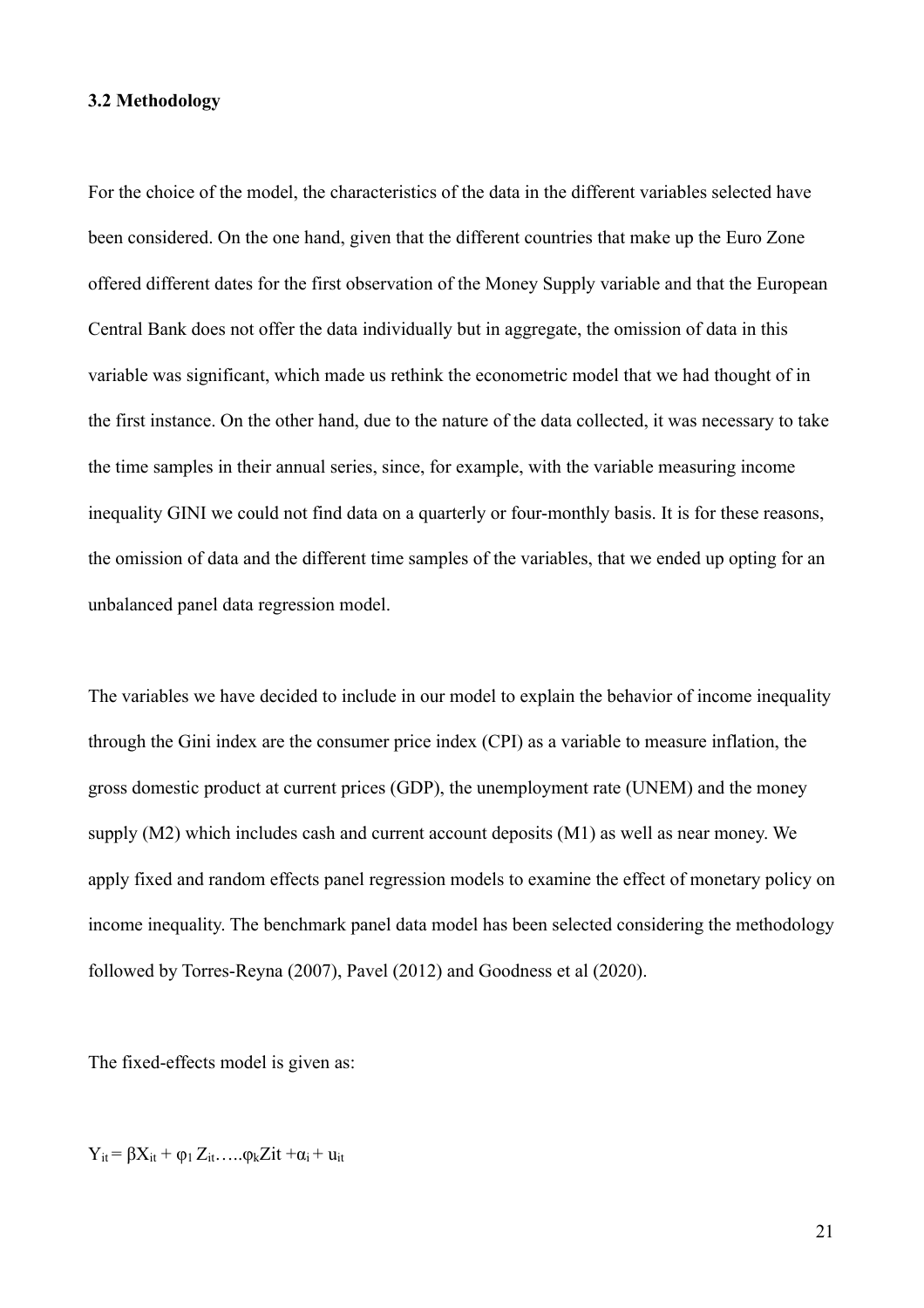where:

 $\alpha_i$  is the unknown intercept for each individual (that is, fixed effects);

 $Y_{it}$  is the dependent variable (income Gini index) for each individual (at time, t);

 $X_{it}$  is the main independent variable of interest, monetary policy measured as M2;

*Z*it are the control variables (GDP, unemployment rate and consumer prices index);

 $\beta$  and  $\phi$ <sup>1</sup> to  $\phi$ <sup>k</sup> are the parameters to be estimated, and.

 $u_{it}$  is the stochastic term.

The random-effects model is given as:

 $Y_{it} = \beta X_{it} + \varphi_1 Z_{it} \ldots \varphi_k Z_{it} + \alpha + u_{it} + \varepsilon_{it}$ 

where:

uit is the between-entity stochastic term; and

 $\varepsilon$ <sub>it</sub> is the within-entity stochastic term.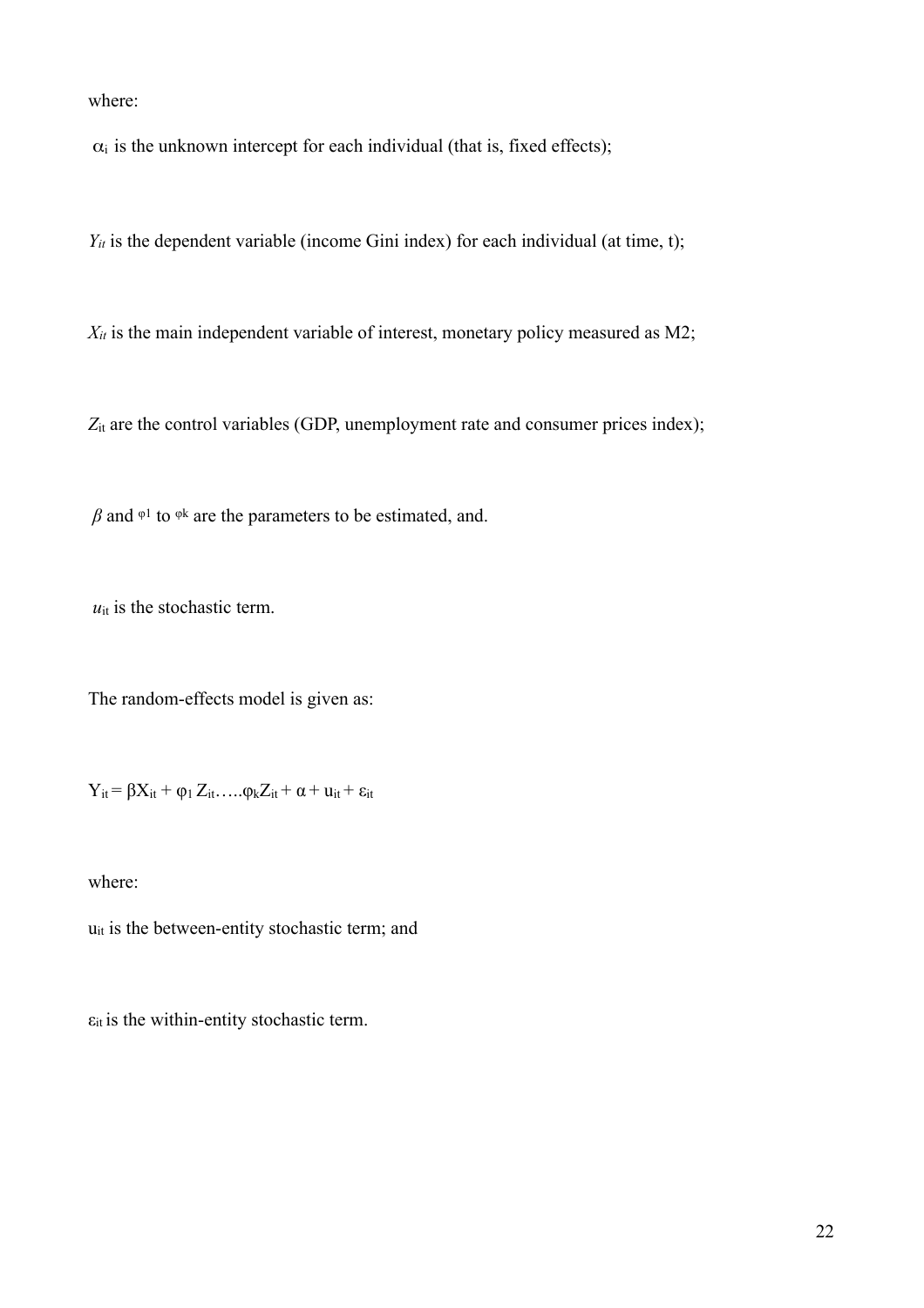After having mathematically demonstrated the models we are going to use, we will now describe the models applied with the variables previously explained and with the different extensions we have developed.

#### **Model 1. Random effects model**

 $(LnGINI)_{it} = \beta_0 + \beta_1(lnM2)_{it} + \beta_2(lnCPI)_{it} + \beta_3(lnGDP)_{it} + \beta_4 (UNEM)_{it} + \beta_5(lnGDP)_{i}(lnM2)_{it} + u_{it} +$ εit

#### **Model 1.1. Fixed effects model**

$$
(LnGINI)_{it} = \beta_0 + \beta_1(lnM2)_{it} + \beta_2(lnCPI)_{it} + \beta_3(lnGDP)_{it} + \beta_4 (UNEM)_{it} + \beta_5 (lnGDP)_{i} (lnM2)_{it} + u_{it}
$$

Where the dependent variable GINI<sub>it</sub> denotes the measure of income inequality in country *i* and year *t* and is the most appropriate measure of income inequality. M2it describes the increase in the money supply which is expected to have a significant impact on the Gini index and which, depending on its sign, would mean that monetary policy has increased inequality if the sign is positive or reduced it if it is negative. The CPIit measures the degree of inflation in the different countries,  $GDP_{it}$  as the increase in gross domestic product and  $UNEM_{it}$  as a measure of the unemployment rate. These independent variables are expected to have a direct relationship with inequality for UNEM and CPI and an inverse relationship for GDP. In the following paragraphs we describe in detail these variables and the results obtained. We include the interaction term between the increase in money supply and gross domestic product to observe whether the effect of GDP on GINI varies for different values of M2.  $u_{it}$  is the within-entity stochastic term and  $\varepsilon_{it}$  is the betweenentity stochastic term for the random effects model.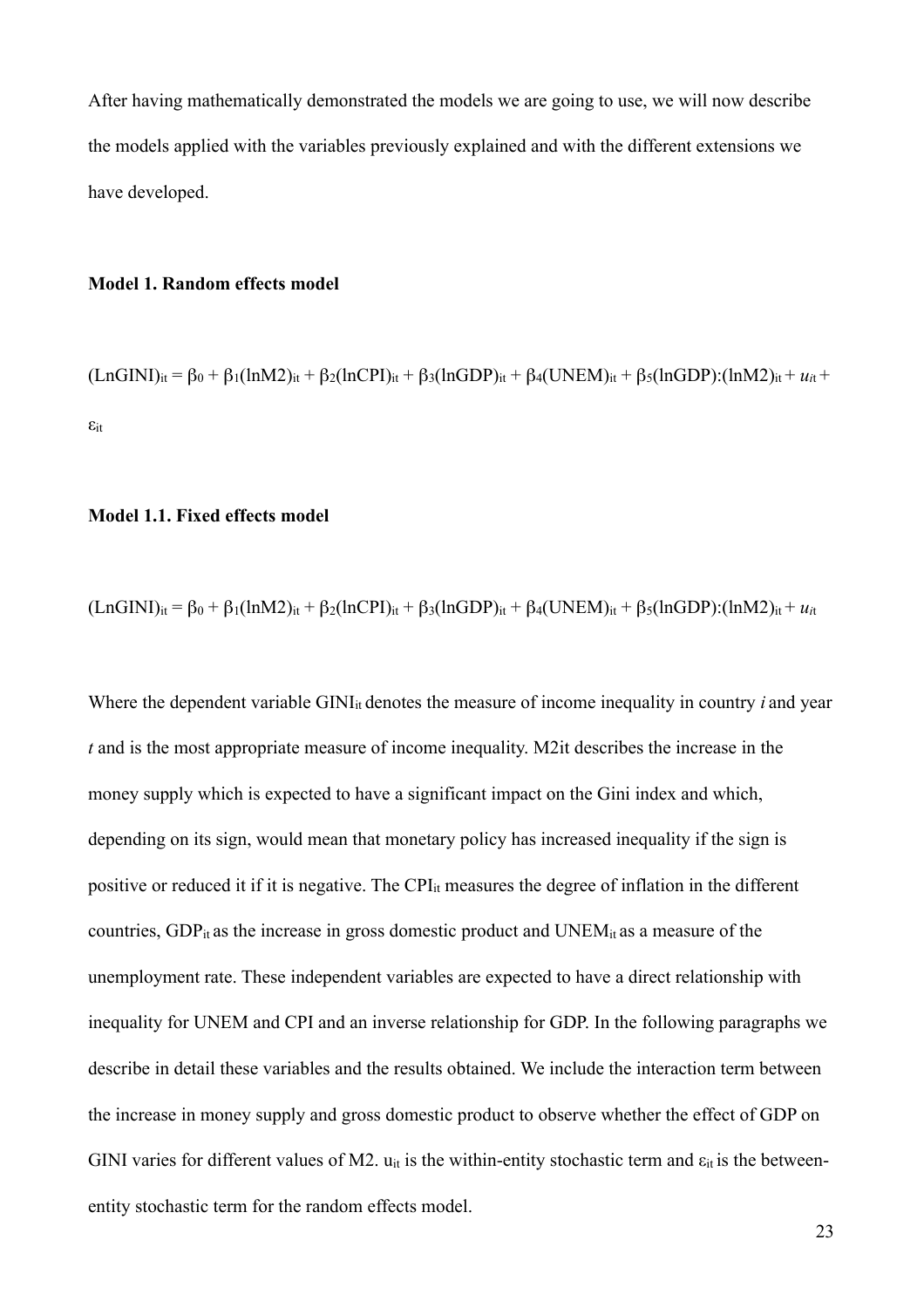We extend model 1 by adding the dummy variable. To identify the unconventional monetary policy changes carried out by different central banks because of the Great Recession of 2008, we include a dummy variable, Dummy<sub>UMP</sub> which takes a value of 1 to observe central bank monetary policies that started after the 2008 crisis and 0 would denote the previous years in which central banks carried out conventional monetary policies. The new model 2.1 aims to observe how the onset of the financial crisis affected the change in direction of conventional monetary policies, moving to a long period of unconventional policies that seems to be coming to an end.

#### **Model 2:**

 $(LnGINI)_{it} = \beta_0 + \beta_1(lnM2)_{it} + \beta_2(lnCPI)_{it} + \beta_3(lnGDP)_{it} + \beta_4 (UNEM)_{it} + \beta_5(lnGDP)_{i}(lnM2)_{it} +$ DummyUMP+ *u*it +*ε*it

With the two models above, all selected countries have been used (Eurozone countries, Japan, United States). Next, to enrich our work and our conclusions, we added extensions to the initial model with (I) the Eurozone block ONLY, (II) Japan ONLY, and (III) the United States, individually. With the addition of these extensions to our model, it may happen that the results are different if taken individually with respect to the sample as a group. This also influences when assessing the robustness of our results. The reason for adding the separate analysis of these three groups is that we could learn a lot from these results, as we will know whether these monetary policy impacts are the same in these developed economies when considered separately.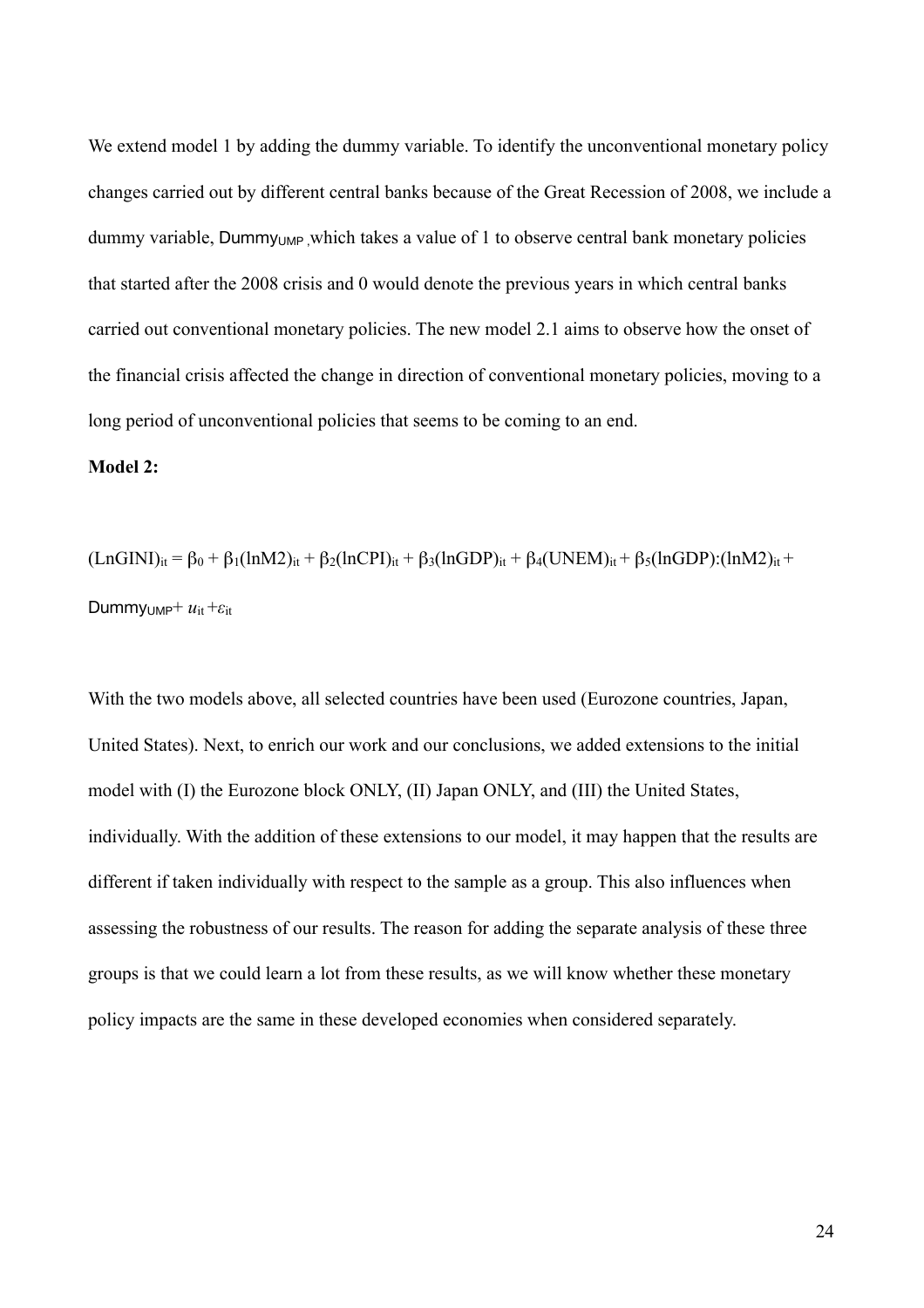#### **Model 2.1:**

 $(LnGINI)_{it} = \beta_0 + \beta_1(lnM2)_{it} + \beta_2(lnCPI)_{it} + \beta_3(lnGDP)_{it} + \beta_4 (UNEM)_{it} + \beta_5(lnGDP)_{i}(lnM2)_{it} +$  $Dummy<sub>UMP</sub> + Dummy<sub>EUR</sub> + u<sub>it</sub> + \varepsilon<sub>it</sub>$ 

In model 2.1, we analyze how the introduction of the euro has affected the monetary policy of the euro area countries. For this purpose, we include the dummy variable of the year of the introduction of the currency, so that it would have a value of 1 for the date after 1999 and a value of 0 for the date before. In this model we are not only looking for the impact of the unconventional monetary policy, but also how the new monetary policy affected all the countries of the euro zone, since with this introduction the countries go from having an independent monetary policy to having a common monetary policy, and this could affect each country differently, since each country may need different measures depending on the situation in which it finds itself, but under the direction of the European Central Bank the measures would be the same for countries as different as Germany and Spain, for example. We also added the Dummyump variable to refer to the start of the unconventional monetary policies carried out by the European Central Bank from 2015 onwards.

#### **Model 2.2**

For the next model we take the U.S. country individually. The main difference of this new model with the previous one is the change in the regression type. To analyze in more detail the impact of monetary policy on inequality we use a linear regression model. The dependent variable remains the same (GINI) and the independent variables also remain the same (M2, CPI, GDP, UNEM). In this model we also add the interaction variable and the dummy variable but with the starting date when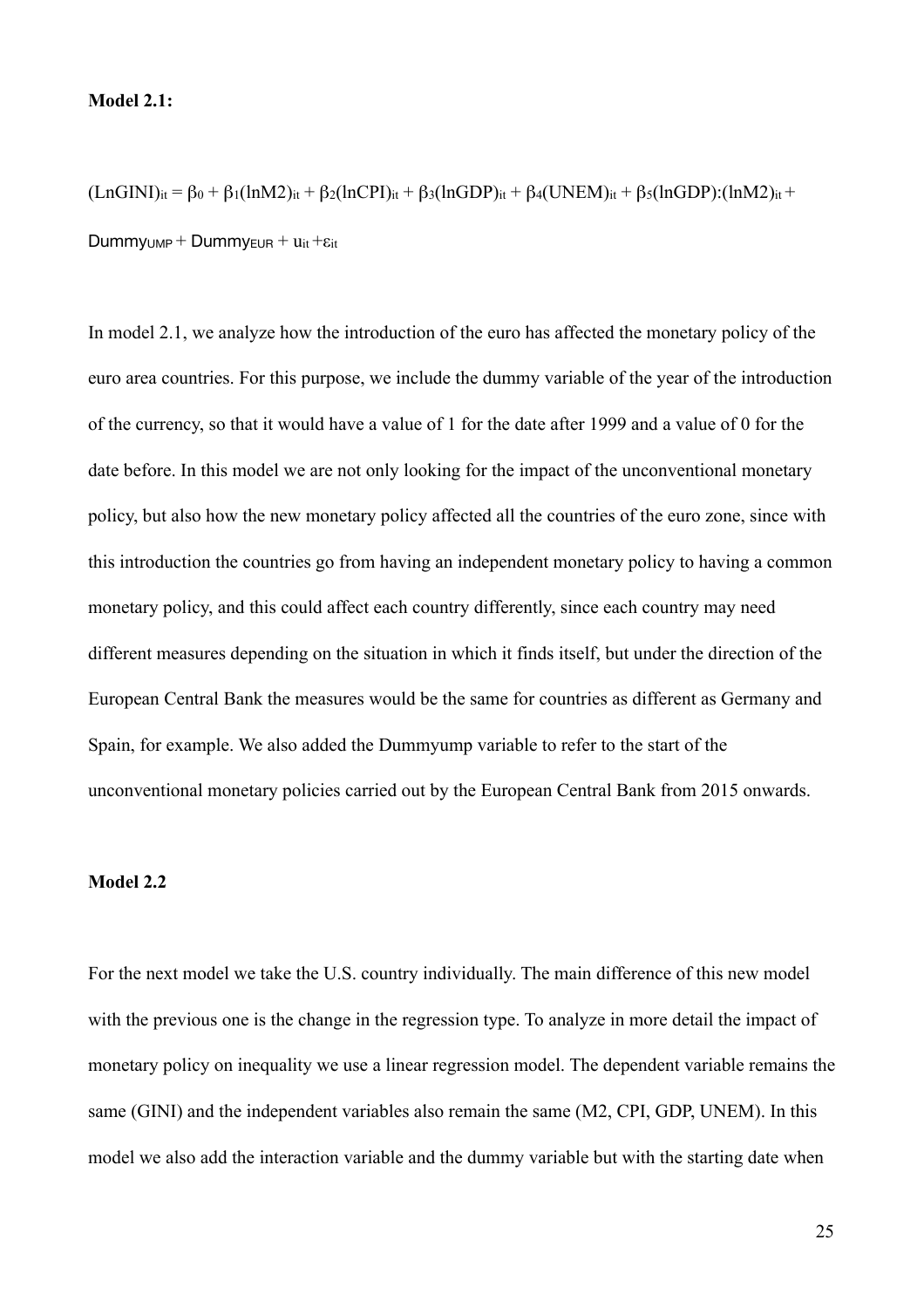the Federal Reserve began to apply unconventional monetary policies, i.e., in 2009, in response to the 2008 financial crisis.

 $(LnGINI)_{it} = \beta_0 + \beta_1(lnM2)it + \beta_2(lnCPI)_{it} + \beta_3 (lnGDP)_{it} + \beta_4 (UNEM)_{it} + \beta_5(lnGDP)_{i}(lnM2)_{it} +$ Dummy $_{UMP}$  +  $u_{it}$ 

#### **Model 2.3**

For the last model in our analysis, we chose the country of Japan to analyze individually. In this model, as in the case of the United States, we use a linear regression model in which we can identify the direct relationship between the dependent variables and the independent variables. The dependent variable would remain the same (GINI) and the independent variables would also remain the same (M2, CPI, GDP, UNEM). We follow the same procedure of adding the interaction variable and the dummy variable. For this case the dummy variable starts in 2001 which is when the Central Bank of Japan starts the unconventional monetary policy.

 $(LnGINI)_{it} = \beta_0 + \beta_1(lnM2)_{it} + \beta_2(lnCPI)_{it} + \beta_3(lnGDP)_{it} + \beta_4 (UNEM)_{it} + \beta_5(lnGDP)_{i}(lnM2)_{it} +$ 

 $D$ ummy<sub>UMP</sub> +  $u$ <sub>it</sub>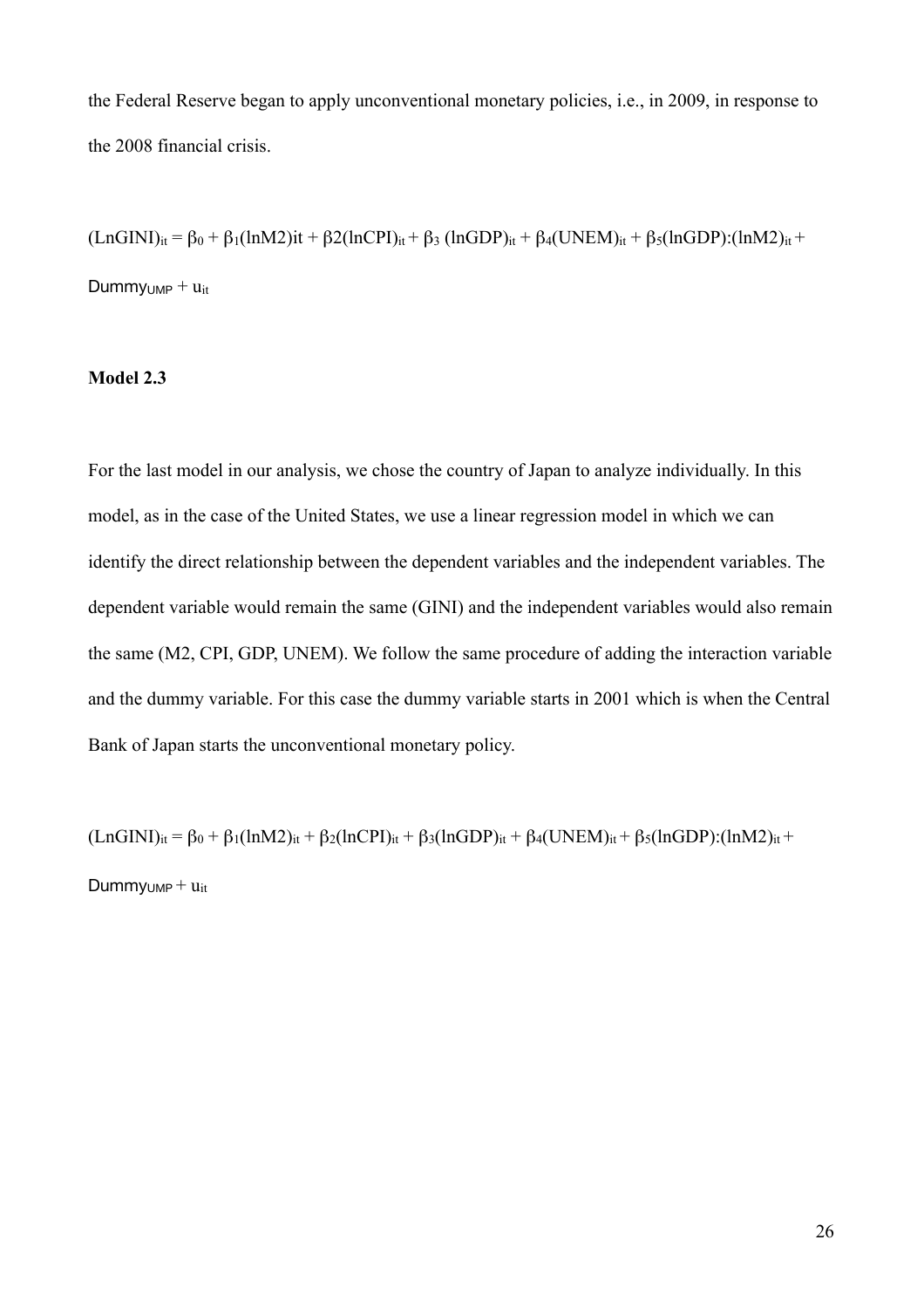#### **3.3 Data properties**

For all the models used, I had to evaluate the properties of the panel data and the linear regressions. For this, the unit root test was performed to check the stationarity of my variables. The unit root test used for these data was the Im-Pesaran-Shin test. Unlike the commonly used Fisher Augmented Dickey-Fuller test for testing model stationarity, the Im-Pesaran-Shin test allows us to test for stationarity in unbalanced panel data models. For models 2.2 and 2.3 we have carried out the Fisher Augmented Dickey-Fuller test to test the stationarity of the models. The results of this unit root test for models 1 and 2 are summarized in Table 1. The test indicates that money supply M2, Gini (Gini coefficient as a measure of household income inequality), GDP are integrated of order one, I(1). For the CPI (as a proxy for inflation) and UNEM unemployment variables, it was not necessary to perform the first difference since at their original level they were already significant at 1%. Table 2 shows the same procedure performed for model 2.1 where the first difference is taken for the M2, GINI and GDP variables to get the significance of the model on the Eurozone countries.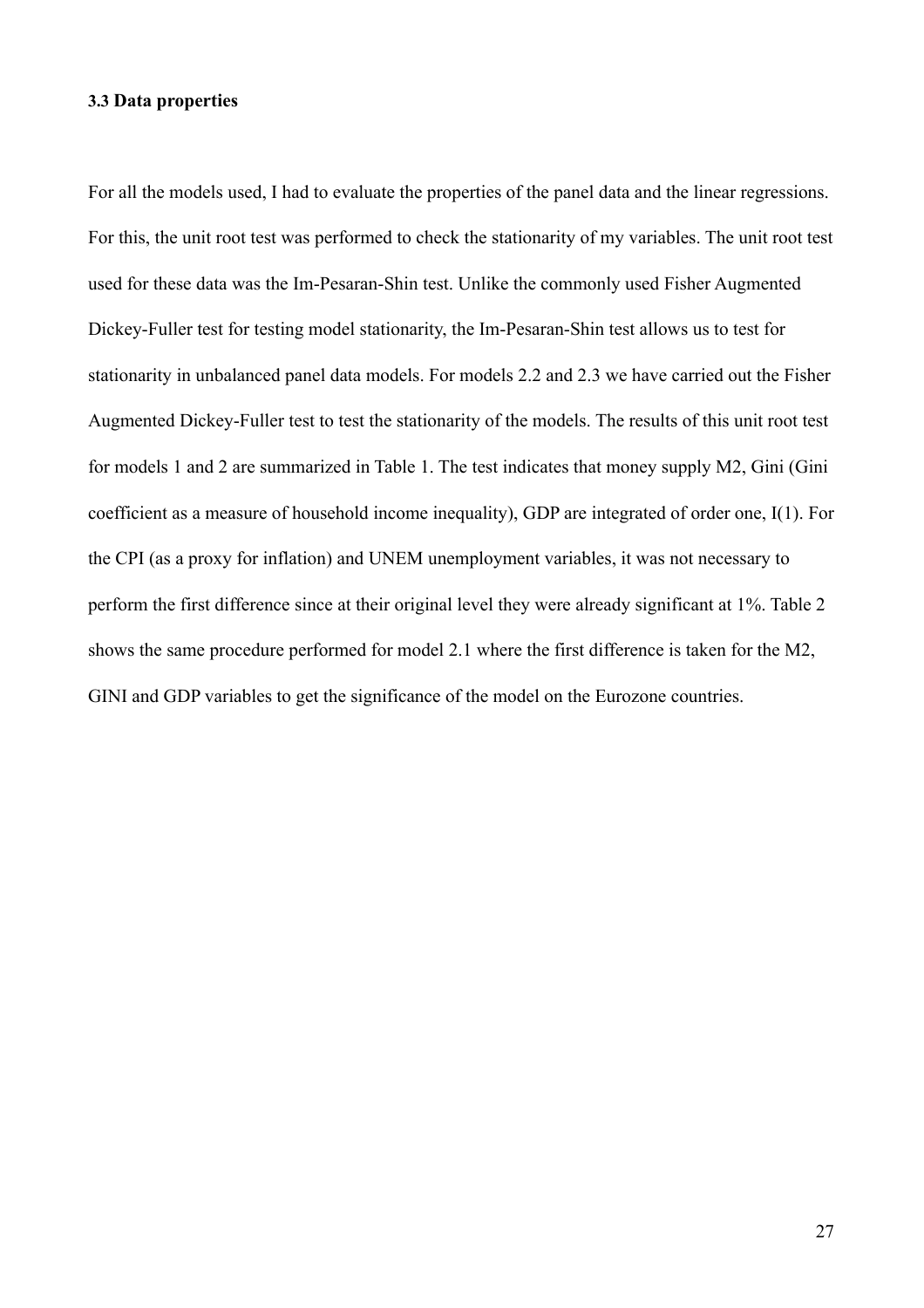| Table 1: Unit root test for models 1 and 2 |                                  |              |  |  |  |
|--------------------------------------------|----------------------------------|--------------|--|--|--|
| Variables                                  | Im-Pesaran-Shin Test             |              |  |  |  |
|                                            | <b>First Difference</b><br>level |              |  |  |  |
| <b>GINI</b>                                | 4.4345                           | $-2.0761**$  |  |  |  |
| M <sub>2</sub>                             | 4.4345                           | $-9.6245***$ |  |  |  |
| <b>CPI</b>                                 | $-24.457***$                     |              |  |  |  |
| <b>GDP</b>                                 | 5.3951<br>$-16.795***$           |              |  |  |  |
| <b>UNEM</b>                                | $7.553e-13***$                   |              |  |  |  |

Note: \*\* indicates significant at 5% level and \*\*\* indicates significant at 1% level.

| Table 2: Unit root test for model 2.1 |                                  |              |  |  |
|---------------------------------------|----------------------------------|--------------|--|--|
| Variables                             | Im-Pesaran-Shin Test             |              |  |  |
|                                       | <b>First Difference</b><br>level |              |  |  |
| <b>GINI</b>                           | $-1.1291$                        | $-18.449***$ |  |  |
| M <sub>2</sub>                        | 4.4007                           | $-9.6245***$ |  |  |
| <b>CPI</b>                            | $-60.955***$                     |              |  |  |
| <b>GDP</b>                            | 0.77613                          | $-16.972***$ |  |  |
| <b>UNEM</b>                           | $-7.6999$ ***                    |              |  |  |

Note: \*\* indicates significant at 5% level and \*\*\* indicates significant at 1% level.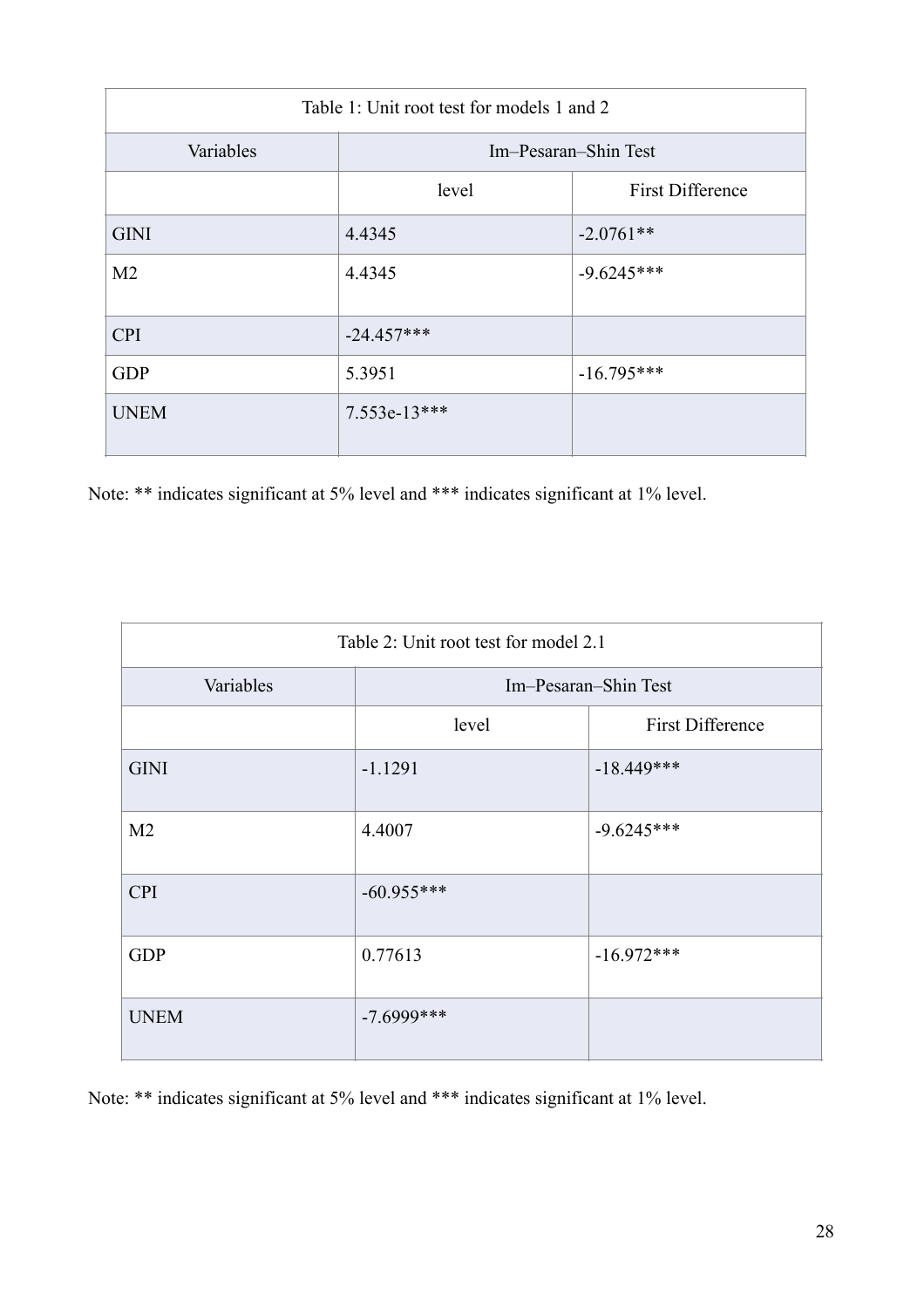| Table 3: Unit root test for model 2.2 |                                     |             |  |  |
|---------------------------------------|-------------------------------------|-------------|--|--|
| Variables                             | <b>Augmented Dickey-Fuller Test</b> |             |  |  |
|                                       | level<br>significant value          |             |  |  |
| <b>GINI</b>                           | $-1.2973$                           | $-4.4329**$ |  |  |
| M <sub>2</sub>                        | 3.1957                              | $-4.103**$  |  |  |
| <b>CPI</b>                            | $-3.7147$                           | $0.03635**$ |  |  |
| <b>GDP</b>                            | $-1.9266$                           | $-3.6447**$ |  |  |
| <b>UNEM</b>                           | $-3.6995**$<br>$-2.9515$            |             |  |  |

Note: \*\* indicates significant at 5% level and \*\*\* indicates significant at 1% level.

For table 3 in reference to model 2.2, the following notes should be considered. For the GINI variable, two differences have been made to achieve the significant value required to achieve stationarity in our model. For the M2 variable we have made 5 differences. For the CPI variable it has not been necessary to take any difference. For the GDP and UNEM variables we have made 1 difference.

Because too many differences have been taken to make the series stationary, one might think that in this series we suffer from the problem that the errors are not normally distributed which would be a violation of our optimal estimator. To know if a variable is normally distributed it is necessary to perform the Shapiro-Wilk test. In the table 4 you can see the result of this test. As the P-value shows, the null hypothesis that my errors are normally distributed is accepted.

For the UNEM variable, we obtained the lowest significance value in the first difference (Pvalue=0.1993), so we cannot accept the alternative hypothesis of stationarity. We also performed the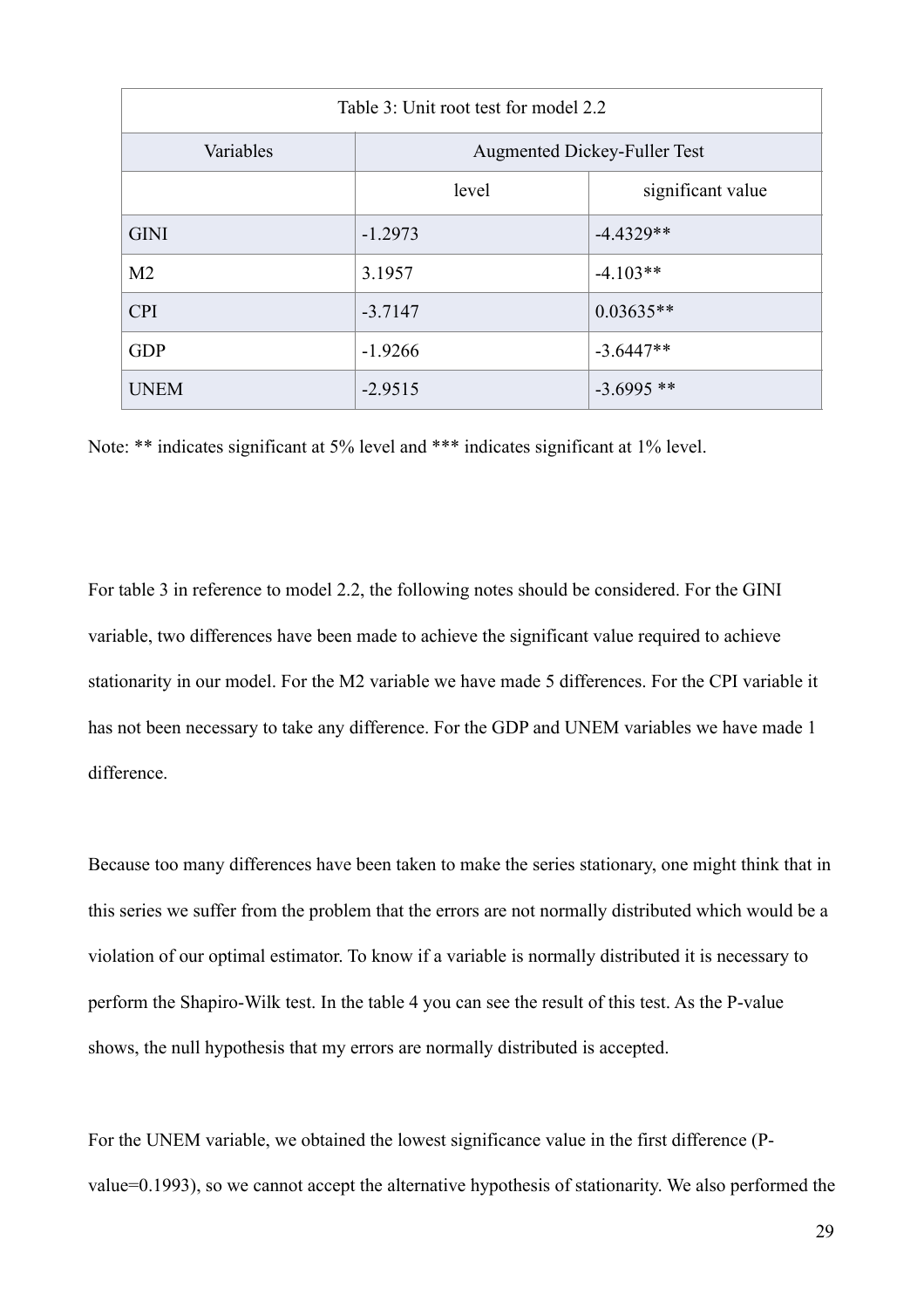Shapiro-Wilk normality test to check if the errors are normally distributed and this variable does not pass the normality test either (p-value  $= 0.0422$ ). It is for this reason that the insignificance of this variable in the model can be explained. One of the reasons why this problem may exist is due to the size of the sample, which, not being too large, it is common to encounter these problems of nonstationarity and non-normality in the errors in time series models.

| Table 4. Shapiro-Wilk normality test |         |        |  |  |
|--------------------------------------|---------|--------|--|--|
| Variable<br>P-value<br>Level         |         |        |  |  |
| M2.                                  | 0.96827 | 0 3024 |  |  |

| Table 5: Unit root test for model 2.3 |                                     |             |  |  |
|---------------------------------------|-------------------------------------|-------------|--|--|
| Variables                             | <b>Augmented Dickey-Fuller Test</b> |             |  |  |
|                                       | significant value<br>level          |             |  |  |
| <b>GINI</b>                           | $-2.3791$                           | $-4.1451**$ |  |  |
| M <sub>2</sub>                        | $-2.2839$                           | $-4.5762**$ |  |  |
| <b>CPI</b>                            | $-2.6104$                           | $-4.5911**$ |  |  |
| <b>GDP</b>                            | $-1.4563$                           | $-4.7053**$ |  |  |
| <b>UNEM</b>                           | $-1.8589$                           | $-4.1605**$ |  |  |

Note: \*\* indicates significant at 5% level and \*\*\* indicates significant at 1% level.

For table 5 in reference to model 2.3, the following notes should be considered. For the GINI variable, two differences have been made to achieve the significant value required to achieve stationarity in our model. For the M2 variable we have made 2 differences. For the CPI variable we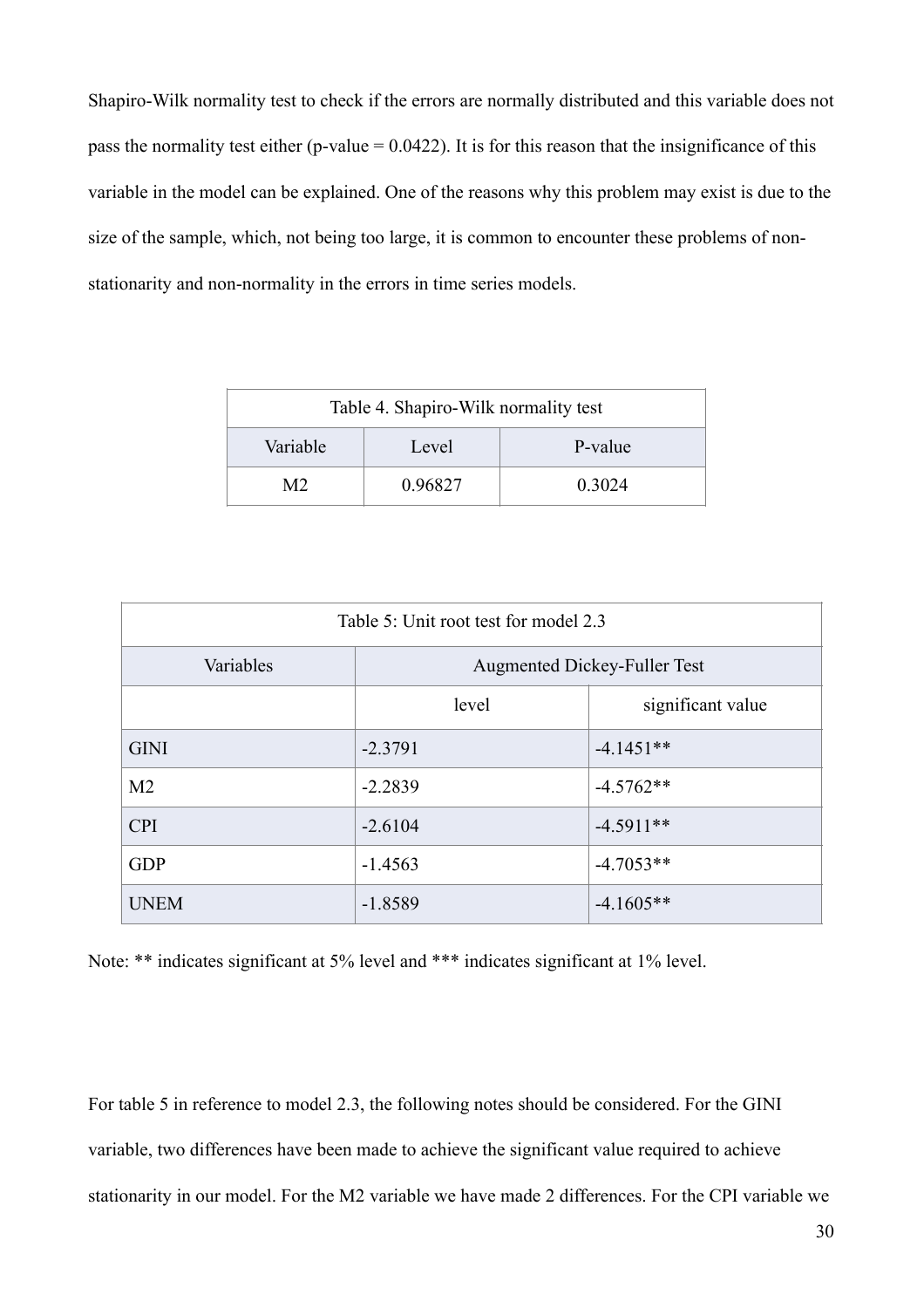have made 2 differences. For the GDP variable we have also made 2 differences. For the variable UNEM we have made 3 differences.

To ensure that our models meet the necessary robustness conditions, the Wooldridge test was performed to check for autocorrelation in the panel data models. The null hypothesis of this test was that there was no first order serial autocorrelation in the error term. For model 2 and 2.1 we obtain that the values are significant, so we find signs of autocorrelation in our models. For models 2.2 and 2.3 we performed the Durbin-Watson test in which the null hypothesis is that there was no first order serial autocorrelation. We also found that the values are significant and that there is no autocorrelation in our models. Table 6 shows the results of these tests.

| Table 6: Autocorrelation |            |                    |             |  |
|--------------------------|------------|--------------------|-------------|--|
| Wooldridge Test          |            | Durbin-Watson Test |             |  |
| Models                   | Prob > F   | Models<br>Level    |             |  |
| Model 2                  | $461.5***$ |                    |             |  |
| Model 2.1                | 338.4***   |                    |             |  |
|                          |            | Model 2.2          | 0.99409***  |  |
|                          |            | Model 2.3          | $1.0476***$ |  |

Note: \*\* indicates significant at 5% level and \*\*\* indicates significant at 1% level.

In addition to performing the autocorrelation tests we must make sure that our model has no heteroscedasticity problems. For this we will use the Breusch-Pagan test for all models. For this test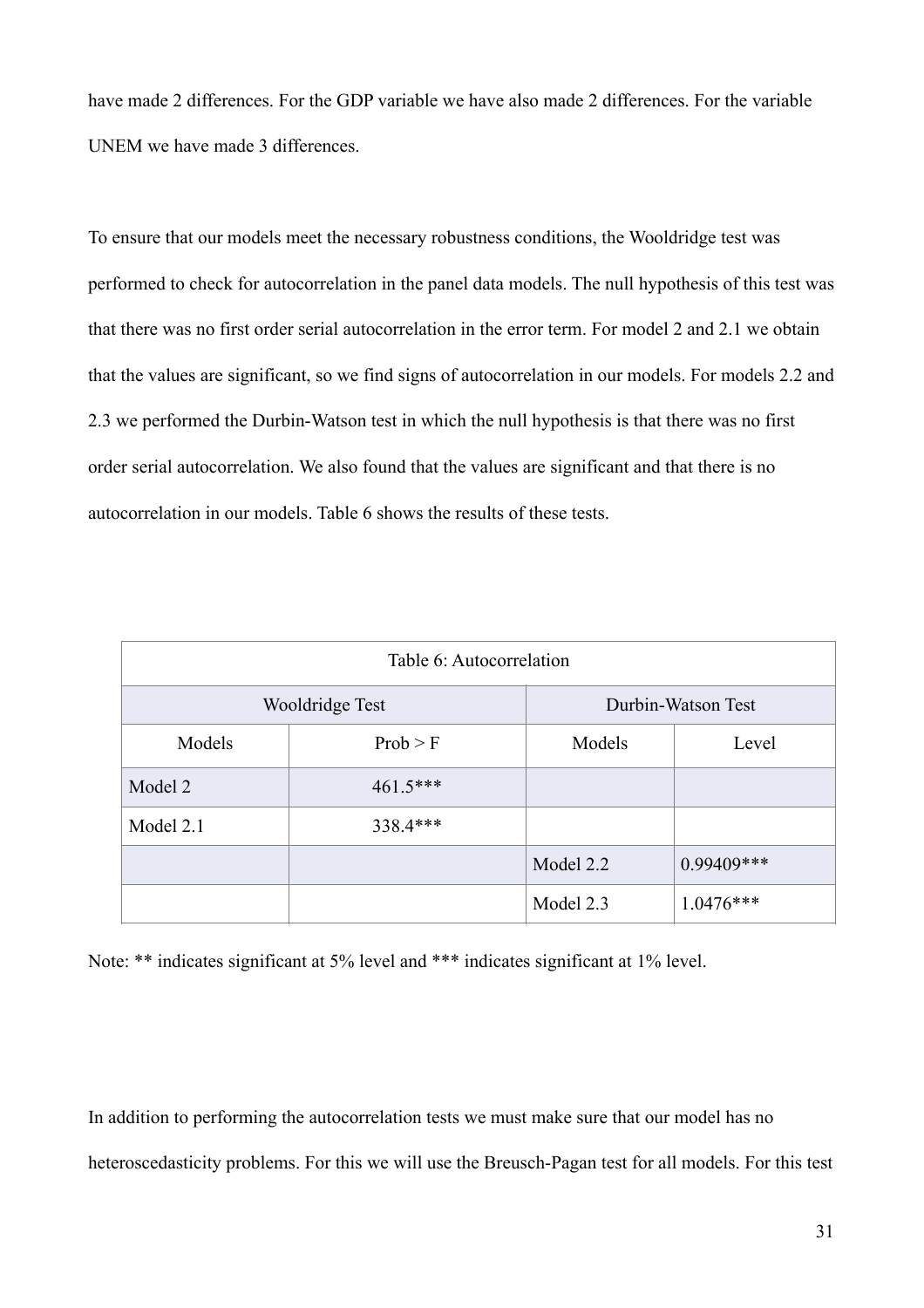the null hypothesis indicates that there is homoscedasticity which is the result we are looking for. As shown in Table 7 the results of models 2.1 and 2.2 are significant so we must accept the alternative hypothesis of heteroscedasticity in our model. For models 2.2 and 2.3 there is no significance for us to reject the null hypothesis.

| Table 7: Heteroskedasticity |          |  |  |
|-----------------------------|----------|--|--|
| Breusch Pagan Test          |          |  |  |
| Models                      | Prob > F |  |  |
| Model 2<br>$151.07***$      |          |  |  |
| Model 2.1                   | 338.4*** |  |  |
| Model 2.2                   | 4.507    |  |  |
| Model 2.3<br>5.0598         |          |  |  |

Note: \*\* indicates significant at 5% level and \*\*\* indicates significant at 1% level.

As we have observed with the tests performed previously, our model suffers from autocorrelation problems in all models and heteroscedasticity in two of them. To solve this problem, we use the Arellano-Bond estimator. With the Arellano-Bond estimator we convert the independent variable according to the differencing method. This produces the least amount of bias and variance in parameter estimation. With the help of this estimator, we make the standard error robust. The decision to use the Arellano bond is based on consideration of problems specific to panel data, such as heteroscedasticity (the standard errors of a controlled variable over a period are not constant) and serial correlation, which typically occurs in time series when a variable and its lagged version, i.e., Y<sub>it</sub> and Y<sub>it-1</sub>, are correlated with each other over periods of time.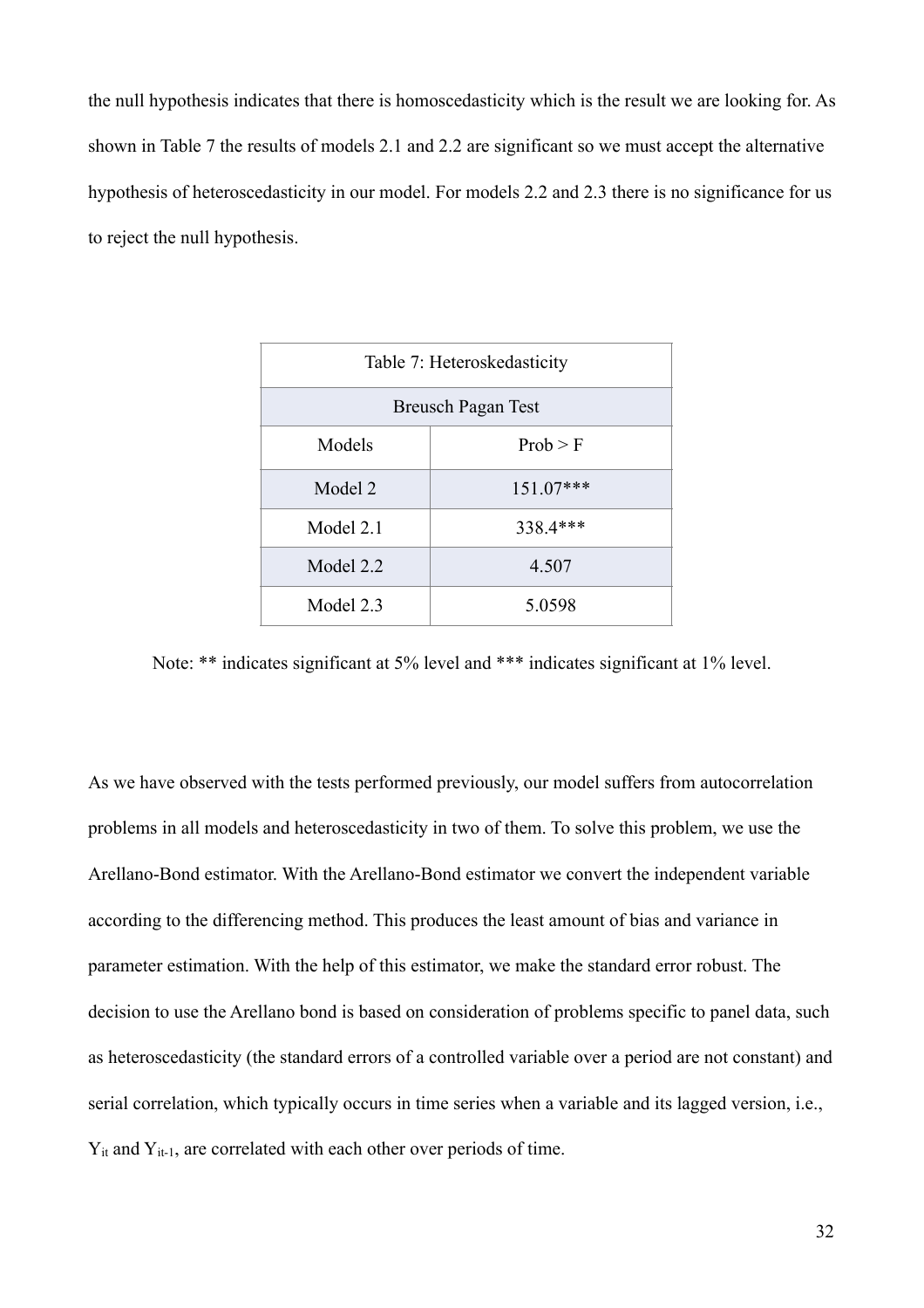This means that the level of a variable affects its future level as we have seen to exist in our model (Brătucu et al 2020). The above problems often arise in panel data analysis, and if not considered when choosing the appropriate estimation method, classical methods such as ordinary least squares (OLS) would lead to biased estimators. With the Arellano-Bond estimator, the independent variable is converted according to the method of differencing. This produces the least amount of bias and variance in the parameter estimation. With the help of this estimator, we make the standard error robust.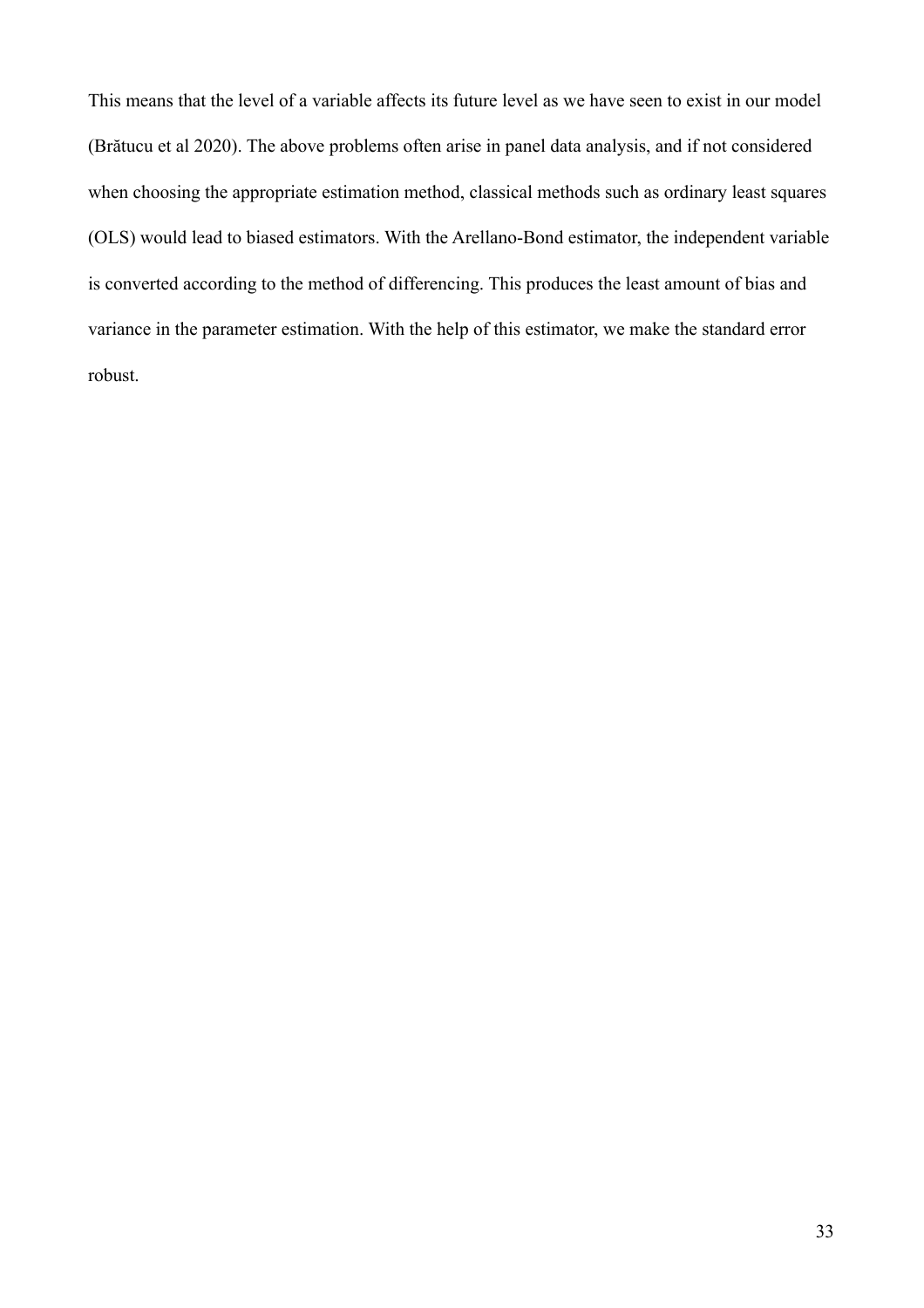#### **4. Results**

Starting from the model developed by Torres-Reyna (2007) and Pavel (2012) we regress for the use of unbalanced panel data and its more specific extensions using linear regression models such as Ordinary Least Squares performing the necessary transformations so that the estimator is the best linear unbiased estimator. For panel data models we use fixed effects and random effects. The results can be seen in the tables below.

Table 10 shows the results of the panel data regression model with random effects for model 1. We observe that the M2 variables and the interaction variable M2 and GDP are significant in our model. This is consistent with our expectations of a strong relationship between monetary policy and inequality, but what is interesting about our results is the sign of the M2 variable, which in this model is negative, meaning that as the money supply has increased in recent years this has reduced inequality in the countries studied. Although this is not an expected result, it makes sense from an economic point of view since expansionary monetary policies have among their objectives to reduce the economic consequences of a recession and through the different tools used can help improve the economy and consequently reduce inequality.

In the case of the GDP\*M2 interaction variable, we also observe that it is quite significant. This means that as the independent variable GDP increases, M2 increases on the dependent variable GINI. For the rest of the variables, we did not find significance with our dependent variable, in addition to the fact that for the CPI and UNEM variables the results do not make economic sense, i.e., the higher the levels of unemployment and inflation, the lower the inequality. On the other hand, for the GDP variable, although it is not significant either, it makes more sense economically speaking. The higher the level of GDP, the lower the inequality for the sample of selected countries.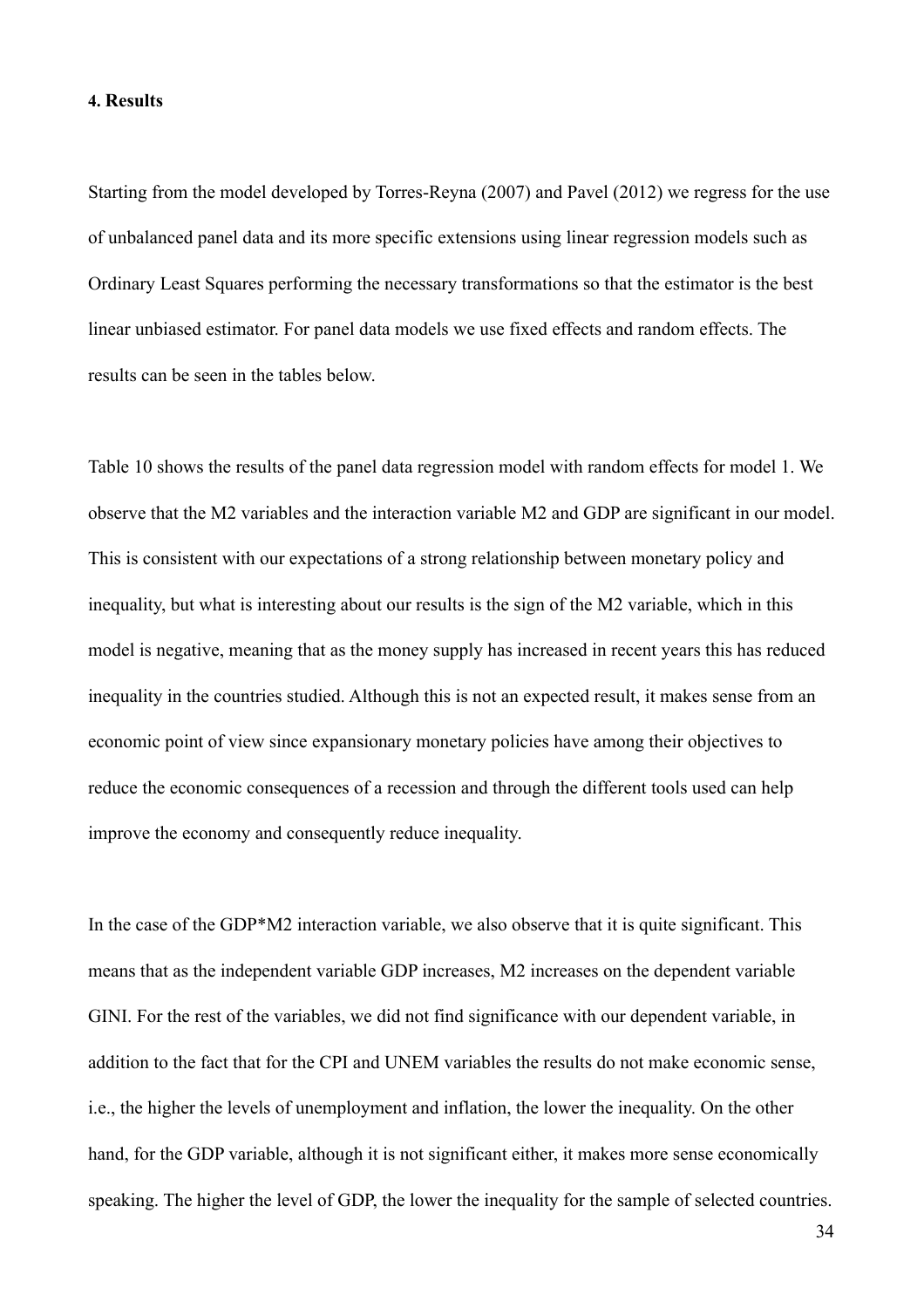| Table 10. Model 1.                            |                 |                   |           |                    |  |
|-----------------------------------------------|-----------------|-------------------|-----------|--------------------|--|
| <b>Coefficients:</b>                          | <b>Estimate</b> | <b>Std. Error</b> | z-value   | $Pr(\geq  z )$     |  |
| $\overline{C}$                                | $-0.1651415$    | 0.30529618        | $-0.5409$ | 0.5886             |  |
| log(m2)                                       | $-0.1424227$    | 0.02277341        | $-6.2539$ | 4.003e-10 ***      |  |
| log(cpi)                                      | $-0.0027006$    | 0.00210855        | $-1.2808$ | 0.2003             |  |
| log(nominal)                                  | $-0.0184192$    | 0.01310759        | $-1.4052$ | 0.16               |  |
| Unem                                          | $-0.0008368$    | 0.00066621        | $-1.2561$ | 0.2091             |  |
| $log(m2)*log(nominal)$                        | 0.00510666      | 0.00076679        | 6.6598    | $2.743e-11$<br>*** |  |
| $p$ -value < 2.22e-16                         |                 |                   |           |                    |  |
| R-Squared:<br>0.35126                         |                 |                   |           |                    |  |
| Adj. R-Squared: 0.34616                       |                 |                   |           |                    |  |
| Chisq: 316.937 on 5 DF, p-value: $< 2.22e-16$ |                 |                   |           |                    |  |

Table 11 shows another variant of the base model (Model 1.1) of regression with panel data but in this case, we use fixed effects. This comparison serves to demonstrate that, regardless of the panel regression methods used, we obtain a comparable result. As can be seen, we obtain significance in the variables that are of special interest for our research, such as the M2 variable and the interaction variable between money supply and gross domestic product. As the rest of the variables are not sufficiently significant, we do not extend too much in describing them.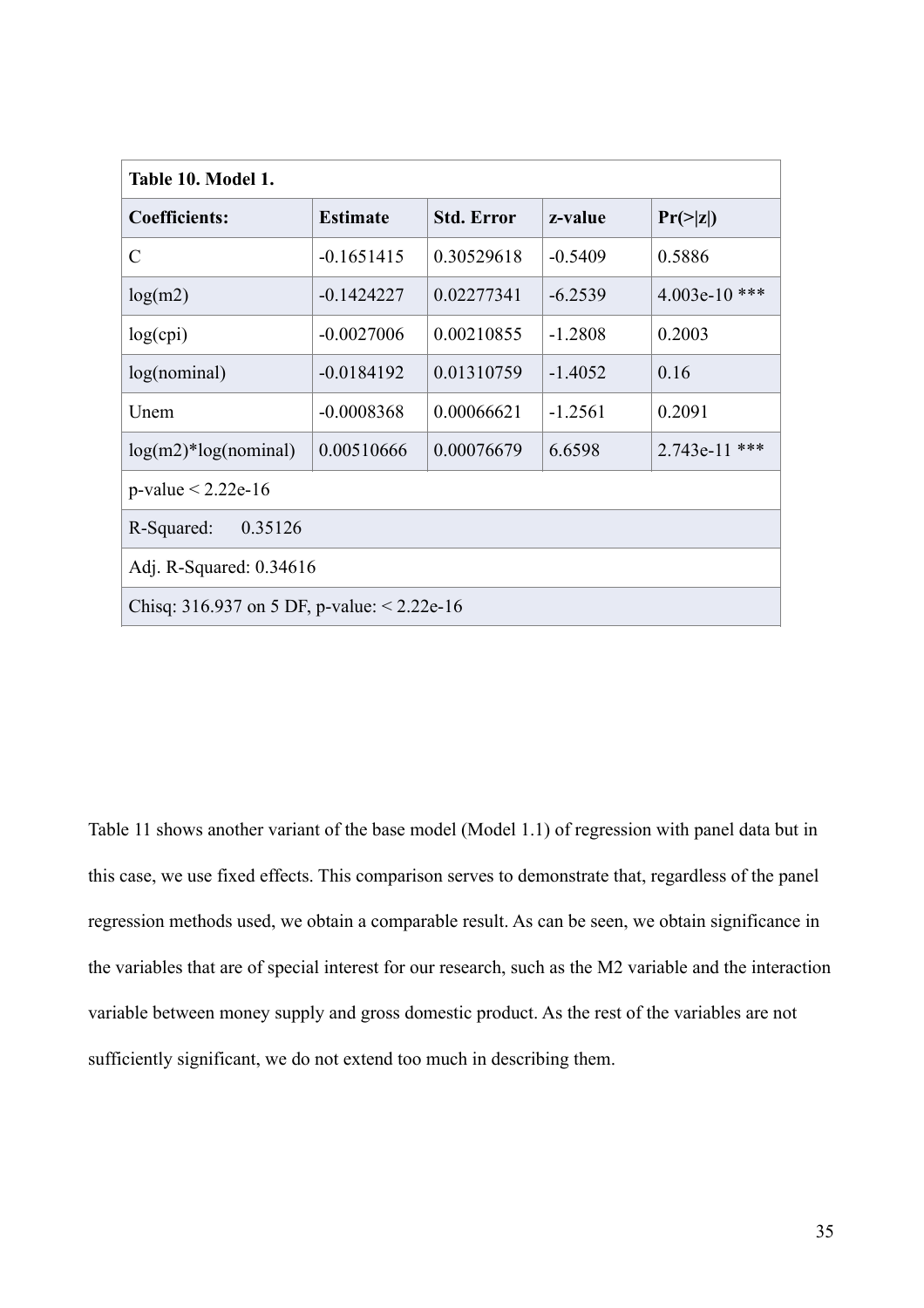| Table 11. Model 1.1                                            |                 |                   |           |                      |  |
|----------------------------------------------------------------|-----------------|-------------------|-----------|----------------------|--|
| <b>Coefficients:</b>                                           | <b>Estimate</b> | <b>Std. Error</b> | t-value   | $Pr(>\vert t \vert)$ |  |
| log(m2)                                                        | $-0.1462845$    | 0.02332448        | $-6.2717$ | ***<br>$6.725e-10$   |  |
| log(cpi)                                                       | $-0.0021508$    | 0.00210994        | $-1.0194$ | 0.3084               |  |
| log(nominal)                                                   | $-0.0110602$    | 0.01449003        | $-0.7633$ | 0.4456               |  |
| unem                                                           | $-0.0007378$    | 0.00066448        | $-1.1103$ | 0.2673               |  |
| $log(m2)*log(nominal)$                                         | 0.00510435      | 0.00076577        | 6.6657    | ***<br>5.858e-11     |  |
| $p$ -value < 2.22e-16                                          |                 |                   |           |                      |  |
| R-Squared:<br>0.34671                                          |                 |                   |           |                      |  |
| Adj. R-Squared: 0.31913                                        |                 |                   |           |                      |  |
| F-statistic: 65.3829 on 5 and 616 DF, p-value: $\leq 2.22e-16$ |                 |                   |           |                      |  |

Table 12 shows the data for model 2, which is an extension of model 1 with the addition of the dummy variable "Dummy<sub>UMP</sub>" in reference to the unconventional monetary policy implemented after the 2008 crisis. In this model we find similar results to those of model 1, but we also observe the high significance of the dummy variable in the model. In the results of this model the negative sign of the dummy variable indicates that the increases in the money supply applied after the 2008 crisis had a positive impact on the reduction of inequality as measured by the Gini index. More specifically, it can be said that a 1% increase in the money supply reduced inequality by 0.09% in the sample of countries used.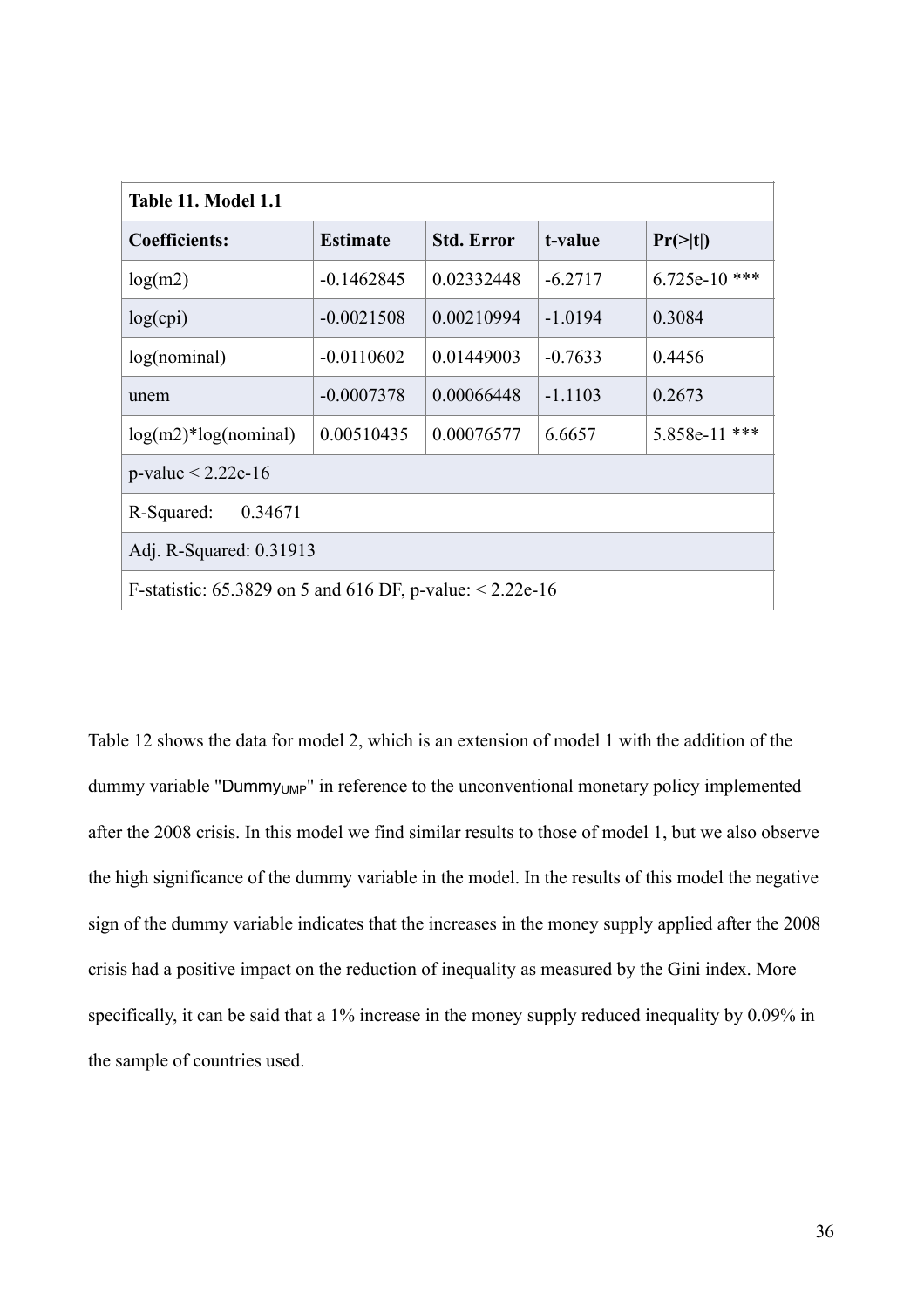| Table 12. Model 2.                            |                 |                   |           |                 |
|-----------------------------------------------|-----------------|-------------------|-----------|-----------------|
| <b>Coefficients:</b>                          | <b>Estimate</b> | <b>Std. Error</b> | z-value   | $Pr(\geq  z )$  |
| $\mathcal{C}$                                 | $-0.11827699$   | 0.30350171        | $-0.3897$ | 0.696753        |
| log(m2)                                       | $-0.13592997$   | 0.02275226        | $-5.9744$ | $2.310e-09$ *** |
| log(cpi)                                      | $-0.00354285$   | 0.00211757        | $-1.6731$ | 0.094313.       |
| log(nominal)                                  | $-0.02501443$   | 0.01316961        | $-1.8994$ | 0.057511.       |
| unem                                          | $-0.00043376$   | 0.00067823        | $-0.6395$ | 0.522469        |
| Dummy <sub>UMP</sub>                          | $-0.00096632$   | 0.00033583        | $-2.8774$ | $0.004009$ **   |
| $log(m2)*log(nominal)$                        | 0.00520758      | 0.00076406        | 6.8157    | 9.381e-12 ***   |
| $p$ -value < 2.22e-16                         |                 |                   |           |                 |
| R-Squared:<br>0.35992                         |                 |                   |           |                 |
| Adj. R-Squared: 0.35388                       |                 |                   |           |                 |
| Chisq: 327.643 on 6 DF, p-value: $< 2.22e-16$ |                 |                   |           |                 |

One of the reasons why we wanted to make extensions of model 2 to other more specific models is because in this way we could find differences between the models for the countries analyzed as a whole and the countries analyzed individually, as we have argued above. Table 13 shows the results of model 2.1 estimated for the Eurozone countries with the addition of the dummy variables which in this case are called "DummyEUR" in reference to the date of creation of the new monetary organization and the time when the countries started to have a common monetary policy and "DummyUMP" the year when the European Central Bank started its unconventional monetary policy. An unbalanced panel data model with random effects is used. For the choice of the type of panel data model, the Hausman test was performed. The results show a P-value greater than 0.05, which means that we accept the null hypothesis that the model is consistent with the use of random effects. The results of this test are shown in the appendix.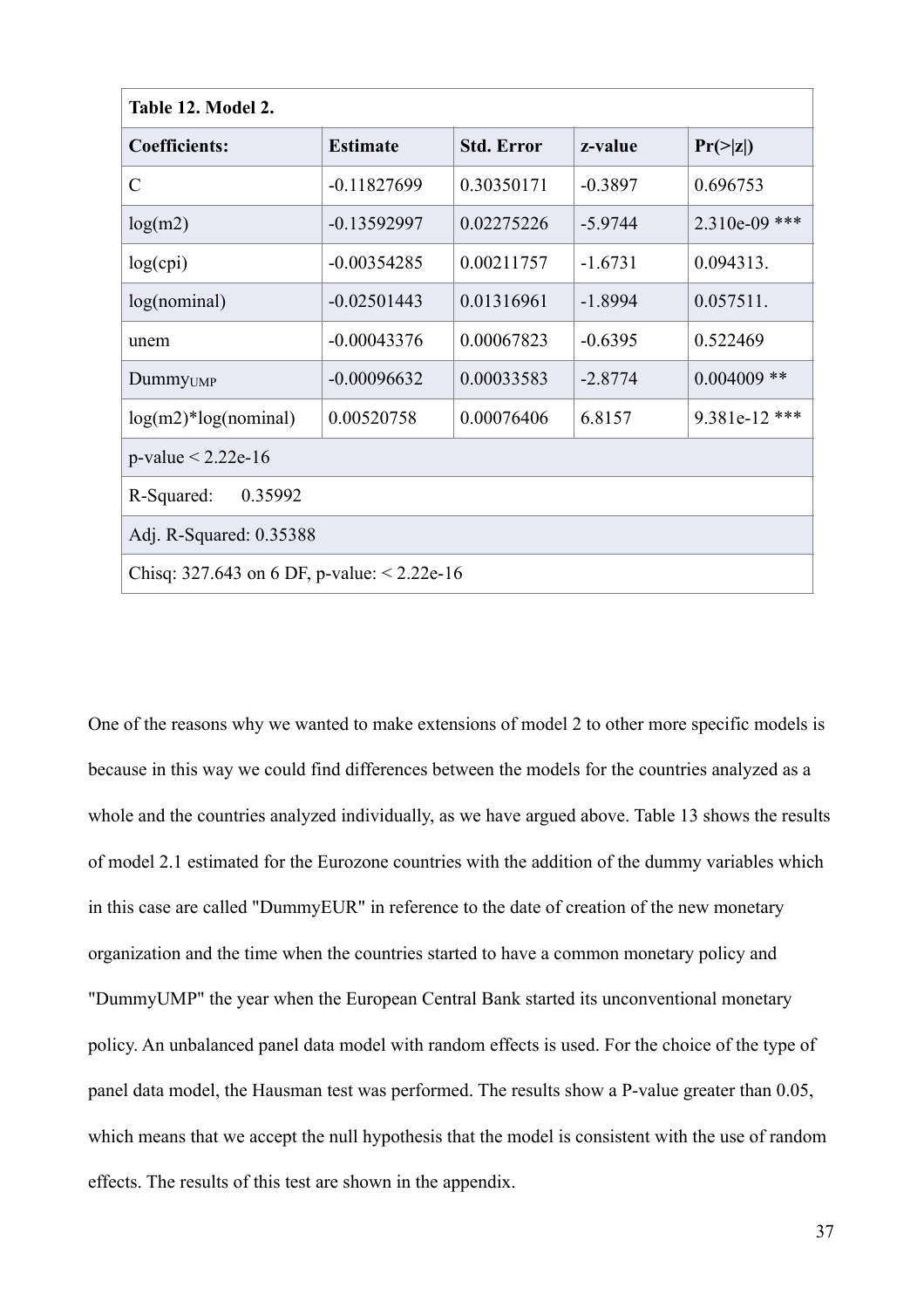As can be seen, the money supply variable has a negative sign and is significant, which can be interpreted as meaning that the money supply carried out by the European countries before the creation of the common currency had a positive impact on the reduction of inequality, however when we look at the result of the dummy variable we see that it has a positive sign and is also highly significant, this means that the common monetary policy has had a negative impact on the inequality of the Eurozone countries as a whole after 1999. More specifically, it can be said that a 1% increase in the money supply increased inequality by 0.27%. One of the explanations for these results is that, when the monetary union was created, all countries were forced to follow the same monetary policies regardless of their economic situation.

This does not seem a very good idea if we take into account the great economic differences between the countries that make up the Euro Zone, for example between Germany and Spain, where if in Germany there is a punctual rise in inflation this forces the European Central Bank to raise interest rates and for countries such as Spain, Portugal, Italy or Greece a rise in these interest rates could cause a slowdown in the economy. However, before the creation of the monetary union, countries with an independent monetary policy could use the tools of each country's national central bank to deal with different economic situations.

Another significant result of the model is that unconventional monetary policy implemented from 2015 onwards has had a positive outcome on inequality. These results are consistent with previously reviewed literature as concluded by Michele & Slacalek (2018).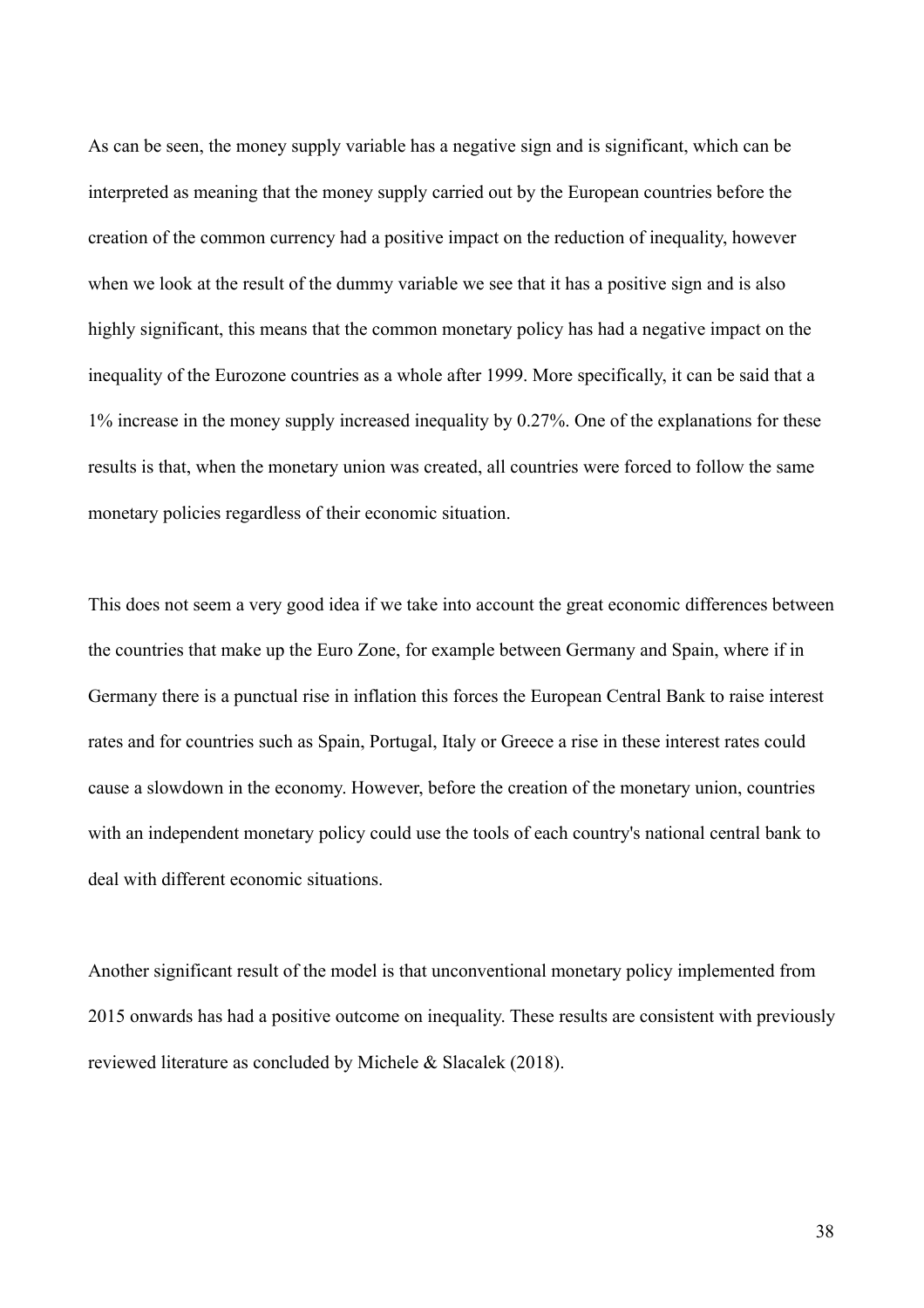For our model the presence of the interaction variable indicates that the effect of the GDP variable on the GINI variable is different at different values of M2 is also significant, which is consistent with previously analyzed models.

| <b>Table 13. Model 2.1</b>                    |                 |                   |           |                 |  |  |  |  |  |  |
|-----------------------------------------------|-----------------|-------------------|-----------|-----------------|--|--|--|--|--|--|
| <b>Coefficients:</b>                          | <b>Estimate</b> | <b>Std. Error</b> | z-value   | $Pr(\geq  z )$  |  |  |  |  |  |  |
| $\mathcal{C}$                                 | $-0.55907863$   | 0.29988418        | $-1.8643$ | 0.06228.        |  |  |  |  |  |  |
| log(m2)                                       | $-0.11557111$   | 0.02229727        | $-5.1832$ | $2.181e-07$ *** |  |  |  |  |  |  |
| log(cpi)                                      | $-0.00113105$   | 0.00204443        | $-0.5532$ | 0.5801          |  |  |  |  |  |  |
| log(nominal)                                  | 0.00396918      | 0.0130582         | 0.304     | 0.76116         |  |  |  |  |  |  |
| unem                                          | $-0.00042733$   | 0.0006447         | $-0.6628$ | 0.50743         |  |  |  |  |  |  |
| Dummy <sub>EUR</sub>                          | 0.00274215      | 0.00039203        | 6.9948    | $2.657e-12$ *** |  |  |  |  |  |  |
| Dummy <sub>UMP</sub>                          | $-0.00084345$   | 0.00041283        | $-2.0431$ | $0.0410438*$    |  |  |  |  |  |  |
| $log(m2)*log(nominal)$                        | 0.00348048      | 0.00077474        | 4.4925    | 7.041e-06 ***   |  |  |  |  |  |  |
| R-Squared:<br>0.39726                         |                 |                   |           |                 |  |  |  |  |  |  |
| Adj. R-Squared: 0.39157                       |                 |                   |           |                 |  |  |  |  |  |  |
| Chisq: 390.414 on 6 DF, p-value: $< 2.22e-16$ |                 |                   |           |                 |  |  |  |  |  |  |

Table 15 shows the result of model 2.2 for the case of the United States. For this case we have chosen to run a linear regression model to observe more precisely the behavior of the different variables when dealing with a single country over the selected time. The results of the model show that again, the money supply variable has a quite significant and positive result, which means that the monetary policies carried out by the Federal Reserve since 1980, which is the first year of the selected period, have had a negative impact on inequality. This is shown in accordance with the data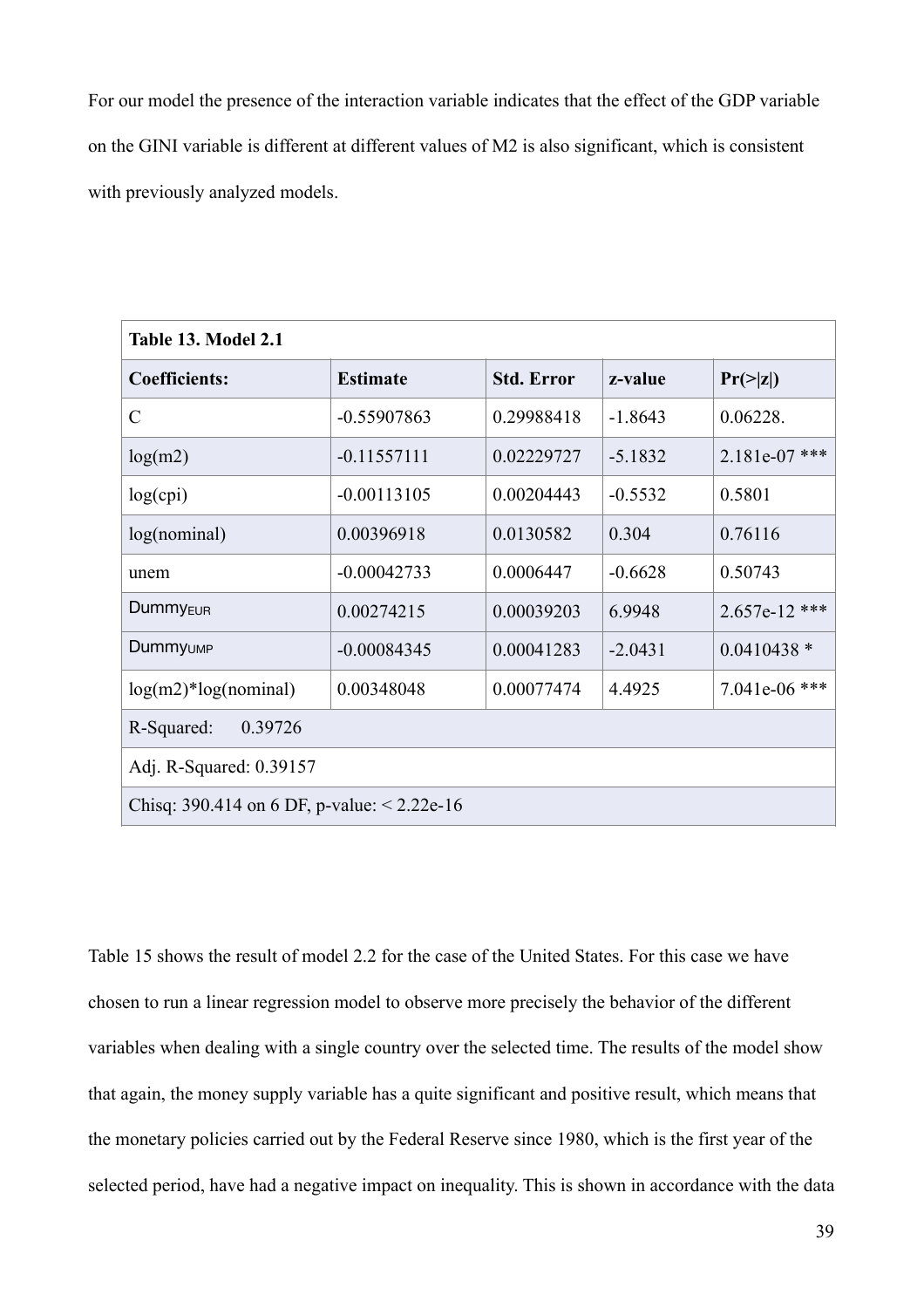provided by the World Bank for inequality measured by the Gini index for the United States since 1986 where the Gini index was 37.4% and went to 41.5% in 2019 (World Bank, GINI Index for the United States, 2022).

Another result that also appears as significant in the table is that of GDP growth, with a positive result. One explanation for this result is that although the US is the first country by GDP measurement, it is not among the most egalitarian countries in terms of income level since it has the same Gini index as countries like the Ivory Coast (41.5%) despite the large economic differences that exist between countries. Another significant variable in this model is the dummy variable that observes the behavior of monetary policy after 2008, "Dummy<sub>UMP"</sub>, which is when the Federal Reserve began its unconventional monetary policy. It is observed that it has a positive and significant result indicating that the monetary policies carried out have not managed to reduce income inequality. Finally, if we analyze the interaction variable between GDP and M2, we observe that if we take these two variables as an independent variable, the impact has been positive in reducing inequality.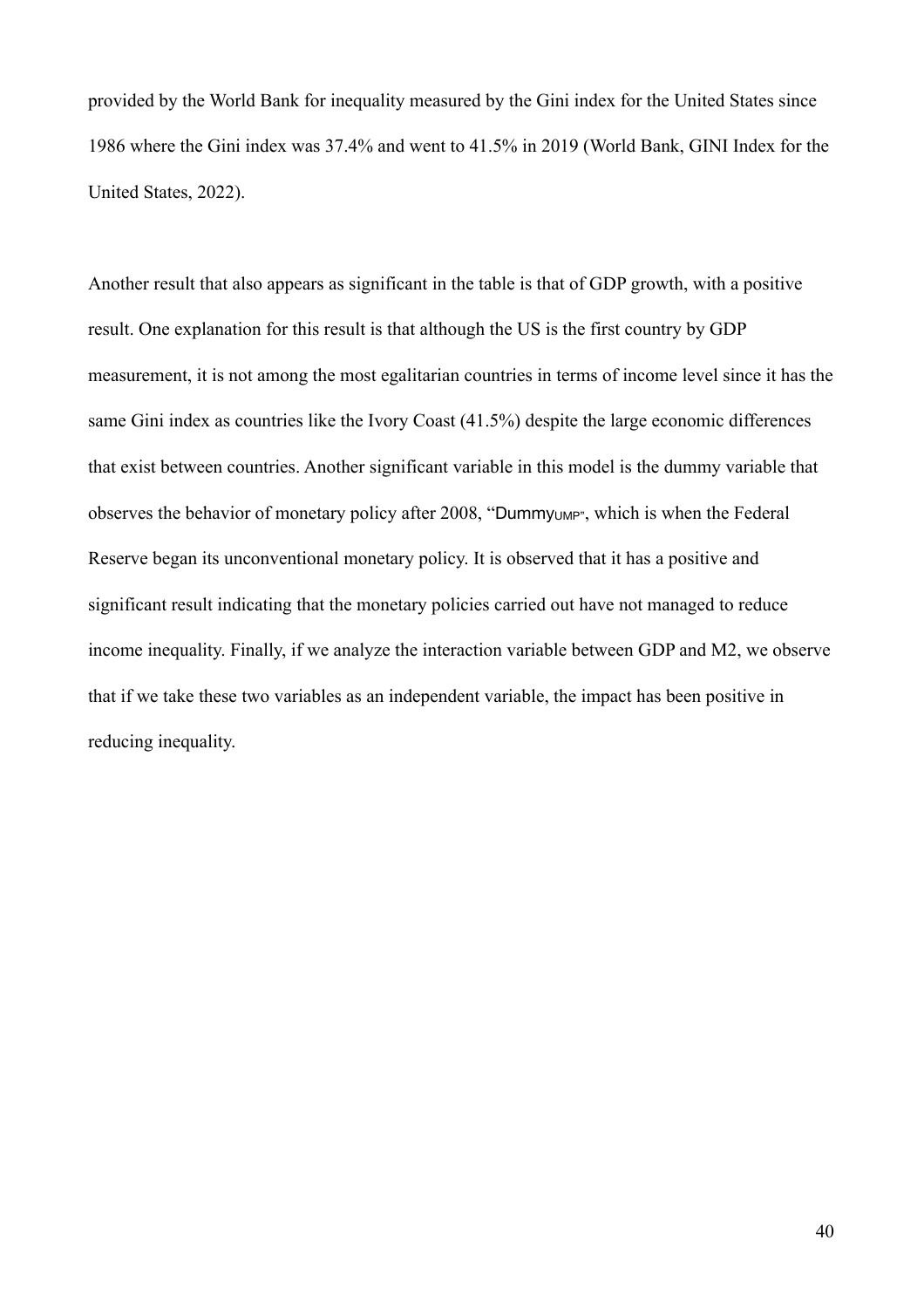| <b>Table 15. Model 2.2</b>                                 |                 |                   |          |                      |  |  |  |  |  |
|------------------------------------------------------------|-----------------|-------------------|----------|----------------------|--|--|--|--|--|
| <b>Coefficients:</b>                                       | <b>Estimate</b> | <b>Std. Error</b> | t-value  | $Pr(>\vert t \vert)$ |  |  |  |  |  |
| $\mathcal{C}$                                              | $-23.896090$    | 3.788440          | $-6.308$ | 3.91e-07 ***         |  |  |  |  |  |
| log(m2)                                                    | 22.730265       | 4.722597          | 4.813    | $3.20e-05$ ***       |  |  |  |  |  |
| log(cpi)                                                   | $-0.001253$     | 0.002462          | $-0.509$ | 0.61414              |  |  |  |  |  |
| log(nominal)                                               | 0.799823        | 0.122659          | 6.521    | $2.10e-07$ ***       |  |  |  |  |  |
| unem                                                       | $-0.001048$     | 0.001015          | $-1.033$ | 0.30924              |  |  |  |  |  |
| <b>Dummy</b> UMP                                           | 0.010952        | 0.003170          | 3.455    | $0.00153$ **         |  |  |  |  |  |
| $log(m2)*log(nominal)$                                     | $-0.783590$     | 0.150710          | $-5.199$ | $1.02e-05$ ***       |  |  |  |  |  |
| Multiple R-squared: 0.9878                                 |                 |                   |          |                      |  |  |  |  |  |
| Adjusted R-squared: 0.9856                                 |                 |                   |          |                      |  |  |  |  |  |
| F-statistic: 446.6 on 6 and 33 DF, p-value: $\leq$ 2.2e-16 |                 |                   |          |                      |  |  |  |  |  |

For our last model (model 2.3) we analyze the case of Japan. In Table 16, the results are similar to those of the U.S. case. The M2 variable has a significant and positive impact, which is consistent with the results analyzed above. In the case of the GDP variable, since it has a negative impact on inequality, the reasoning can be drawn that any increase that Japan has had in GDP has not had a positive transfer in the reduction of inequality. For the dummy variable, Dummy<sub>UMP</sub> for the unconventional monetary policy initiated in 2001, it is observed that it has had negative results that have affected inequality. Finally, the interaction variable has had positive effects on the reduction of inequality in Japan.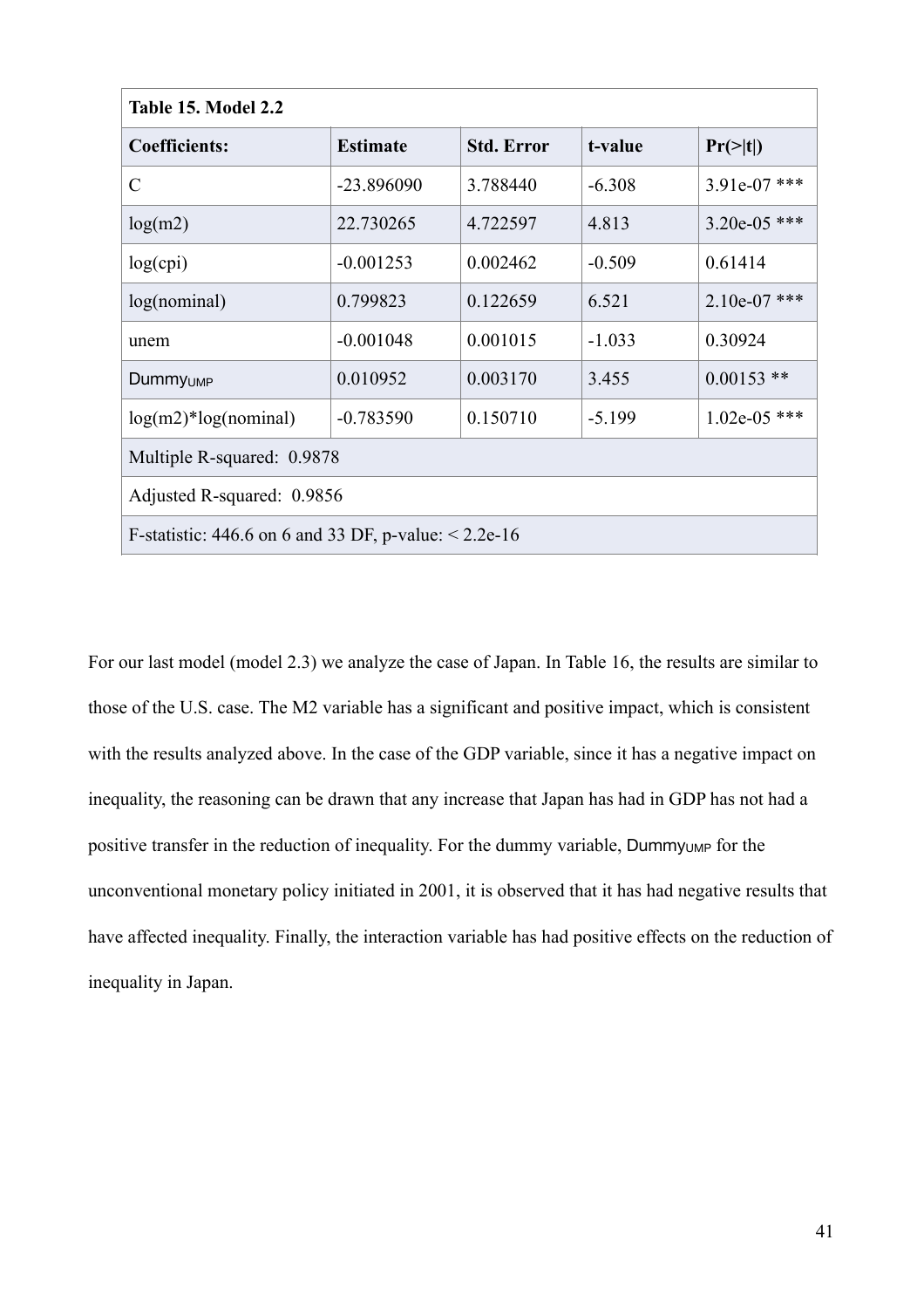| Table 16. Model 2.3                                   |                 |                   |          |                |  |  |  |  |  |  |
|-------------------------------------------------------|-----------------|-------------------|----------|----------------|--|--|--|--|--|--|
| <b>Coefficients:</b>                                  | <b>Estimate</b> | <b>Std. Error</b> | t-value  | $Pr(>= t )$    |  |  |  |  |  |  |
| $\mathcal{C}$                                         | $-4.06E+01$     | $1.04E + 01$      | $-3.926$ | $0.000837$ *** |  |  |  |  |  |  |
| log(m2)                                               | $2.31E + 00$    | 5.92E-01          | 3.905    | $0.000878$ *** |  |  |  |  |  |  |
| log(cpi)                                              | 8.76E-05        | 4.58E-03          | 0.019    | 0.984912       |  |  |  |  |  |  |
| log(nominal)                                          | $1.39E + 00$    | 3.77E-01          | 3.701    | $0.001415$ **  |  |  |  |  |  |  |
| unem                                                  | 6.61E-03        | 8.47E-03          | 0.78     | 0.444693       |  |  |  |  |  |  |
| Dummy <sub>UMP</sub>                                  | 7.12E-03        | 3.29E-03          | 2.164    | $0.042737*$    |  |  |  |  |  |  |
| $log(m2)*log(nominal)$                                | $-8.07E-02$     | 2.08E-02          | $-3.876$ | $0.000941$ *** |  |  |  |  |  |  |
| $p$ -value: < 2.2e-16                                 |                 |                   |          |                |  |  |  |  |  |  |
| Multiple R-squared: 0.8991                            |                 |                   |          |                |  |  |  |  |  |  |
| Adjusted R-squared: 0.8688                            |                 |                   |          |                |  |  |  |  |  |  |
| F-statistic: 29.69 on 6 and 20 DF, p-value: 5.971e-09 |                 |                   |          |                |  |  |  |  |  |  |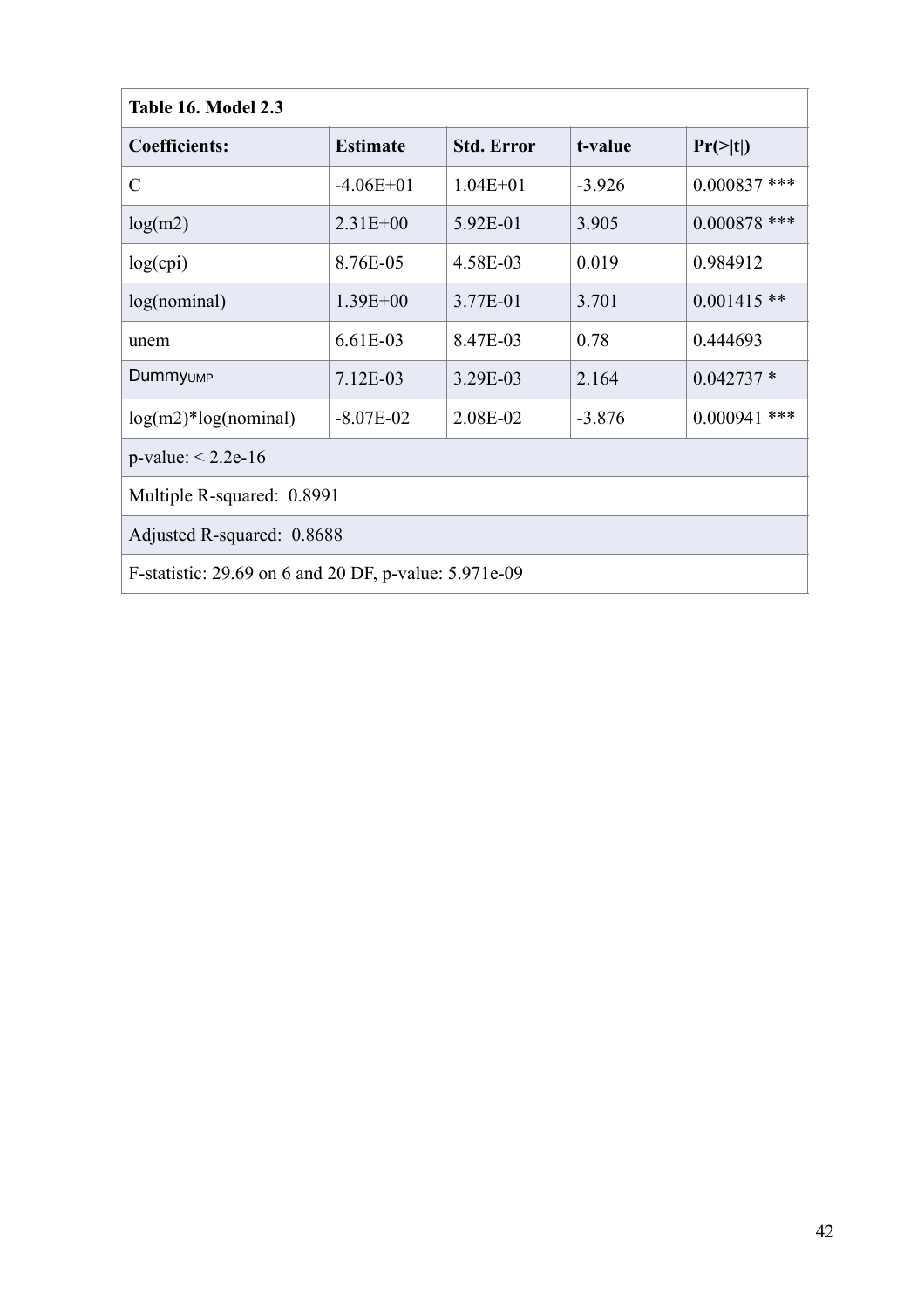#### **5. Policy Implications**

As we have seen throughout the paper, monetary policy has a significant impact on inequality over the business cycle through changes in interest rates and asset prices. Although it is also true that the tools used by banks help stabilize the economy when recessions occur and there is high unemployment or when the economy undergoes periods of overheating that can turn into periods of high inflation rates. In the cases we have observed where monetary policy has helped to reduce inequality through ultra-expansionary central bank policies, it can help us to understand that these monetary policies can help the lower percentiles of society on the one hand by increasing consumption, since the marginal propensity to consume is higher in the lower strata of society, which in turn can lead to higher economic activity and thus higher job creation, which is the goal of central banks when they conduct these types of policies (Michele & Slacalek, 2018).

Even if the effect of monetary policy on inequality is negligible or positive, it should be monitored because it risks contributing to financial crises through the relative consumption effect. Another positive effect of this type of policy is that, due to low interest rates, the middle and lower classes benefit because this reduction in rates increases the wealth of these classes through the housing channel and makes it more accessible and incentivizes borrowing that individuals may need to deal with defaults. From a policy perspective, these results highlight the importance of the impact of monetary policy on financial and housing markets. On the other hand, we have observed through the literature review and our work that in some cases the excessive prolongation of this type of quantitative easing monetary policy may not achieve the initially desired effects by increasing inequality levels (Domanski, Scatigna, and Zabai, 2016).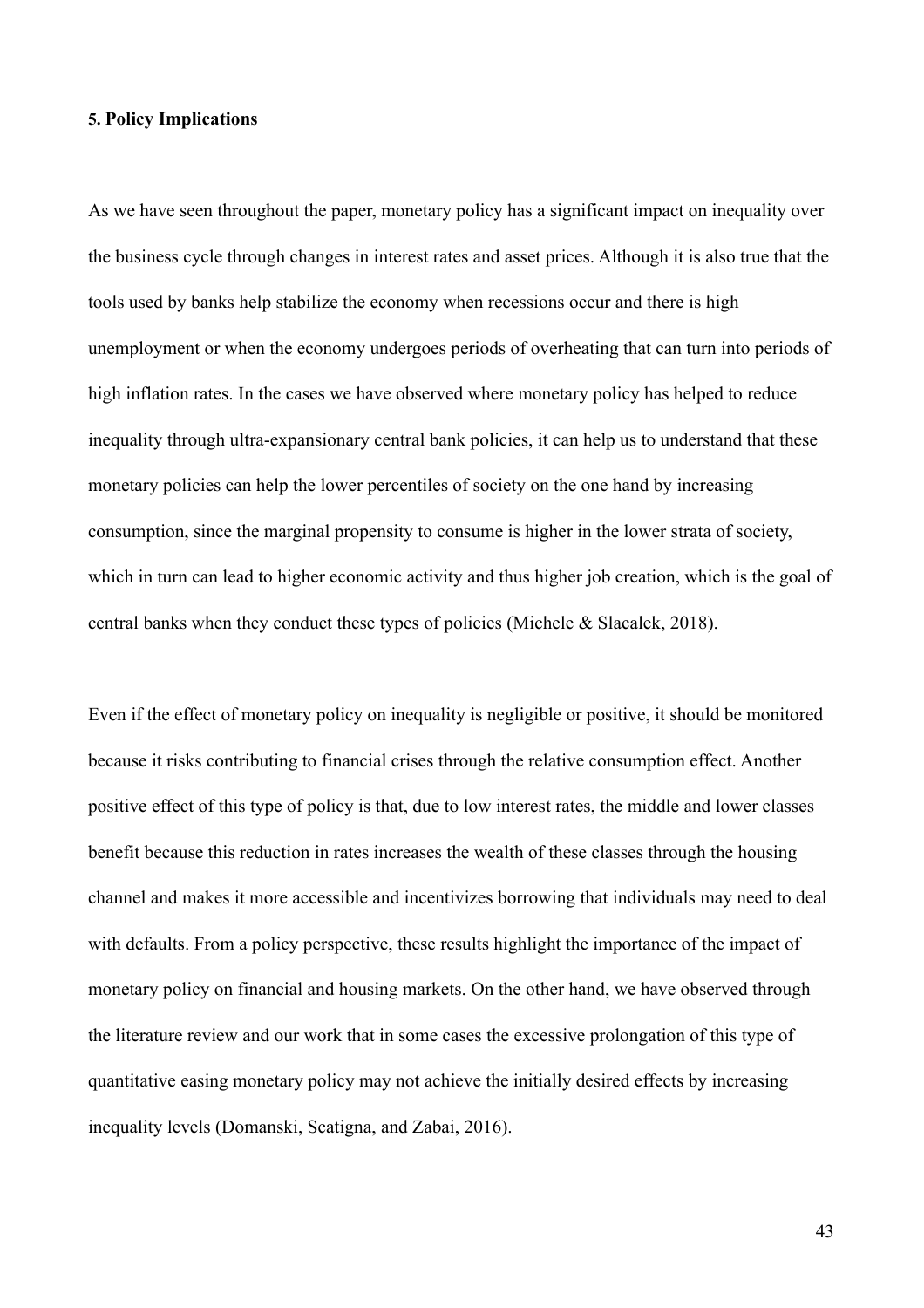This is because when interest rates are close to the zero lower bound, wealth inequality has a greater impact on the transmission channels of monetary policy than income inequality, as monetary policy can change asset prices to a greater extent than interest rates. Moreover, when central banks started to implement QE, with the purchase of assets and long-term bonds from banks and private entities, the money injected was not reflected in the real economy, but caused an artificial increase in stock prices and a bubble in the bond market, as the price of these bonds continued to rise. This situation causes an increase in the wealth and income of the highest percentiles, who have the most financial wealth due to the increase in the value of these assets, in turn causing inequality between social classes to become greater and greater (Ayako and Frost, 2014).

The complexity of the mechanisms linking monetary policy and inequality is evident, as there are several channels that work in opposite directions and lead to an uncertain net effect. The objective of central banks is to fulfill their mandate to achieve price stability, thus providing broad benefits to the economy. In addition, other types of policies seem to be more appropriate to address inequality problems more effectively, such as fiscal or incomes policy, progressive taxation, social welfare and equitable access to education Rawdanowicz, O'Farrell and Inaba, 2016). However, more recent research indicates that monetary policies can also have important distributional effects and should be taken into account when designing these policies appropriately (Auclert, 2018).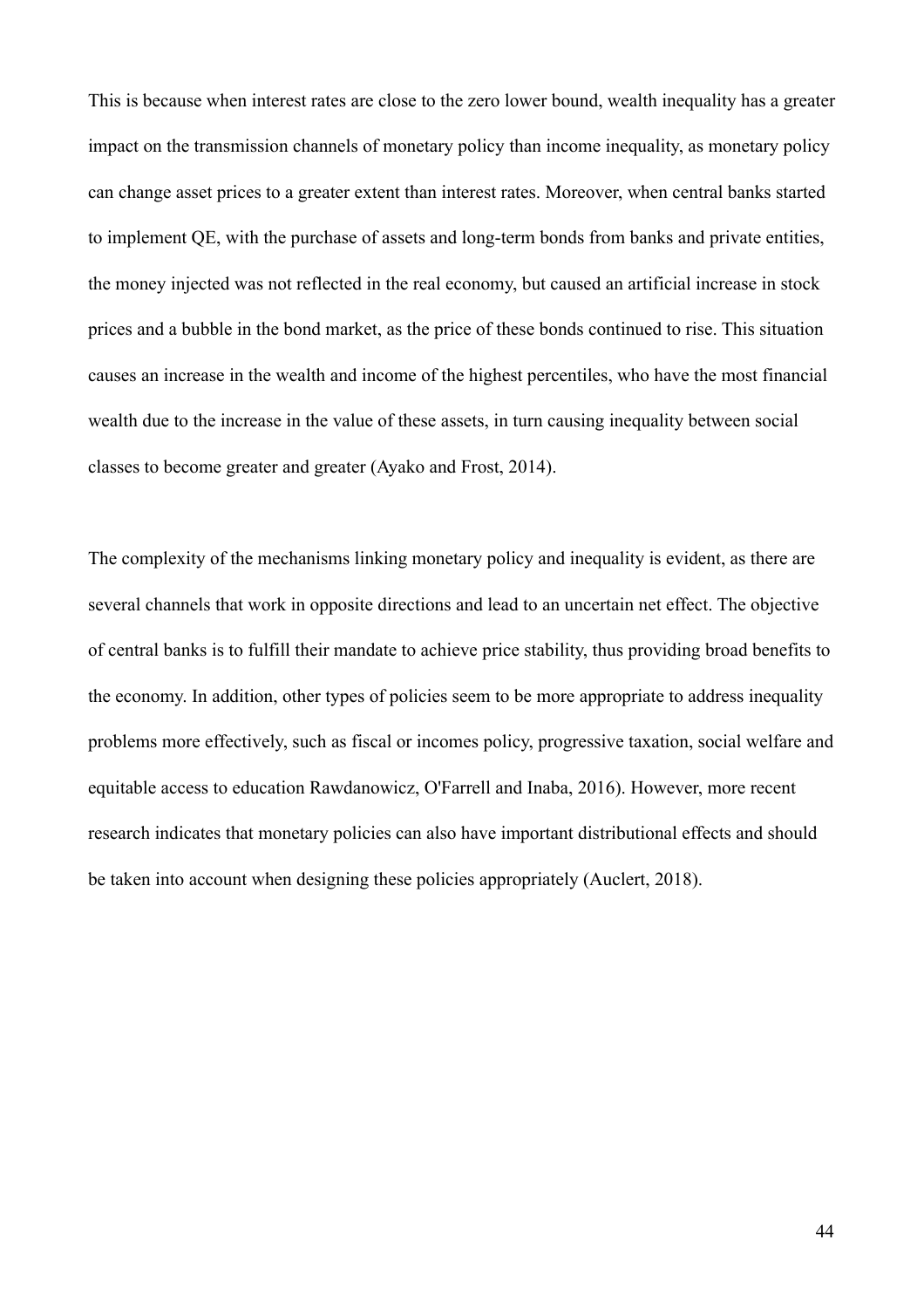#### **6. Conclusion**

The results of this paper show that the effects of monetary policy conducted by central banks after the Great Financial Crisis on income inequality as measured by the Gini index through nonconventional tools have a significant impact on the sample of countries used. The differences between countries when analyzed jointly and separately yield different results. For the set of countries used in the panel data regression model with both fixed and random effects, the M2 variable and the interaction variable between GDP and M2 are significant. The M2 variable manages to reduce inequality, but the interaction variable tells us the opposite, having a negative effect on inequality. When we introduce the dummy variable to know how the change in monetary policy after 2008 affected the panel data model, we observe its significance and its positive result in the reduction of inequality.

In the case of Japan and the United States, we observe that the effects of these measures have not had the desired impact on inequality since the respective central banks initiated unconventional monetary policies, these results are consistent with the previously analyzed literature (Saiki &Frost, 2014). When we analyze the case of the Euro Zone countries, we observe that the monetary policy carried out after the creation of the monetary system also had negative effects on inequality, as explained throughout the paper. For the other models, when we estimate the impact of the money supply variable for all countries, it has a positive effect on inequality. As we can observe the results vary according to the conditions of each model, and this is due to the different channels through which monetary policy influences households.

Cross-country differences in the size and distribution of income and net wealth components explain the contrasting effects on income inequality. An increase in house prices typically reduces net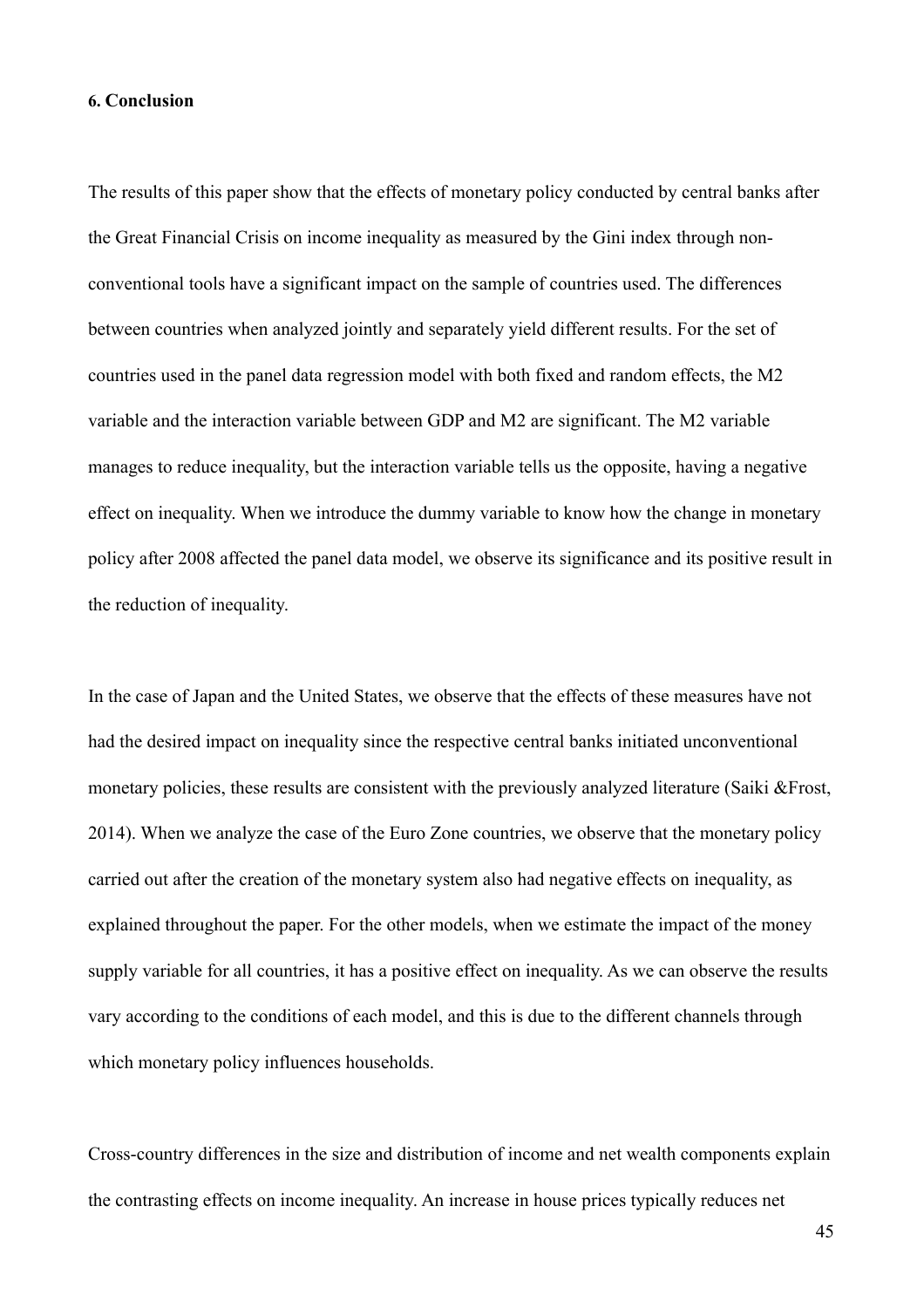wealth inequality, while the opposite is true for increases in stock and bond prices. The difference with the introduction of these new unconventional measures with those used by central banks in the past is that by buying bonds and assets from private entities the portfolio effect may be larger than the housing effect thus increasing total inequality. This is why one would expect greater effects on income inequality if the employment effects are taken into account. As a final note to this work, after previous research on the effect of monetary policy on the economy and on inequality and obtaining such different results, we note the complexity of this type of study and how the impact of a policy cannot be clearly concluded since there are many factors in an economy and a country that can lead to totally different results.

That is why I believe that the best way to conclude this paper is with a quote from Ben S. Bernanke, Former Chair of the Federal Reserve of the United States: "The degree of inequality we see today is primarily the result of deep structural changes in our economy that have taken place over many years, including globalization, technological progress, demographic trends, and institutional change in the labor market and elsewhere. By comparison to the influence of these long-term factors, the effects of monetary policy on inequality are almost certainly modest and transient." That is why these aspects on the interaction of variables beyond the economic ones are left for future research.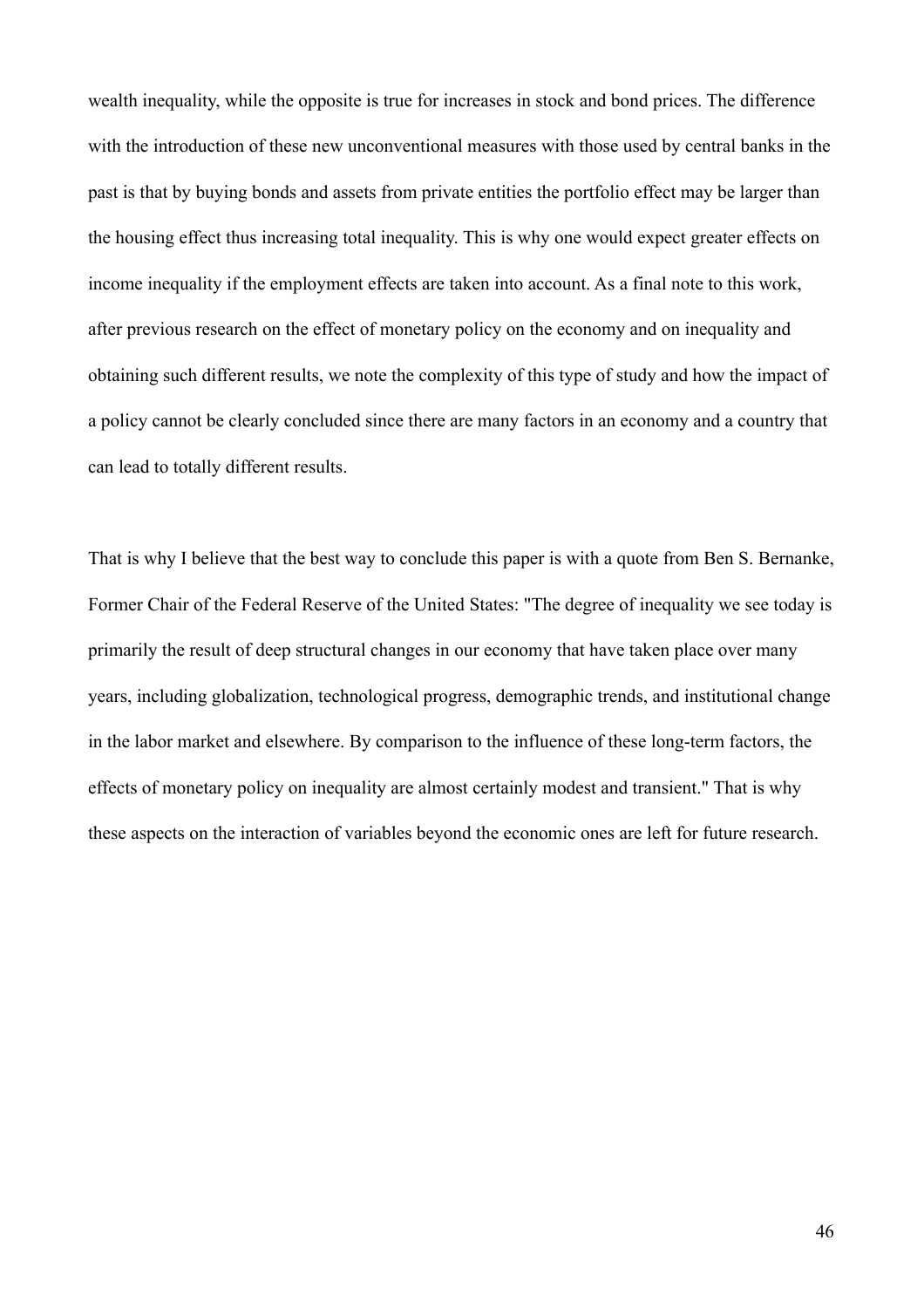## **6**. **Appendix**

| Table 8. Arellano–Bond estimator for model 2.2 |                                      |              |           |               |  |  |  |  |  |
|------------------------------------------------|--------------------------------------|--------------|-----------|---------------|--|--|--|--|--|
| <b>Coefficients:</b>                           | <b>Estimate</b><br><b>Std. Error</b> |              | t-value   | Pr(> t )      |  |  |  |  |  |
| C                                              | $-1.07E + 01$                        | $1.75E + 00$ | $-6.1003$ | 6.385e-07 *** |  |  |  |  |  |
| log(m2)                                        | 6.59E-01                             | 2.13E-01     | 3.0881    | 0.003995 **   |  |  |  |  |  |
| log(cpi)                                       | $-3.14E-03$                          | 2.23E-03     | -1.4091   | 0.167891      |  |  |  |  |  |
| log(nominal)                                   | 3.33E-01                             | 5.30E-02     | 6.2858    | 3.674e-07 *** |  |  |  |  |  |
| unem                                           | 2.95E-04                             | 1.05E-03     | 0.2805    | 0.780813      |  |  |  |  |  |
| $log(m2)^*log(nominal)$                        | $-2.18E-02$                          | 6.53E-03     | $-3.336$  | 0.002065 **   |  |  |  |  |  |

| Table 9. Arellano–Bond estimator for model 2.3 |                                      |            |           |            |  |  |  |  |  |  |
|------------------------------------------------|--------------------------------------|------------|-----------|------------|--|--|--|--|--|--|
| <b>Coefficients:</b>                           | <b>Estimate</b><br><b>Std. Error</b> |            | t-value   | Pr(> t )   |  |  |  |  |  |  |
| C                                              | -30.083958                           | 12.1197813 | $-2.4822$ | $0.02159*$ |  |  |  |  |  |  |
| log(m2)                                        | 2.017568                             | 0.7632601  | 2.6434    | $0.01520*$ |  |  |  |  |  |  |
| log(cpi)                                       | $-0.0018693$                         | 0.0057272  | $-0.3264$ | 0.74736    |  |  |  |  |  |  |
| log(nominal)                                   | 0.9254066                            | 0.4083756  | 2.2661    | $0.03414*$ |  |  |  |  |  |  |
| unem                                           | 0.0132072                            | 0.0084471  | 1.5635    | 0.13288    |  |  |  |  |  |  |
| log(m2)*log(nominal)                           | $-0.0646659$                         | 0.0257452  | $-2.5118$ | $0.02026*$ |  |  |  |  |  |  |

| Table 14 : Hausman Test |        |
|-------------------------|--------|
| p-value                 | 0.0665 |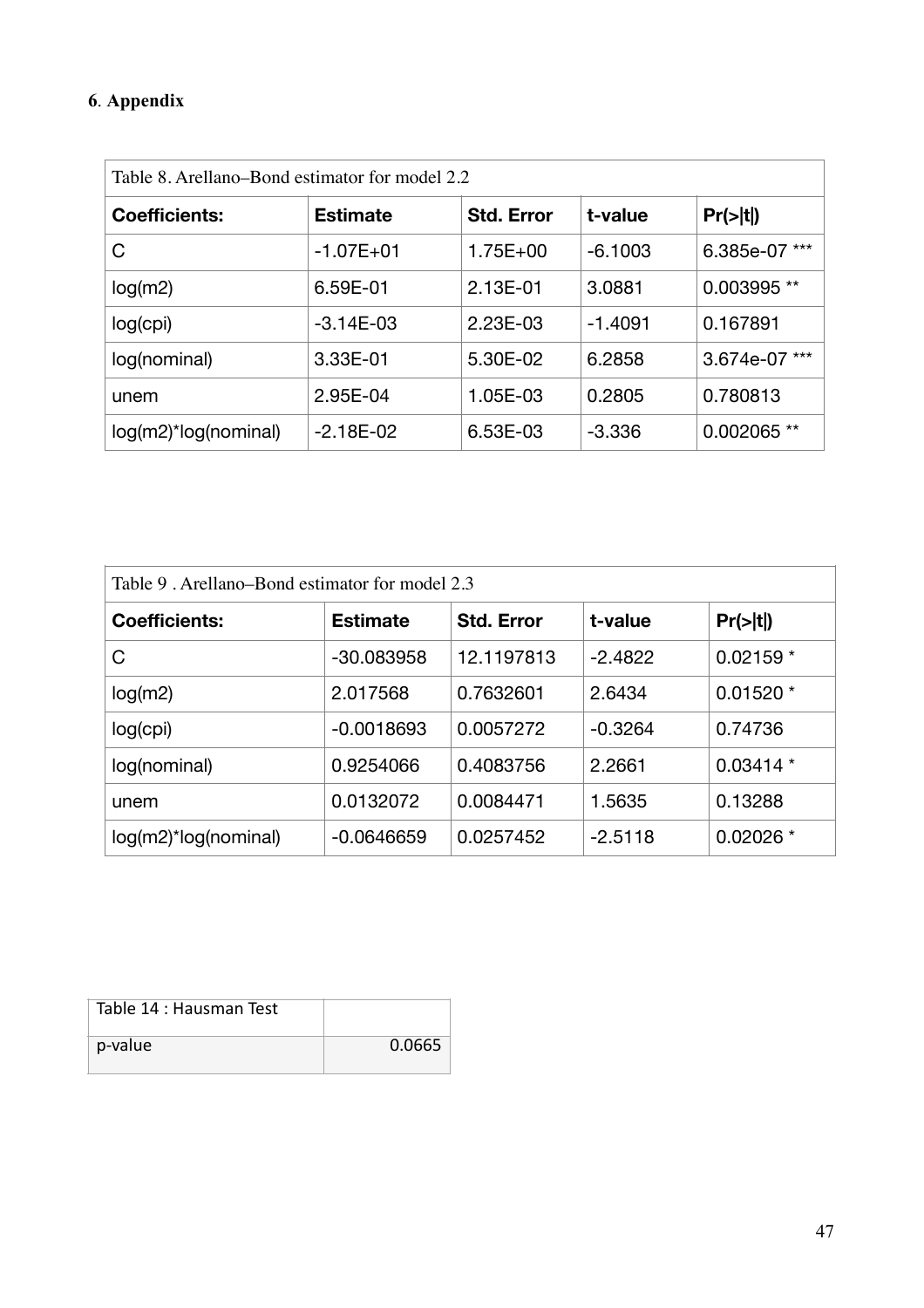| <b>Descriptive Statistics: GINI</b> |            |                   |            |                       |            |            |            |       |  |  |
|-------------------------------------|------------|-------------------|------------|-----------------------|------------|------------|------------|-------|--|--|
| <b>GINI</b>                         | Mean       | Standard<br>Error | Median     | Standard<br>Deviation | Minimum    | Maximum    | Sum        | Count |  |  |
| Japan                               | 0.51913085 | 0.00431349        | 0.52699364 | 0.02795463            | 0.47041072 | 0.55934935 | 21.8034955 | 42    |  |  |
| United<br><b>States</b>             | 0.54569993 | 0.00534464        | 0.55038826 | 0.0346372             | 0.47001087 | 0.58865607 | 22.9193973 | 42    |  |  |
| Austria                             | 0.43678251 | 0.00201127        | 0.43511927 | 0.01303451            | 0.4097992  | 0.47433435 | 18.3448656 | 42    |  |  |
| Belgium                             | 0.44367003 | 0.00124756        | 0.44556214 | 0.00808509            | 0.42841098 | 0.4611162  | 18.6341414 | 42    |  |  |
| Estonia                             | 0.48060414 | 0.01048561        | 0.49629723 | 0.06795454            | 0.36680016 | 0.56928954 | 20.1853737 | 42    |  |  |
| Finland                             | 0.41512993 | 0.00410267        | 0.42534444 | 0.02658831            | 0.35916486 | 0.4465784  | 17.4354571 | 42    |  |  |
| France                              | 0.43696091 | 0.00148916        | 0.44078851 | 0.00965086            | 0.41524525 | 0.45255275 | 18.3523581 | 42    |  |  |
| Germany                             | 0.446718   | 0.00547678        | 0.43726076 | 0.03549361            | 0.39405633 | 0.49933907 | 18.7621561 | 42    |  |  |
| Greece                              | 0.48264618 | 0.00397847        | 0.48092357 | 0.0257834             | 0.4448973  | 0.54249257 | 20.2711394 | 42    |  |  |
| Ireland                             | 0.44473275 | 0.00312281        | 0.44525443 | 0.0202381             | 0.41080609 | 0.48061436 | 18.6787757 | 42    |  |  |
| Italy                               | 0.40900692 | 0.00506388        | 0.4247833  | 0.0328177             | 0.341435   | 0.44964448 | 17.1782907 | 42    |  |  |
| Latvia                              | 0.44575025 | 0.01070379        | 0.48158432 | 0.06936848            | 0.33881485 | 0.52768519 | 18.7215105 | 42    |  |  |
| Lithuania                           | 0.44727381 | 0.00794807        | 0.45915312 | 0.05150941            | 0.36532806 | 0.53043672 | 18.7855    | 42    |  |  |
| Luxembourg                          | 0.46409961 | 0.00254243        | 0.45770154 | 0.01647682            | 0.44134284 | 0.50566278 | 19.4921837 | 42    |  |  |
| Malta                               | 0.42517513 | 0.00249466        | 0.41450309 | 0.01616727            | 0.41450309 | 0.46169191 | 17.8573553 | 42    |  |  |
| Netherlands                         | 0.39116767 | 0.00288557        | 0.39034946 | 0.01870063            | 0.35431573 | 0.42345467 | 16.4290422 | 42    |  |  |
| Portugal                            | 0.47789685 | 0.00388877        | 0.48726919 | 0.02520213            | 0.41015937 | 0.51438295 | 20.0716677 | 42    |  |  |
| Slovakia                            | 0.36946572 | 0.00560009        | 0.37632724 | 0.03629275            | 0.30502392 | 0.41976    | 15.5175602 | 42    |  |  |
| Slovenia                            | 0.38154274 | 0.00614541        | 0.40387357 | 0.03982681            | 0.32342537 | 0.41968966 | 16.0247952 | 42    |  |  |
| Spain                               | 0.46287121 | 0.00144038        | 0.46041167 | 0.00933474            | 0.45067337 | 0.48903601 | 19.440591  | 42    |  |  |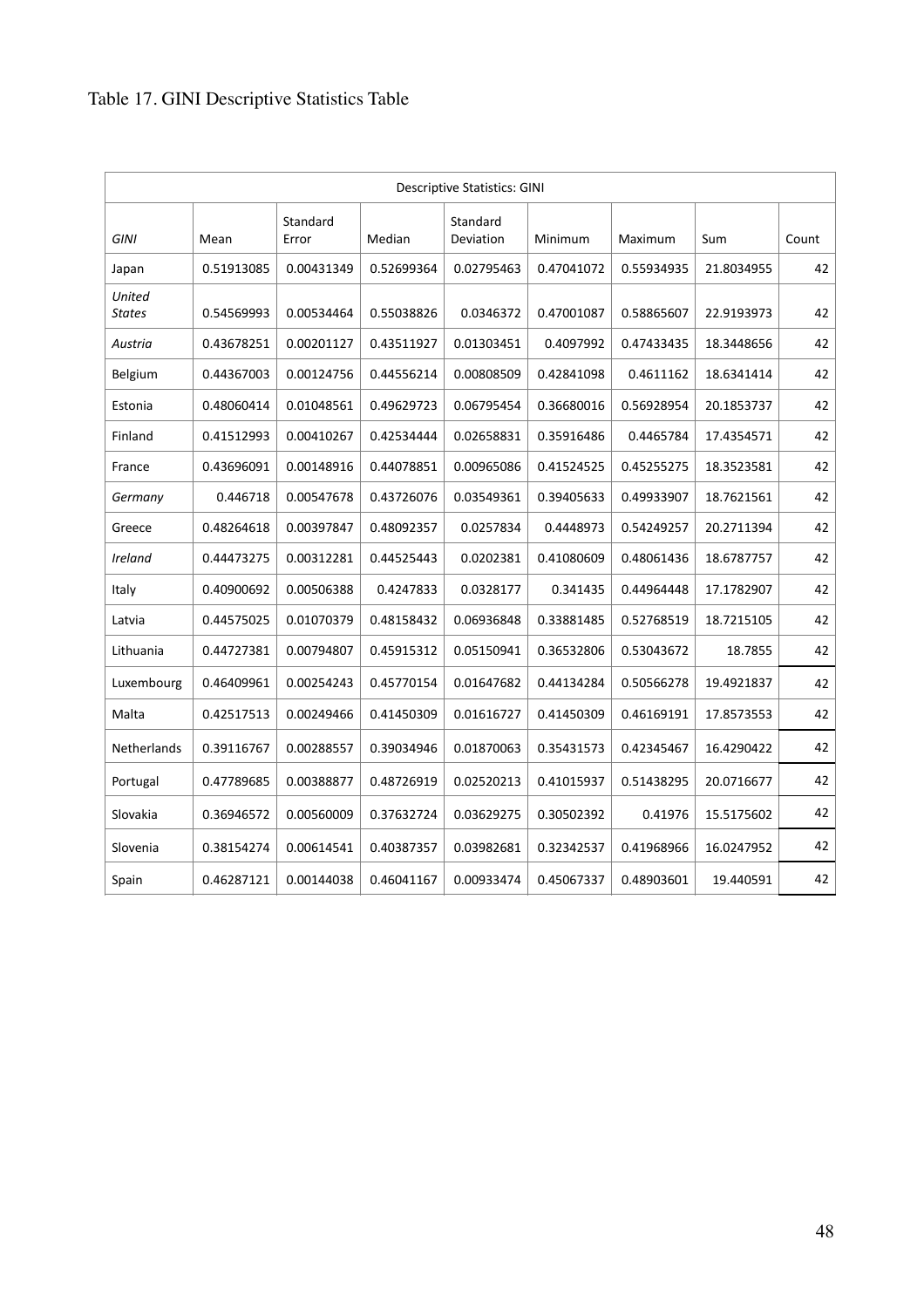| <b>Descriptive Statistics: M2</b> |            |                   |            |                       |            |            |            |       |  |  |
|-----------------------------------|------------|-------------------|------------|-----------------------|------------|------------|------------|-------|--|--|
| M <sub>2</sub>                    | Mean       | Standard<br>Error | Median     | Standard<br>Deviation | Minimum    | Maximum    | Sum        | Count |  |  |
| Japan                             | 82961945.6 | 7803521.23        | 67698219.2 | 50572597.6            | 10606331.1 | 164894260  | 3484401714 | 42    |  |  |
| <b>United States</b>              | 80117.8881 | 8712.48579        | 59964.2    | 56463.3612            | 18484.2    | 246839.2   | 3364951.3  | 42    |  |  |
| Austria                           | 3427497.22 | 270793.636        | 3919641.16 | 1326612.47            | 1397062.52 | 5750298.74 | 82259933.4 | 24    |  |  |
| Belgium                           | 453307.632 | 33317.9338        | 516381.13  | 166589.669            | 200688.157 | 737053.277 | 11332690.8 | 25    |  |  |
| Estonia                           | 107817.664 | 16502.8756        | 119922.513 | 88870.7047            | 4174.65252 | 330831.521 | 3126712.25 | 29    |  |  |
| Finland                           | 1116656.78 | 107837.114        | 815963.139 | 698864.376            | 235368.243 | 2680460.31 | 46899584.6 | 42    |  |  |
| France                            | 14355361.8 | 1524691.03        | 8721123.99 | 9881127.18            | 3673671.05 | 39609985.7 | 602925196  | 42    |  |  |
| Germany                           | 19639738.5 | 2211226.16        | 16202851   | 14330383.3            | 2131539.67 | 50119428   | 824869018  | 42    |  |  |
| Greece                            | 2642865.21 | 188653.303        | 2647195.04 | 864518.042            | 1046027.13 | 4273436.01 | 55500169.4 | 21    |  |  |
| Ireland                           | 2551644.16 | 199002.541        | 2753574.57 | 954382.661            | 918784.605 | 4398865.18 | 58687815.6 | 23    |  |  |
| Italy                             | 12287740.3 | 1264668.65        | 7854292.3  | 8195989.61            | 2863603.37 | 29830720.8 | 516085092  | 42    |  |  |
| Latvia                            | 151781.675 | 11380.1088        | 151582.581 | 48281.7128            | 55776.4588 | 256415.881 | 2732070.14 | 18    |  |  |
| Lithuania                         | 181501.143 | 28726.0857        | 194071.939 | 152004.158            | 10477.4622 | 576641.618 | 5082032.02 | 28    |  |  |
| Luxembourg                        | 3084651.61 | 200036.878        | 3250181.48 | 959343.166            | 1570536.9  | 5203478.6  | 70946987   | 23    |  |  |
| Malta                             | 139005.017 | 15843.4908        | 120304.958 | 86778.373             | 38327.7174 | 337581.085 | 4170150.51 | 30    |  |  |
| Netherlands                       | 6091180.56 | 686726.892        | 3950007.91 | 4397197.61            | 549354.127 | 13044122.2 | 249738403  | 41    |  |  |
| Portugal                          | 1448678.12 | 151458.788        | 1287296.8  | 981565.132            | 176778.244 | 3499680.6  | 60844481.2 | 42    |  |  |
| Slovakia                          | 596004.245 | 59821.9777        | 642109.422 | 274138.741            | 149014.932 | 1103150.04 | 12516089.1 | 21    |  |  |
| Slovenia                          | 270174.691 | 27953.129         | 323561.099 | 147914.055            | 51846.3759 | 562638.106 | 7564891.35 | 28    |  |  |
| Spain                             | 7875301.42 | 1020639.04        | 4381047.52 | 6614496.98            | 714400.713 | 19886222.1 | 330762660  | 42    |  |  |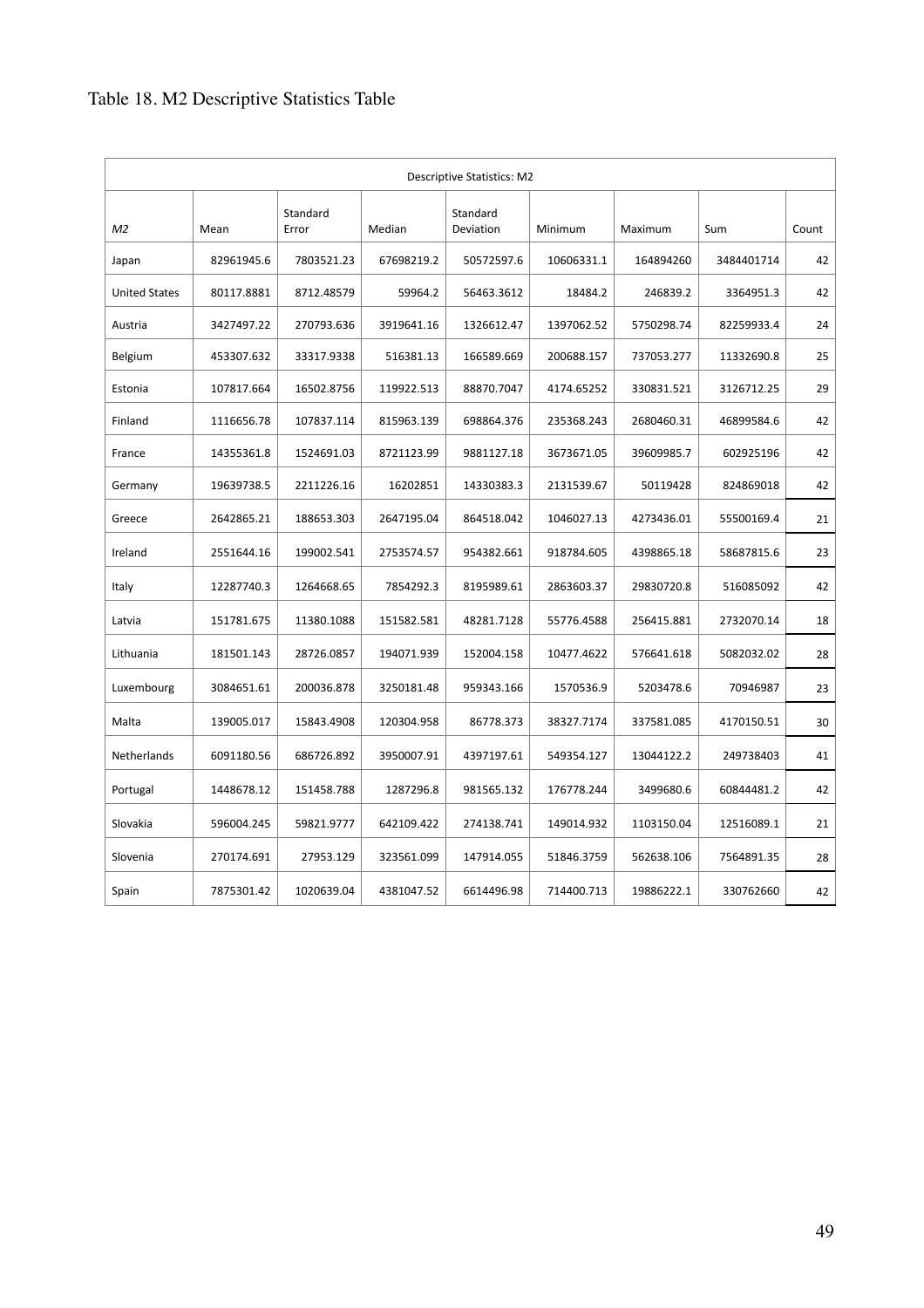| <b>Descriptive Statistics: UNEMPLOYMENT</b> |            |                   |         |                       |         |         |         |       |  |  |
|---------------------------------------------|------------|-------------------|---------|-----------------------|---------|---------|---------|-------|--|--|
| UN                                          | Mean       | Standard<br>Error | Median  | Standard<br>Deviation | Minimum | Maximum | Sum     | Count |  |  |
| Japan                                       | 3.82571429 | 0.17907169        | 3.715   | 1.16051722            | 0.9     | 6.23    | 160.68  | 42    |  |  |
| <b>United States</b>                        | 3.40811905 | 0.15988703        | 3.129   | 1.03618638            | 2.017   | 5.358   | 143.141 | 42    |  |  |
| Austria                                     | 4.43980952 | 0.18881069        | 4.575   | 1.22363314            | 1.6     | 6.467   | 186.472 | 42    |  |  |
| Belgium                                     | 8.2272381  | 0.22603116        | 8.3085  | 1.46484933            | 5.375   | 11.5    | 345.544 | 42    |  |  |
| Estonia                                     | 8.93172414 | 0.58930556        | 8.628   | 3.17350758            | 4.448   | 16.707  | 259.02  | 29    |  |  |
| Finland                                     | 8.48142857 | 0.49003337        | 8.1125  | 3.17577923            | 3.108   | 16.7    | 356.22  | 42    |  |  |
| France                                      | 9.05971429 | 0.1638994         | 8.8835  | 1.06218948            | 6.349   | 10.892  | 380.508 | 42    |  |  |
| Germany                                     | 6.96747619 | 0.32754704        | 7.6885  | 2.12274745            | 3.15    | 11.008  | 292.634 | 42    |  |  |
| Greece                                      | 12.1006429 | 0.96417581        | 10      | 6.24857339            | 2.663   | 27.475  | 508.227 | 42    |  |  |
| Ireland                                     | 10.8552432 | 0.87403211        | 9.925   | 5.31652978            | 4.175   | 19      | 401.644 | 37    |  |  |
| Italy                                       | 9.41221429 | 0.25414012        | 9.204   | 1.6470162             | 6.208   | 12.808  | 395.313 | 42    |  |  |
| Latvia                                      | 11.0435    | 0.78344086        | 10.4485 | 4.2910823             | 3.178   | 20.711  | 331.305 | 30    |  |  |
| Lithuania                                   | 10.6018696 | 0.86231041        | 10.699  | 4.13549544            | 4.248   | 17.814  | 243.843 | 23    |  |  |
| Luxembourg                                  | 3.51054762 | 0.29697518        | 3.149   | 1.92461915            | 0.723   | 7.07    | 147.443 | 42    |  |  |
| Malta                                       | 6.45971795 | 0.36131686        | 6.2     | 2.25642307            | 3.6     | 12.5    | 251.929 | 39    |  |  |
| Netherlands                                 | 5.39007143 | 0.21675739        | 5.063   | 1.40474845            | 3.137   | 8.254   | 226.383 | 42    |  |  |
| Portugal                                    | 8.20411905 | 0.48316079        | 7.667   | 3.13123982            | 3.86    | 17.092  | 344.573 | 42    |  |  |
| Slovakia                                    | 12.941     | 0.71901695        | 13.183  | 3.87202477            | 5.758   | 19.458  | 375.289 | 29    |  |  |
| Slovenia                                    | 6.9218     | 0.28350669        | 6.817   | 1.55283008            | 4.392   | 10.175  | 207.654 | 30    |  |  |
| Spain                                       | 17.2164048 | 0.73761967        | 17.2325 | 4.78032182            | 8.233   | 26.095  | 723.089 | 42    |  |  |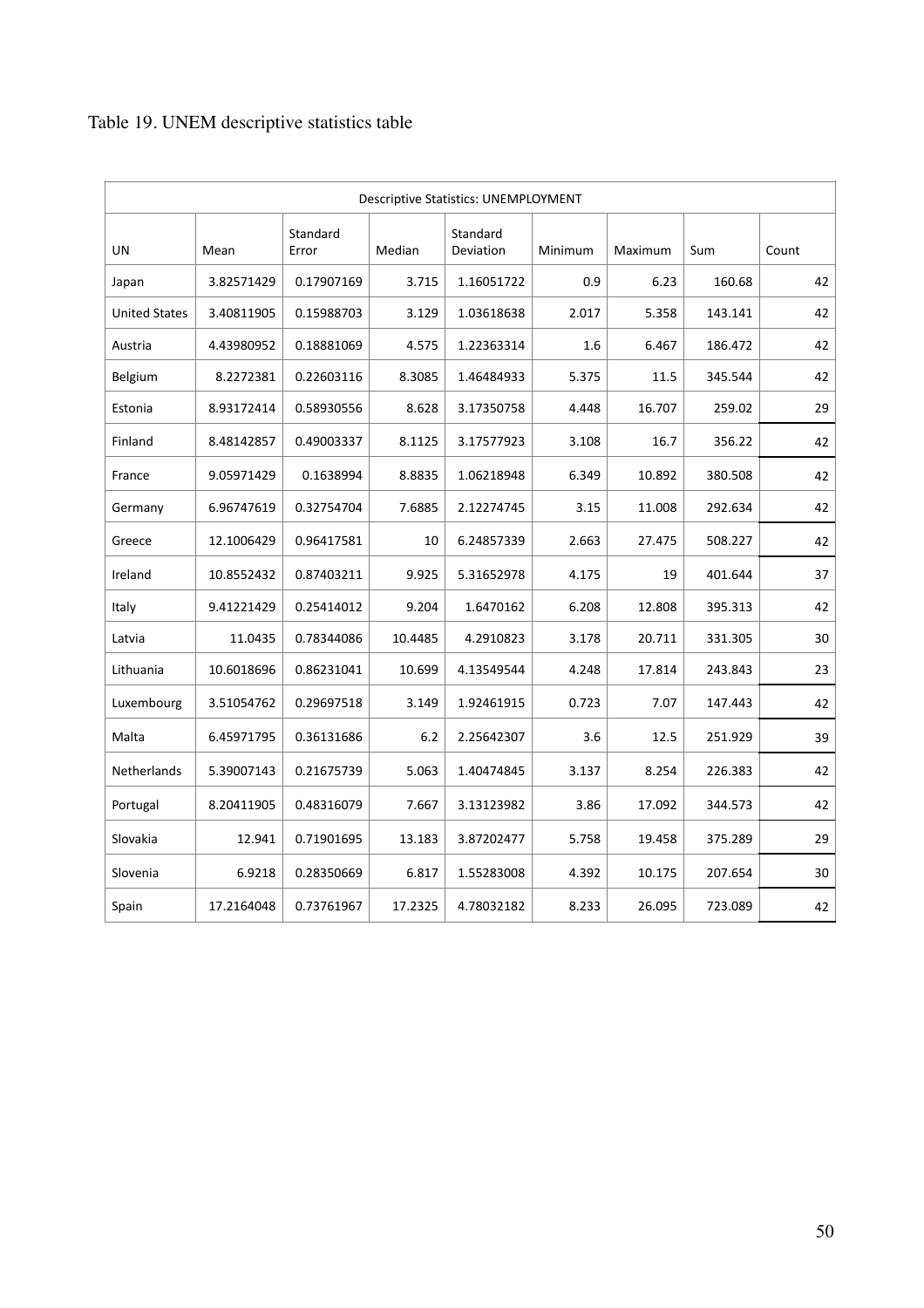| <b>Descriptive Statistics: GDP</b> |            |                   |            |                       |            |              |              |       |  |  |
|------------------------------------|------------|-------------------|------------|-----------------------|------------|--------------|--------------|-------|--|--|
| GDP                                | Mean       | Standard<br>Error | Median     | Standard<br>Deviation | Min        | Max          | Sum          | Count |  |  |
| Japan                              | 3.3894E+12 | 2.7103E+11        | 4.3747E+12 | 1.9355E+12            | 2.1261E+11 | $6.2724E+12$ | 1.7286E+14   | 51    |  |  |
| United<br><b>States</b>            | 9.0397E+12 | 8.7457E+11        | 7.6397E+12 | 6.2457E+12            | 1.0733E+12 | 2.1433E+13   | 4.6103E+14   | 51    |  |  |
| Austria                            | 2.1652E+11 | 2.0722E+10        | 1.9734E+11 | 1.4799E+11            | 1.5373E+10 | 4.5495E+11   | $1.1042E+13$ | 51    |  |  |
| Belgium                            | 2.6549E+11 | 2.4361E+10        | 2.3654E+11 | 1.7397E+11            | 2.6706E+10 | 5.4301E+11   | 1.354E+13    | 51    |  |  |
| Estonia                            | 1.7237E+10 | 1837156811        | 1.9578E+10 | 9367698431            | 4502970889 | 3.1046E+10   | 4.4816E+11   | 26    |  |  |
| Finland                            | 1.3839E+11 | 1.276E+10         | 1.2777E+11 | 9.1128E+10            | 1.1358E+10 | 2.8455E+11   | 7.0578E+12   | 51    |  |  |
| France                             | 1.4786E+12 | 1.2877E+11        | 1.394E+12  | 9.1958E+11            | 1.4846E+11 | 2.9184E+12   | 7.5407E+13   | 51    |  |  |
| Germany                            | 2.0523E+12 | 1.7283E+11        | 2.0713E+12 | 1.2342E+12            | 2.1584E+11 | 3.9753E+12   | 1.0467E+14   | 51    |  |  |
| Greece                             | 1.3739E+11 | 1.3294E+10        | 1.3013E+11 | 9.4935E+10            | 1.314E+10  | 3.5446E+11   | 7.007E+12    | 51    |  |  |
| Ireland                            | 1.2309E+11 | 1.7103E+10        | 6.914E+10  | 1.2214E+11            | 4395995086 | 4.2589E+11   | 6.2776E+12   | 51    |  |  |
| Italy                              | 1.1826E+12 | 1.025E+11         | 1.1812E+12 | 7.3202E+11            | 1.134E+11  | 2.3989E+12   | 6.0311E+13   | 51    |  |  |
| Latvia                             | 2.1011E+10 | 2143097614        | 2.5184E+10 | 1.0928E+10            | 5789128637 | 3.5854E+10   | 5.4628E+11   | 26    |  |  |
| Lithuania                          | 3.1726E+10 | 3295864676        | 3.7258E+10 | 1.6806E+10            | 7867140395 | 5.6547E+10   | 8.2487E+11   | 26    |  |  |
| Luxembourg                         | 2.6738E+10 | 3424111800        | 1.9564E+10 | 2.4453E+10            | 1457768455 | 7.3353E+10   | 1.3637E+12   | 51    |  |  |
| Malta                              | 4844065479 | 621520081         | 3720400535 | 4438541174            | 250721822  | 1.5216E+10   | 2.4705E+11   | 51    |  |  |
| Netherlands                        | 4.5005E+11 | 4.2811E+10        | 4.1644E+11 | 3.0573E+11            | 3.8165E+10 | $9.48E + 11$ | 2.2953E+13   | 51    |  |  |
| Portugal                           | 1.177E+11  | 1.2149E+10        | 1.1702E+11 | 8.676E+10             | 8108235704 | 2.6234E+11   | 6.0025E+12   | 51    |  |  |
| Slovakia                           | 6.1383E+10 | 6271561364        | 6.2785E+10 | 3.4919E+10            | 1.2747E+10 | 1.0556E+11   | 1.9029E+12   | 31    |  |  |
| Slovenia                           | 3.883E+10  | 2582923525        | 4.3913E+10 | 1.317E+10             | 2.029E+10  | 5.5553E+10   | 1.0096E+12   | 26    |  |  |
| Spain                              | 6.8939E+11 | 7.188E+10         | 5.9688E+11 | 5.1333E+11            | 4.0993E+10 | 1.6252E+12   | 3.5159E+13   | 51    |  |  |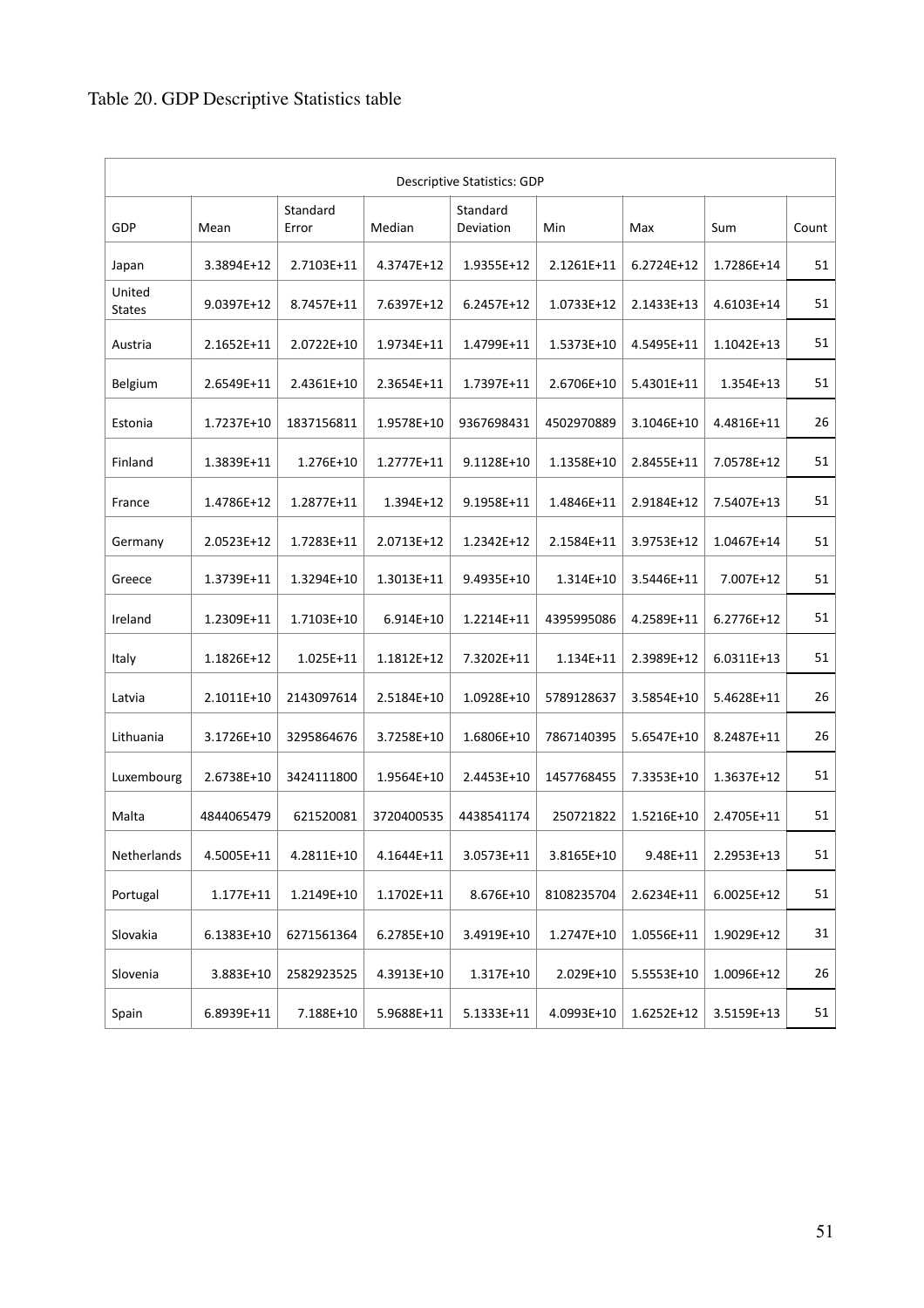## Table 21. CPI Descriptive Statistics table

| <b>Descriptive Statistics: CPI</b> |            |                   |            |                       |              |            |            |       |  |
|------------------------------------|------------|-------------------|------------|-----------------------|--------------|------------|------------|-------|--|
| <b>CPI</b>                         | Mean       | Standard<br>Error | Median     | Standard<br>Deviation | Min          | Max        | Sum        | Count |  |
| Japan                              | 2.53931918 | 0.60524477        | 0.79527963 | 4.32231219            | $-1.3341367$ | 23.2115842 | 129.505278 | 51    |  |
| <b>United States</b>               | 3.94374513 | 0.40542281        | 3.15684157 | 2.89529795            | $-0.3555463$ | 13.549202  | 201.131002 | 51    |  |
| Austria                            | 3.20213863 | 0.29961015        | 2.48567562 | 2.13964445            | 0.50630883   | 9.5217882  | 163.30907  | 51    |  |
| Belgium                            | 3.56366595 | 0.40996964        | 2.46925823 | 2.92776885            | $-0.0531457$ | 12.7681986 | 181.746963 | 51    |  |
| Estonia                            | 9.90745364 | 3.54201782        | 3.75265629 | 18.7425966            | $-0.492326$  | 89.811949  | 277.408702 | 28    |  |
| Finland                            | 4.44529639 | 0.62993356        | 2.80833623 | 4.49862543            | $-0.2079288$ | 17.8113972 | 226.710116 | 51    |  |
| France                             | 4.11733503 | 0.56245513        | 2.11159795 | 4.01673305            | 0.03751438   | 13.6493175 | 209.984087 | 51    |  |
| Germany                            | 2.60946836 | 0.26198146        | 2.00849092 | 1.87092185            | $-0.1294128$ | 7.03202572 | 133.082887 | 51    |  |
| Greece                             | 9.1376833  | 1.15864144        | 4.76622186 | 8.27435491            | $-1.7360368$ | 26.5608344 | 466.021848 | 51    |  |
| Ireland                            | 5.50779128 | 0.84331516        | 3.3173213  | 6.02247484            | -4.4781034   | 20.8758503 | 280.897355 | 51    |  |
| Italy                              | 6.09709209 | 0.82750949        | 4.05184218 | 5.9095998             | $-0.1377076$ | 21.0641683 | 310.951696 | 51    |  |
| Latvia                             | 42.3492279 | 32.7038842        | 2.94264753 | 176.115807            | $-1.084636$  | 951.696195 | 1228.12761 | 29    |  |
| Lithuania                          | 56.2799029 | 37.2391359        | 2.69792779 | 200.538884            | -1.1343085   | 1020.62057 | 1632.11719 | 29    |  |
| Luxembourg                         | 3.43905845 | 0.38339105        | 2.66382111 | 2.73795971            | $-0.0566629$ | 10.7176711 | 175.391981 | 51    |  |
| Malta                              | 3.15198077 | 0.44278683        | 2.36959288 | 3.16213049            | $-0.8809976$ | 15.7472541 | 160.751019 | 51    |  |
| Netherlands                        | 3.17931194 | 0.35827671        | 2.45408986 | 2.55860751            | $-0.6912031$ | 10.2174805 | 162.144909 | 51    |  |
| Portugal                           | 8.82351459 | 1.20296987        | 4.36990331 | 8.59092324            | $-0.83553$   | 31.0167491 | 449.999244 | 51    |  |
| Slovakia                           | 5.43922902 | 0.95081776        | 3.91928599 | 5.12031036            | $-0.5200102$ | 23.2870277 | 157.737642 | 29    |  |
| Slovenia                           | 74.7704569 | 34.5523062        | 7.68597227 | 218.527972            | $-0.5255523$ | 1281.44349 | 2990.81827 | 40    |  |
| Spain                              | 6.47453676 | 0.8327766         | 4.56907088 | 5.94721446            | $-0.5004613$ | 24.5380634 | 330.201375 | 51    |  |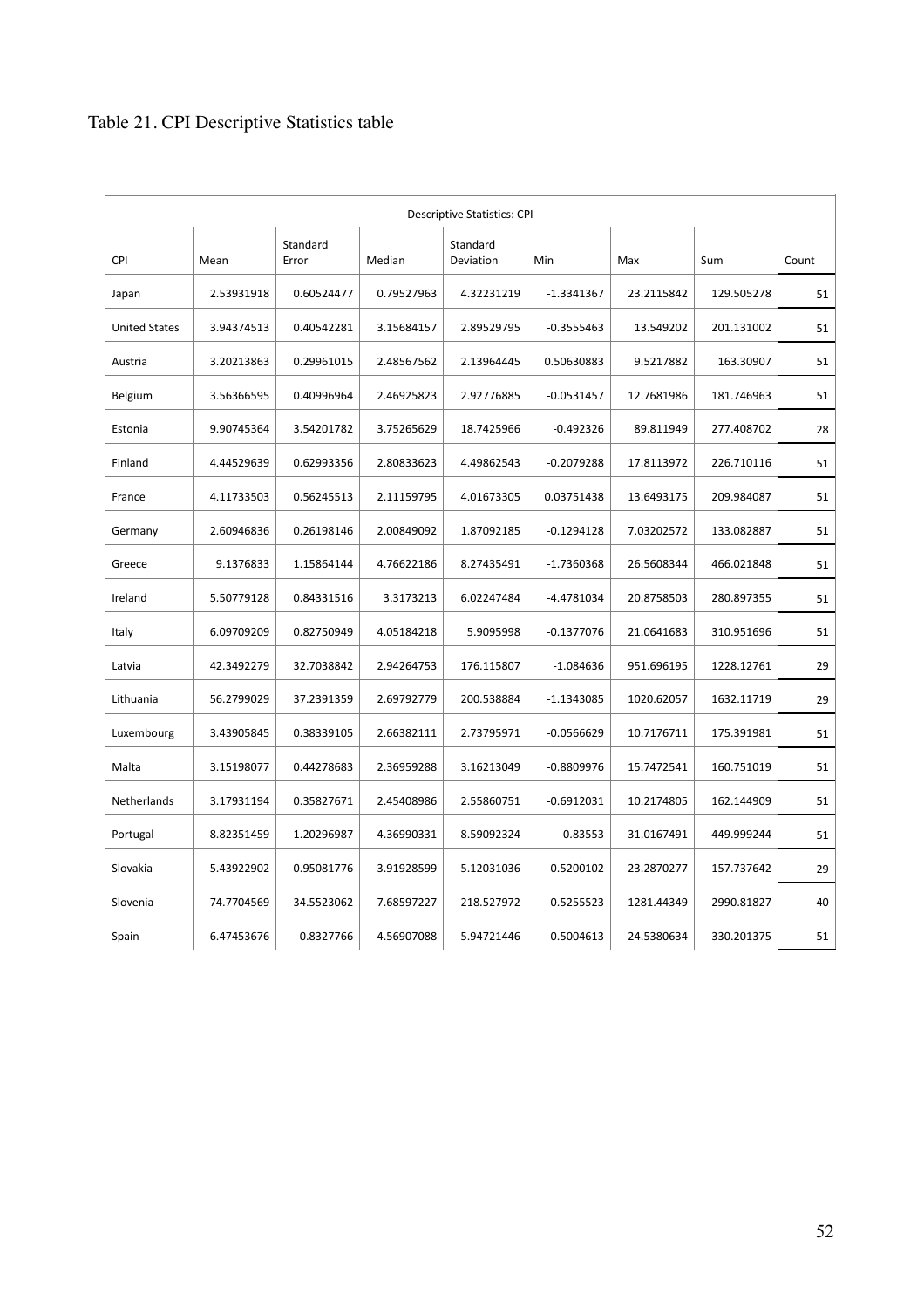#### **7. References**

AHIADORME, Johnson Worlanyo (2020): "Monetary policy transmission and income inequality in Sub-Saharan Africa". MPRA Paper 104084, University Library of Munich, Germany.

ALBERT, Juan-Francisco; PEÑALVER, Antonio; PÉREZ-BERNABEU, Alberto (2020): "The effects of monetary policy on income and wealth inequality in the U.S. Exploring different channels. Structural Change and Economic Dynamics", Vol. 55, pp. 88-106. ISSN 0954-349X. https://www.sciencedirect.com/science/article/pii/S0954349X20303738

AREOSA, Waldyr Dutra; AREOSA, Marta B. M. (2016): "The inequality channel of monetary transmission". Journal of Macroeconomics, Elsevier, vol. 48 (C), pp 214-230.

AUCLERT, Adrian. (2019): "Monetary policy and the redistribution channel". American Economic Review. Nº 109, pp 2333–2367

AYE, Goodness C.; HARRIS, Laurence; CHIWEZA, Junior T. (2020): "Monetary policy and wealth inequality in South Africa: Evidence from tax administrative data". WIDER Working Paper Series wp-2020-174, World Institute for Development Economic Research (UNU-WIDER).

BAGCHI, Sutirtha; CURRAN, Michael; FAGERSTROM, Matthew J. (2019): "Monetary growth and wealth inequality". Economics Letters. Vol. 182, pp. 23-25. ISSN 0165-1765, https://doi.org/ 10.1016/j.econlet.2019.05.036.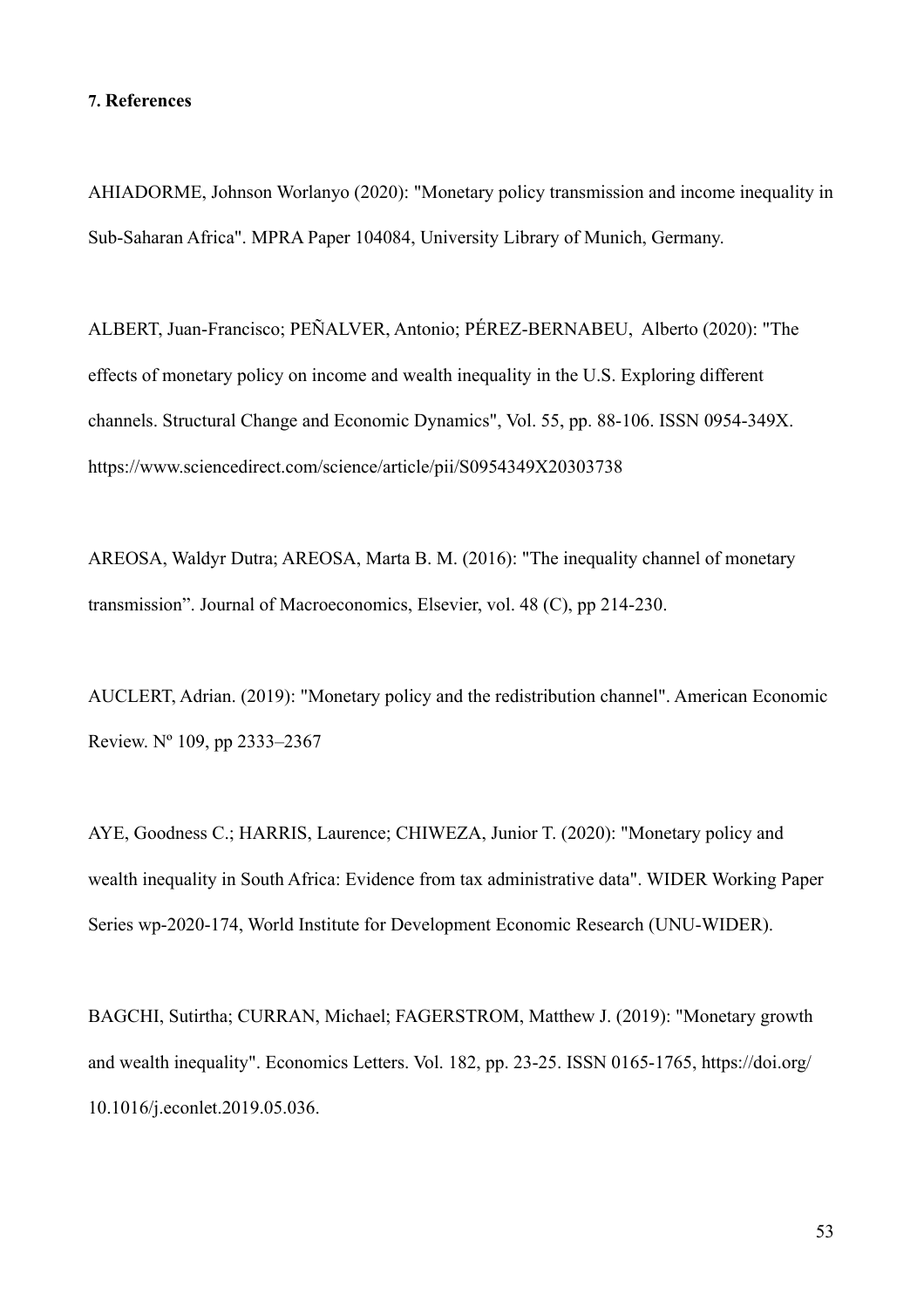BUNN, Philip; PUGH, Alice; YEATES, Chris (2018): "The distributional impact of monetary policy easing in the UK between 2008 and 2014". Bank of England working papers nº 720. Bank of England. https://ideas.repec.org/p/boe/boeewp/0720.html

CASIRAGHI, Marco; GAIOTTI, Eugenio; RODANO, Lisa; SECCHI, Alessandro (2016): "ECB Unconventional Monetary Policy and the Italian Economy during the Sovereign Debt Crisis". International Journal of Central Banking, International Journal of Central Banking, Vol. 12 (2), pp. 269-315, June.

CAUSA, Orsetta: DE SERRES, Alain; RUIZ, Nicolas (2014): #Can growth-enhancing policies lift all boats? An analysis based on household disposable incomes". OECD Economics Department. Working Papers, OECD Publishing, Paris.

COLCIAGO, Andrea; SAMARINA, Anna; DE HAAN, Jakob (2019): "Central Bank Policies and Income and Wealth Inequality: A Survey". Journal of Economic Surveys, nº 33, pp. 1199-1231. https://doi.org/10.1111/joes.12314

CYSNE, Rubens Penha (2009): "On the positive correlation between income inequality and unemployment". The Review of Economics and Statistics, n° 91 (1), pp. 218–226. [http://](http://www.jstor.org/stable/25651330) [www.jstor.org/stable/25651330](http://www.jstor.org/stable/25651330)

CHANCEL, Lucas; PIKETTY, Thomas (2021): "Global Income Inequality, 1820-2020: The Persistence and Mutation of Extreme Inequality". Journal of the European Economic Association. wir2022.wid.world/methodology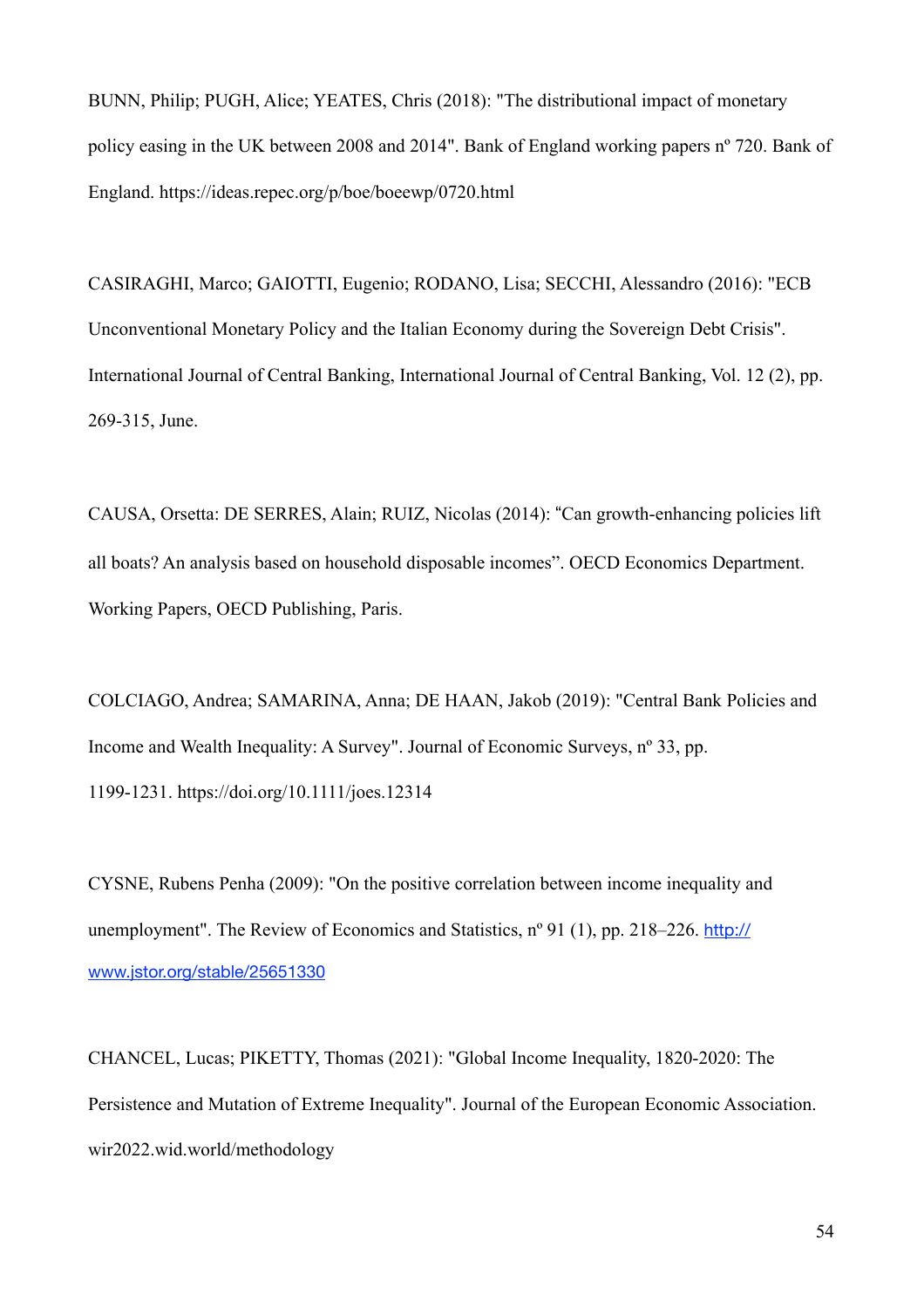CHANCEL, Lucas; PIKETTY, Thomas; SAEZ, Emmanuel; ZUCMAN, Gabriel. et al. (2022): "World Inequality Report 2022". World Inequality Lab, p.12, wir2022.wid.world

DOBBS, Richard; LUND, Susan; KOLLER, Tim; SHWAYDER, Ari (2013): "QE and ultra-low interest rates: Distributional effects and risks". McKinsey Global Institute. November.

DOMANSKI, Dietrich; SCATIGNA, Michela; ZABAI, Anna (2016): "Wealth Inequality and Monetary Policy". BIS Quarterly Review. March. SSRN: https://ssrn.com/abstract=2744862

FEIVESON, Laura; GOERNEMANN, Nils; HOTCHKISS, Julie L.; MERTENS, Karel; SIM, Jae (2020): #Distributional Considerations for Monetary Policy Strategy". Board of Governors of the Federal Reserve System (Washington). Finance and Economics Discussion Series, Nº 2020-073. August. https://ssrn.com/abstract=3684910 or http://dx.doi.org/10.17016/FEDS.2020.073

GALLI, Rossana; VAN DER HOEVEN, Rolph (2002): "Is inflation bad for income inequality: the importance of the initial rate of inflation". Geneva.

GORNEMANN, Nils; KUESTER, Keith; NAKAJIMA, Makoto (2016): #Doves for the Rich, Hawks for the Poor? Distributional Consequences of Monetary Policy". International Finance Discussion Papers, Nº 1167. http://dx.doi.org/10.17016/IFDP.2016.1167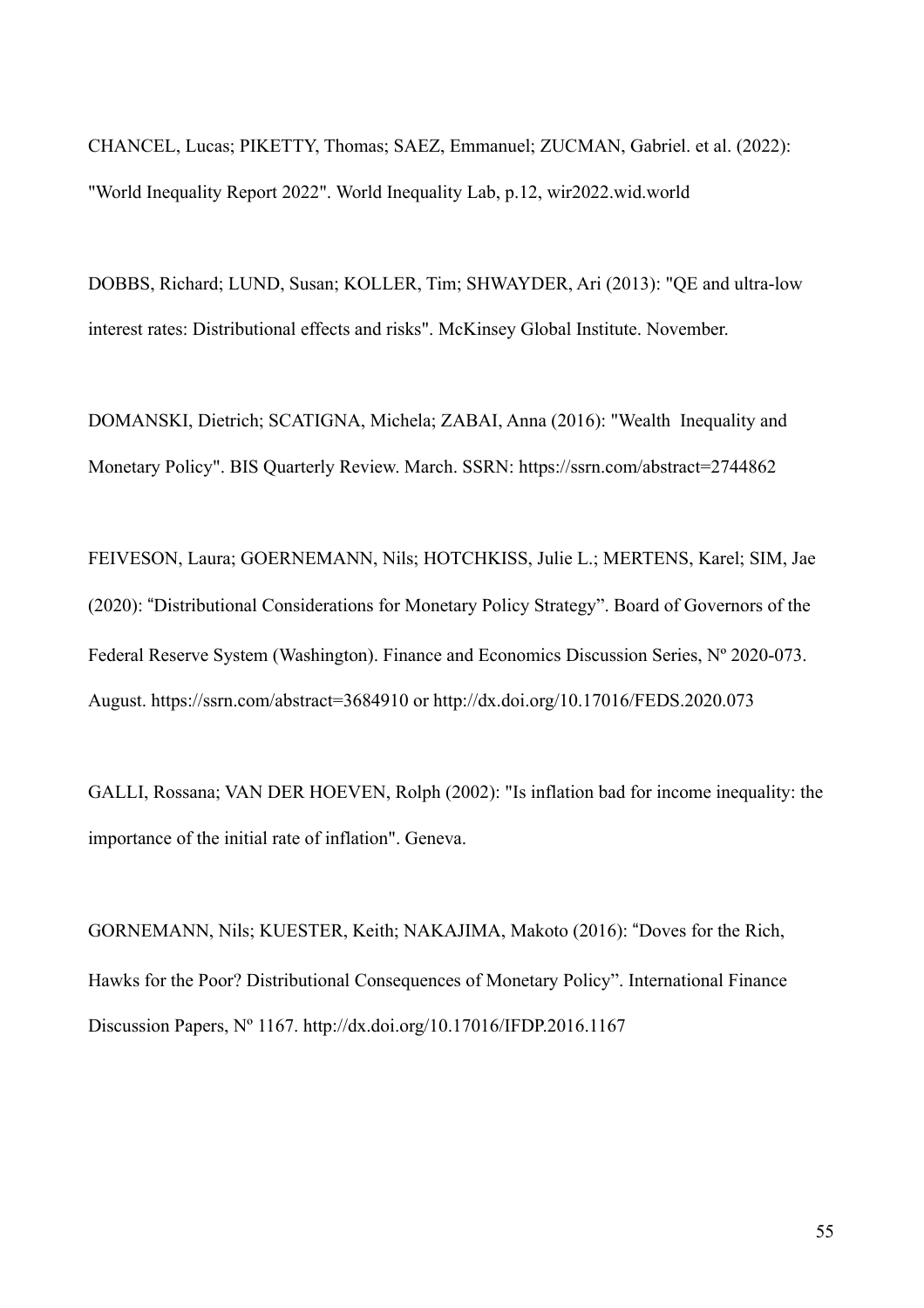GREENWALD, Daniel L.; LEOMBRONI, Matteo; LUSTIG, Hanno; VAN NIEUWERBURGH, Stijn (2021): "Financial and Total Wealth Inequality with Declining Interest Rates". NBER Working Paper Nº 28613. March. Revised April JEL Nº. E01, E1, E21, E24, E25, E44, G11, G5

HOBIJN, Bart; LAGAKOS, David (2003): "Inflation Inequality in the United States". Federal Reserve Bank of New York Staff Reports. Nº 173. October

KAPLAN, Greg., MOLL, Benjamin; VIOLANTE, Giovanni L. (2018): #Monetary Policy According to HANK". The American Economic Review, Vol 108, Nº 3, pp 697–743. https:// www.jstor.org/stable/26527936

KRONICK, Jeremy M.; VILLARREAL, Francisco G. (2020): "Monetary Policy, Income Inequality, and Inflation — What's the Link?". C.D. Howe Institute, e-Brief 300, January 28.

LENZA, Michele; SLACALEK, Jiri (2018): "How Does Monetary Policy Affect Income and Wealth Inequality?. Evidence from Quantitative Easing in the Euro Area". European Central Bank (ECB). Working Paper Nº 2190. October 30. SSRN: https://ssrn.com/abstract=3275976

MUMTAZ, Haroon; THEOPHILOPOULOU, Angeliki (2020): "Monetary policy and wealth inequality over the great recession in the UK. An empirical analysis". European Economic Review, Vol. 130. ISSN 0014-2921. https://doi.org/10.1016/j.euroecorev.2020.103598.

NGUYEN, Nhan T.; VU, H. N.; LE T. H. (2019): "Impacts of Monetary Policy on Inequality: The Case of Vietnam". In "Beyond Traditional Probabilistic Methods in Economics, Ed". Vol. 809.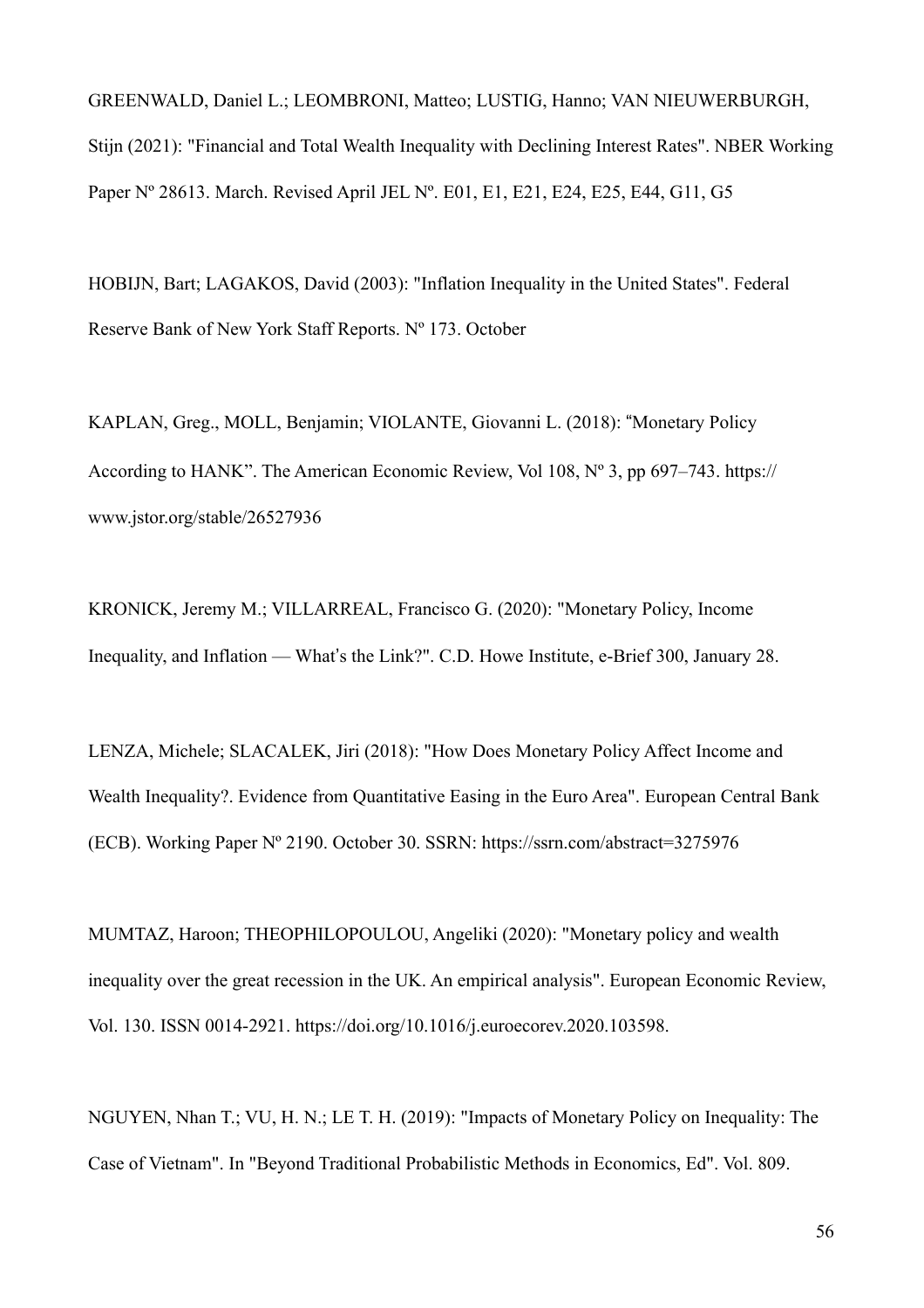O!FARRELL, Rory; RAWDANOWICZ, Lukasz; INABA, Kei-Ichiro (2016): "Monetary Policy and Inequality". OECD Economics Department Working Papers. Nº 1281, OECD Publishing. Paris. https://doi.org/10.1787/5jm2hz2x9hxr-en.

O!FARRELL, Rory; RAWDANOWICZ, Lukasz; INABA, Kei-Ichiro (2017): "Monetary Policy and Inequality. Financial channels". International Finance 20. Nº 2, pp 174–188. https://doi.org/10.1111/ infi.12108

OSTRY, Jonathan; BERG, Andrew; TSANGARIDES, Charalambos (2014): "Redistribution, Inequality and Growth". International Monetary Fund Journal of Economic Growth, Vol. 16, pp. 53-81.

PARK, Jong-Wook (2021): "Monetary policy and income inequality in Korea, Journal of the Asia Pacific Economy", Taylor & Francis Journals, vol. 26 (4), pp. 766-793, October.

PERUGINI, Cristiano; HÖLSCHER, Jens; COLLIE, Simon (2015): "Inequality, Credit and Financial Crises". Cambridge Journal of Economics. Vol 39, pp. 1-31.

RAJAN, Raghuram (2011): "Fault Lines: How Hidden Fractures Still Threaten the World Economy". Princeton University Press, pp. 1-270.

RICHTER, Christian; OMAR, Nadeen (2020): "The Effects of Monetary Policy on Income Inequality and Economic Uncertainty". German University in Cairo.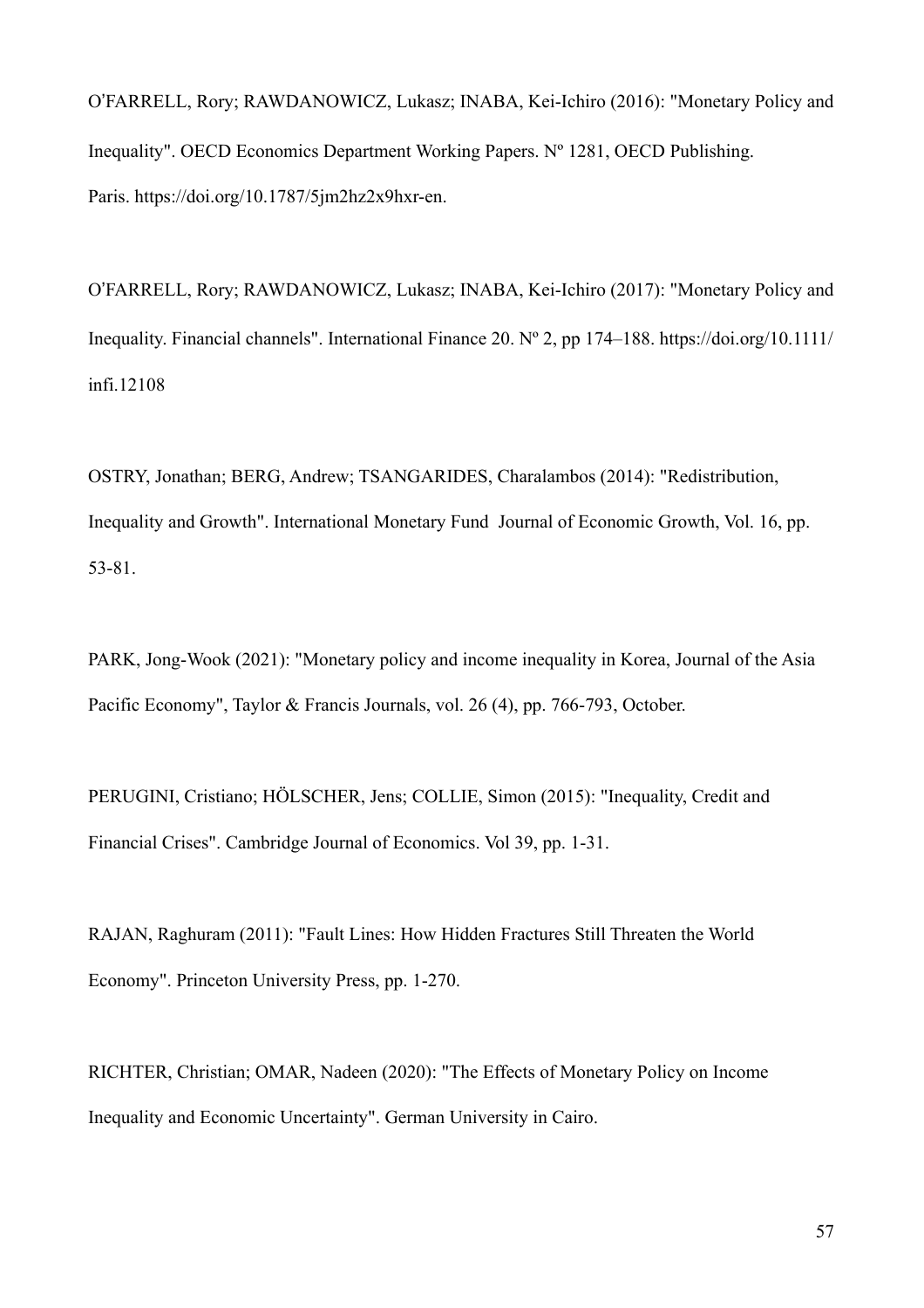SAIKI, Ayako; FROST, Jon (2014): "How does unconventional monetary policy affect inequality? Evidence from Japan". DNB Working Papers Nº 423, Netherlands Central Bank, Research Department.

SAIKI, Ayako; FROST, Jon (2020): "Unconventional monetary policy and inequality: is Japan unique?". Applied Economics, Vol. 52 (44), pp. 4809-4821.

SÁNCHEZ-FUNG, José R. (2015): "Estimating the Impact of Monetary Policy on Inequality in China". BOFIT Discussion Paper Nº 17/2015, May 13. https://ssrn.com/abstract=3533379 or http:// dx.doi.org/10.2139/ssrn.3533379

STERK, Vincent; TENREYRO, Silvana (2018): "The transmission of monetary policy through redistributions and durable purchases". Journal of Monetary Economics, Elsevier, vol. 99 (C), pp. 124-137.

STIGLITZ, Joseph (2015): "Inequality and Economic Growth. The Political Quarterly". Vol. 86, pp. 134-155.

STURM, Jan-Egbert; DE HAAN, Jakob (2016): "Finance and income inequality revisited". VFS Annual Conference 2016 (Augsburg): Demographic Change 145660, Verein für Socialpolitik / German Economic Association.

TANJUNG, Ahmad; DAULAY, Murni; RUSLAN, Dede (2019): "The Impact of Monetary and Fiscal Policy on Poverty in Indonesia". Journal of Applied Economic Sciences. Nº 14. pp. 1068-1073.